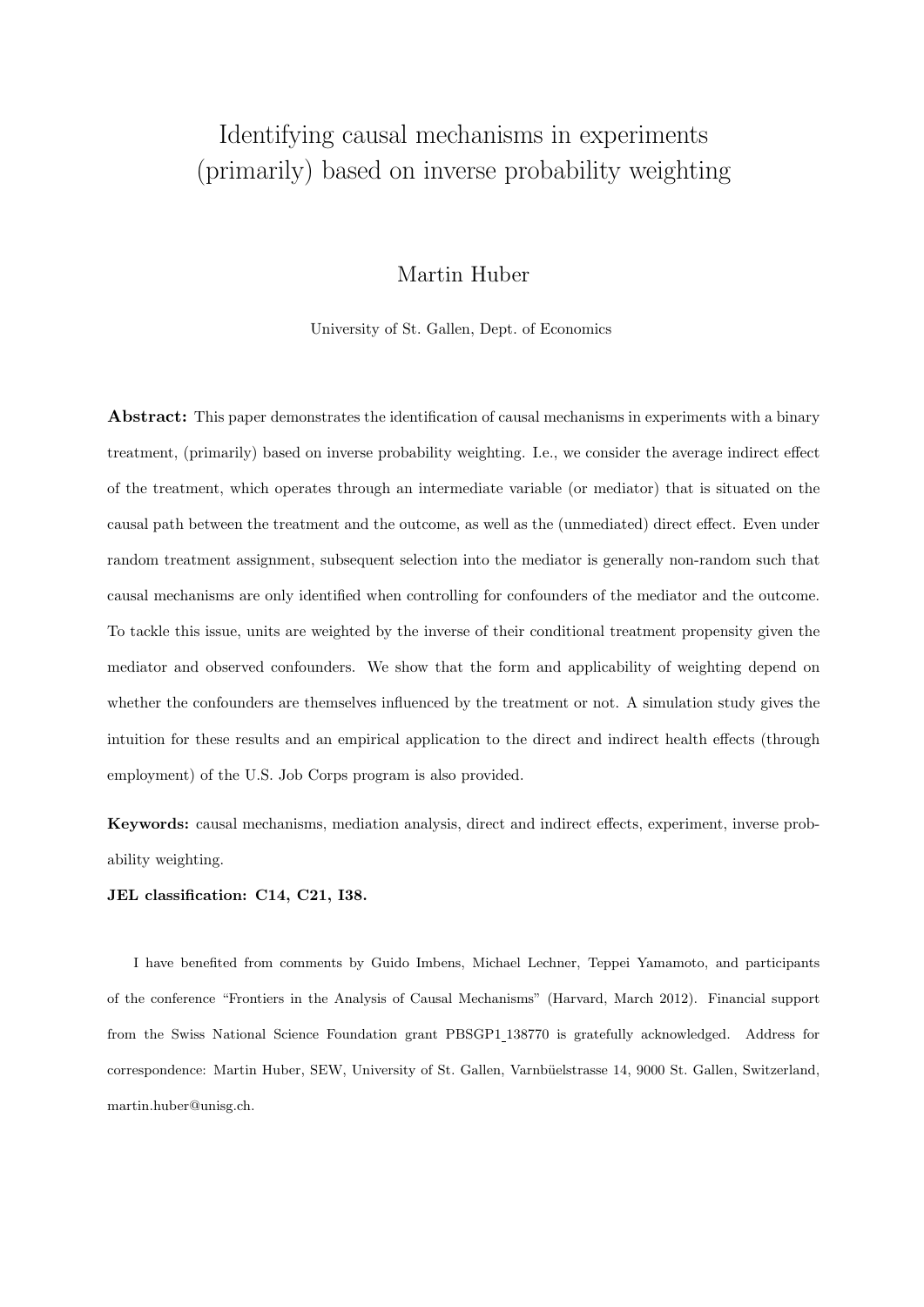### 1 Introduction

Randomized experiments, which in social sciences date at least back to Neyman (1923) and Fisher (1925, 1935), are a cornerstone of the evaluation of policy interventions and widely regarded to be the gold standard of causal inference, see for instance Cochran and Chambers (1965), Freedman (2006), and Rubin (2008). In a properly designed experiment, the average treatment effect (ATE) of some intervention simply corresponds to the difference in the expected values of the outcomes conditional on the presence and the absence of the intervention. However, in many economic problems, not only the (total) ATE appears relevant, but also the causal mechanisms through which it operates. In this case, one would like to disentangle the direct effect of the treatment on the outcome as well as the *indirect* ones that run through one or more intermediate variables, so-called mediators. E.g., when assessing the employment or earnings effects of an active labor market policy, researchers and policy makers may be interested to which extent the total impact comes from increased search effort, increased human capital, or other mediators that are themselves affected by the policy.

However, even in experiments, causal mechanisms are not easily identified. As discussed in Robins and Greenland (1992), random treatment assignment does not imply randomness of the mediator, which may be regarded as intermediate outcome. Therefore, the total effect cannot be disentangled by simply conditioning on a mediator that is itself affected by the treatment, because this generally introduces selection bias coming from confounders of the mediator and the outcome, see Rosenbaum (1984). For this reason, already the early work on mediation analysis of Judd and Kenny (1981) highlights the importance of controlling for such confounders. In the light of these contributions, it seems surprising that this issue has been ignored in so many applications in social sciences that claim to identify direct and indirect effects.

This paper demonstrates the identification of causal mechanisms under discrete or continuous mediators in experiments, mainly based on inverse probability weighting (IPW).<sup>[1](#page-0-0)</sup> I.e., units are

<sup>&</sup>lt;sup>1</sup>The idea of IPW goes back to Horvitz and Thompson  $(1952)$ , who first proposed an estimator of the population mean in the presence of non-randomly missing data.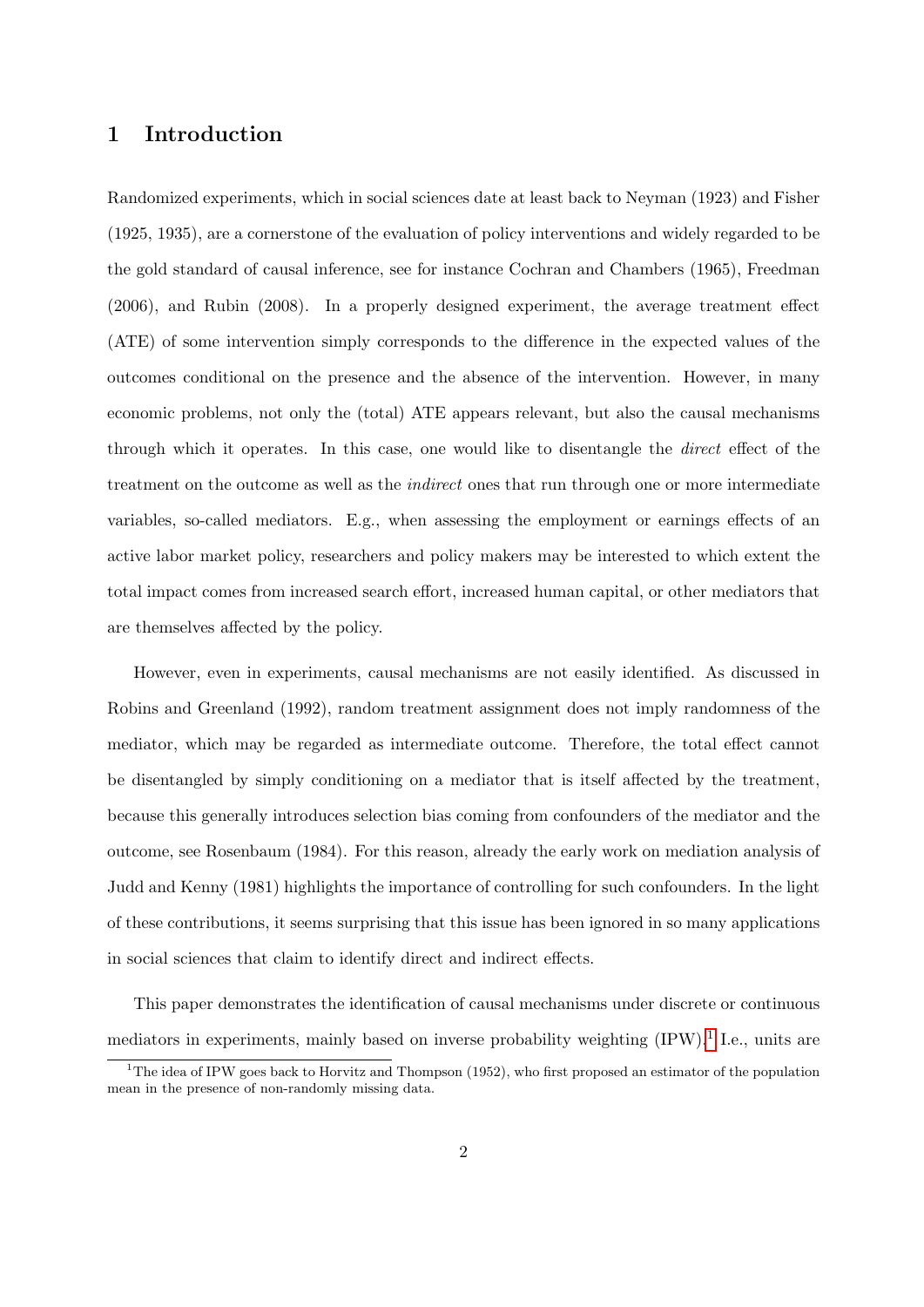weighted by the inverse of their conditional propensity to be observed in a particular treatment state given the mediator and the observed covariates. Identification relies on the assumption that the mediator is conditionally exogenous given these variables, implying that the mediator and the potential outcomes for a particular mediator state are conditionally independent given the covariates and the treatment.<sup>[2](#page-0-0)</sup> We also discuss that for the identification of indirect effects, the results depend on whether the covariates are themselves a function of the treatment. If the latter is the case, the identification of the "total" indirect effect, which also accounts for correlations between the covariates and the mediator, requires additional restrictions, see the proof in Avin, Shpitser, and Pearl (2005) and the discussion in Robins (2003) and Imai and Yamamoto (2011). In contrast, the "partial" indirect effect, which only considers the immediate link between the treatment and the mediator (and no "detour" via the covariates), is identified under weaker assumptions. We provide a simulation study that gives the intuition for these identification issues. Finally, we apply our methods to experimental data on Job Corps, an vocational/educational program for disadvantaged youths in the U.S. that also includes health care and health education. We disentangle its impact on general health into the indirect effect mediated by labor market success (finding employment) and a direct remainder component. The results are partly sensitive to whether the covariates are admitted to be affected by the treatment, which highlights the importance of carefully choosing the identifying assumptions.

Whereas the evaluation of direct and indirect effects, often referred to as mediation analysis, is still a comparably small field of research in economics, it is widespread in other social sciences such as epidemiology, political sciences, and psychology, see for instance MacKinnon (2008) for typical applications. Even though the idea is not entirely new, see Cochran (1957), it appears to be the paper of Baron and Kenny (1986) that triggered the popularity of mediation analysis. While most studies rely on inflexible linear specifications, more general identification under conditional exogeneity of the mediator has been considered by Pearl (2001), Robins (2003), Petersen, Sinisi, and van der Laan (2006), VanderWeele (2009), Imai, Keele, and Yamamoto (2010), Albert and

<sup>2</sup>This is similar in spirit, but yet different to observational evaluation studies of the (total) ATE, see for instance Imbens (2004) and Imbens and Wooldridge (2009), where conditional independence refers to the treatment rather than the mediator.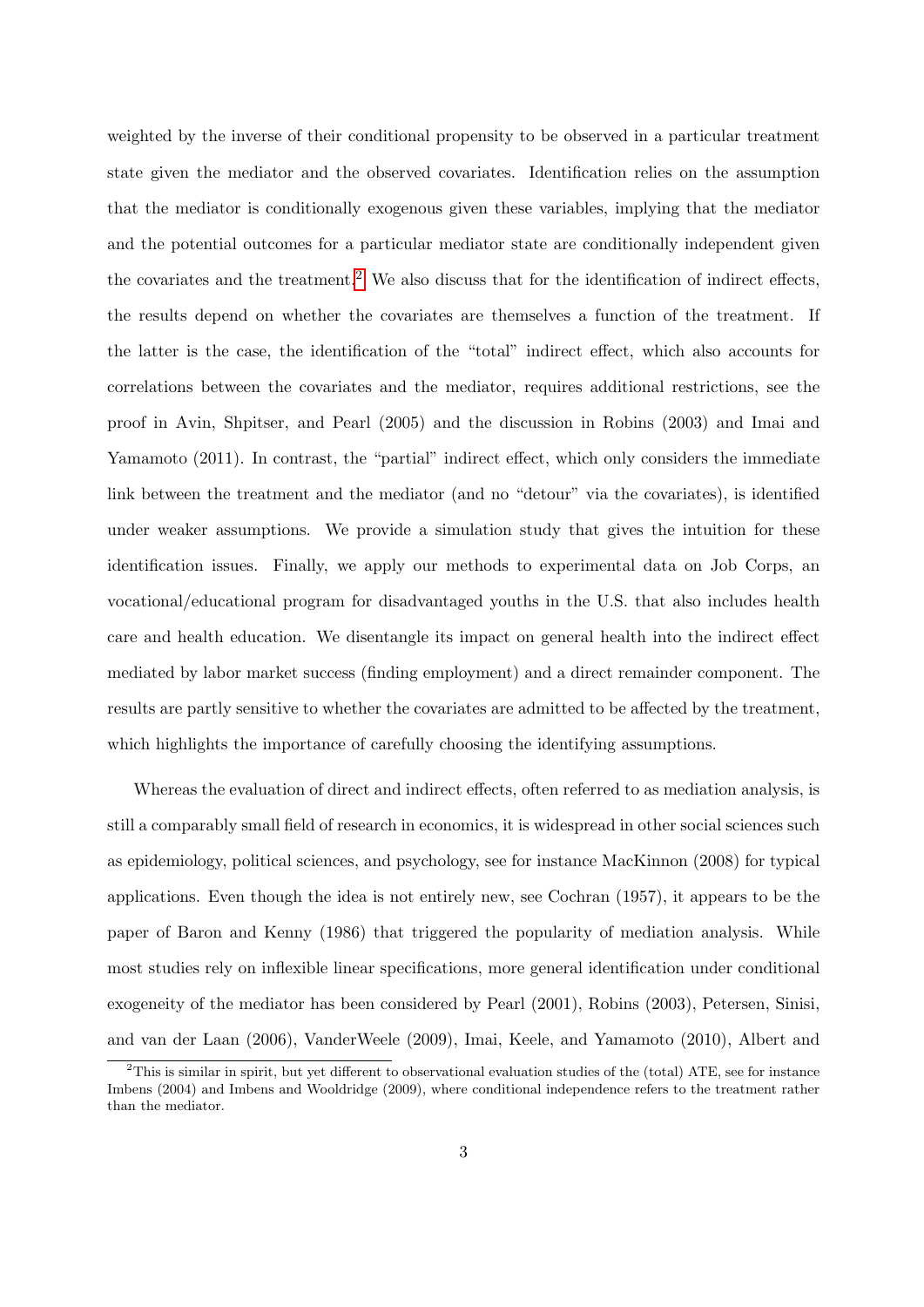Nelson (2011), and Imai and Yamamoto (2011), among others. One of the rare studies in the field of economics is Flores and Flores-Lagunes (2009), who use the Job Corps experiment to evaluate the direct earnings effect of the intervention after controlling for the mediator "work experience". The issue is that participating in a training is likely to decrease work experience shortly after the program start compared to nonparticipation, a phenomenon known as "locking-in effect" due to a decreased job search effort during training participation. Assuming that the mediator is exogenous conditional on pre-treatment covariates, Flores and Flores-Lagunes (2009) estimate a positive effect on earnings based on a regression approach. As a further example, Simonsen and Skipper (2006) use a semiparametric identification strategy based on matching to assess the direct wage effect of motherhood in Denmark by controlling for several mediators through which motherhood may have an influence on wages. They find negative direct effects which vary little across different sectors.

Our paper makes four contributions to the literature on causal mechanisms in economics: Firstly, it derives identification results based on IPW by the treatment propensity score that are straightforward to implement by semiparametric (if the score ist estimated parametrically) or nonparametric estimation (if the score is estimated nonparametrically). Furthermore, if the mediator is exogenous conditional on pre-treatment covariates, our approach allows relaxing one functional form assumption imposed in Flores and Flores-Lagunes (2009) (their Assumption 3). It is also easier to implement than the nonparametric estimators of Imai, Keele, and Yamamoto (2010), which require estimating the conditional mean of the outcome and the conditional density of the mediator. Secondly and in contrast to Flores and Flores-Lagunes (2009) and Simonsen and Skipper (2006), we also discuss identification when mediator exogeneity only holds conditional on post-treatment covariates which are themselves a function of the treatment, such that pre-treatment variables do not fully capture the endogeneity. This appears realistic in most applications including Job Corps, where the treatment likely affects variables that potentially confound the mediator and the outcome, e.g., intermediate health shortly before the mediator. While direct effects are still identified by IPW in this set up after a modification of the initial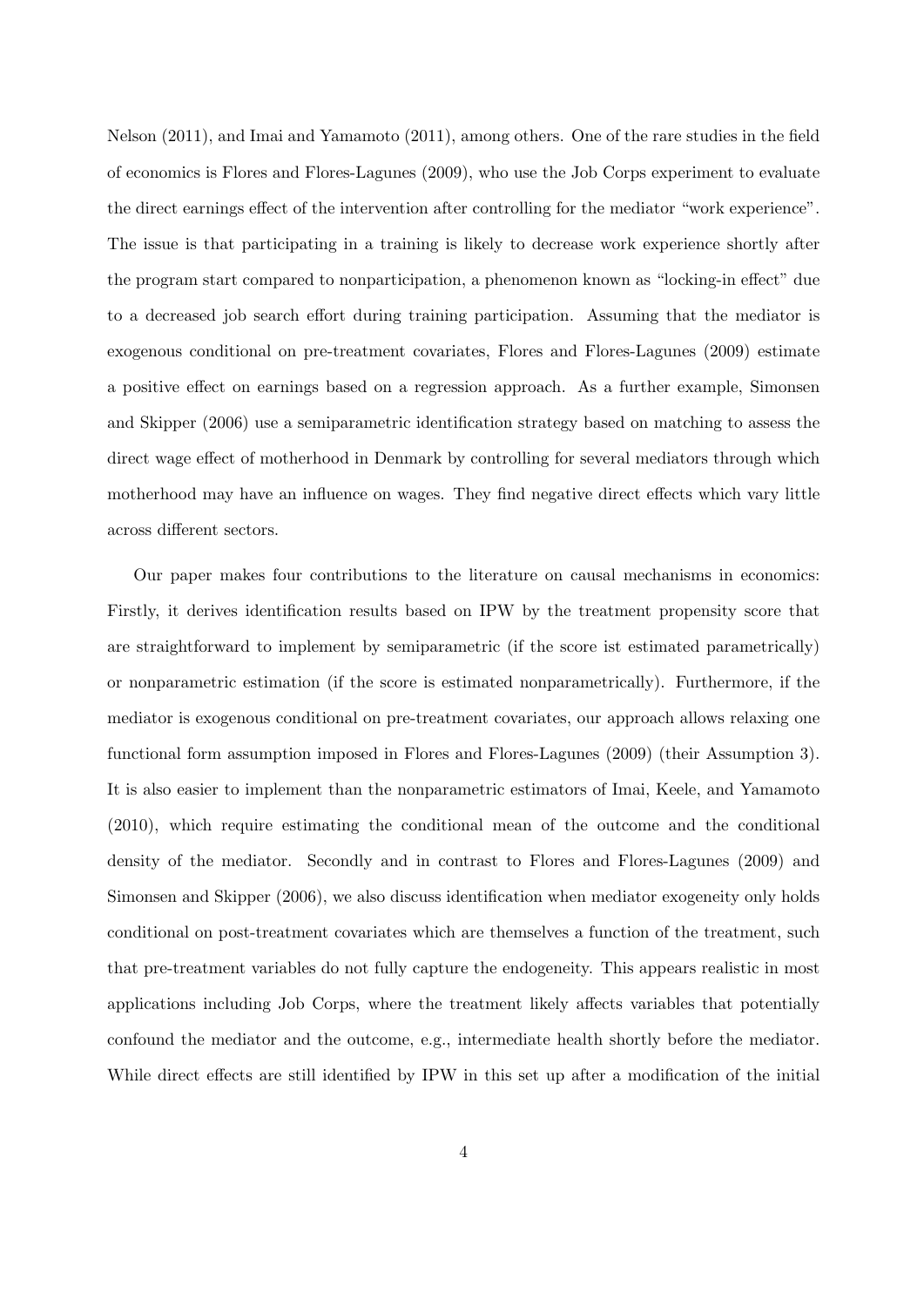assumptions, the identification of indirect effects requires additional restrictions. We present a functional form restriction allowing us to do so, which, however, is less general than the entirely nonparametric identification under IPW. Thirdly, we show that IPW still identifies a partial indirect effect when keeping the confounders fixed, i.e., the part of the indirect effect which is not correlated with the confounders. Fourthly, as an empirical contribution, the present work appears to be the first which assesses the direct and indirect health effects of the Job Corps program.

The remainder of this paper is organized as follows. Section 2 defines the parameters of interest (the average direct and indirect effects) and discusses identification (mostly) based on IPW. Section 3 presents a simulation study which provides the intuition for the issues related to the identification of causal mechanisms in experiments. In Section 4, we apply our methods to the experimental study of the Job Corps program. Section 5 concludes.

### <span id="page-4-0"></span>2 Parameters of interest and identification

Suppose we are interested in the average treatment (ATE) effect of a binary treatment indicator D on some outcome variable  $Y$ . Furthermore, assume that we would like to disentangle the ATE into a direct component and an indirect effect operating through the mediator M which has bounded support and may be discrete or continuous. To define the parameters of interest, we use the potential outcome framework advocated by Rubin (1974) (among many others) and considered in the direct and indirect effects framework for instance by Rubin (2004), Ten Have, Joffe, Lynch, Brown, Maisto, and Beck (2007), and Albert (2008). Let  $Y(d)$ ,  $M(d)$  denote the potential outcome and the potential mediator state under treatment  $d \in \{0,1\}$ . For each unit only one of the two potential outcomes and mediator states, respectively, is observed, because the realized outcome and mediator values are  $Y = D \cdot Y(1) + (1 - D) \cdot Y(0)$  and  $M = D \cdot M(1) + (1 - D) \cdot M(0)$ .

The ATE is defined by  $\Delta = E[Y(1) - Y(0)]$ . To disentangle this total effect into a direct and indirect (through  $M$ ) causal channel, first note that the potential outcome can be rewritten as a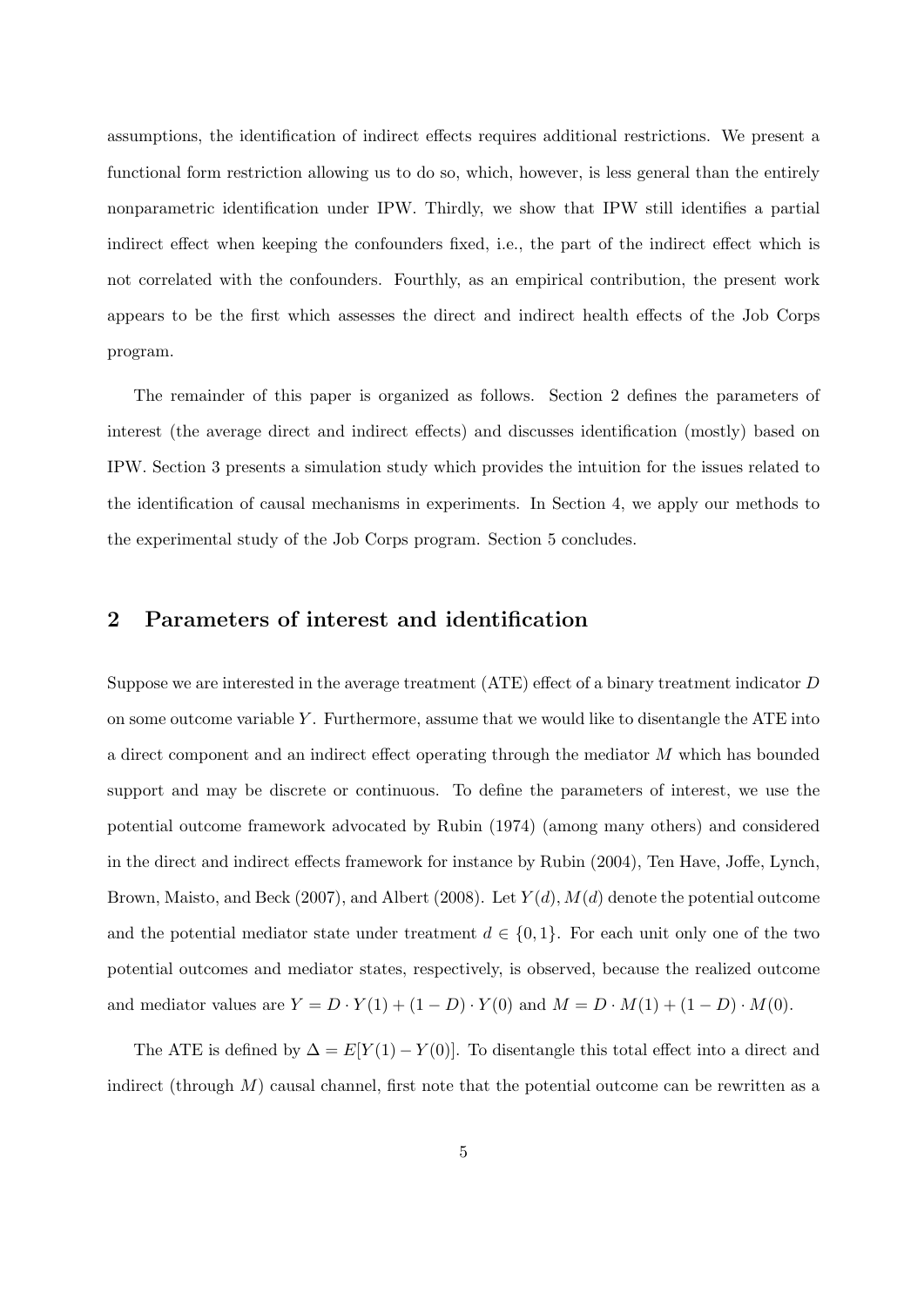function of both the treatment and the intermediate variable  $M: Y(d) = Y(d, M(d))$ . It follows that the (average) direct effect is identified by

$$
\theta(d) = E[Y(1, M(d)) - Y(0, M(d))], \quad d \in \{0, 1\},
$$
\n(1)

i.e., by exogenously varying the treatment but keeping the mediator fixed at its potential value for  $D = d$ . Equivalently, the (average) indirect effects is defined as

$$
\delta(d) = E[Y(d, M(1)) - Y(d, M(0))], \quad d \in \{0, 1\},
$$
\n(2)

i.e., by exogenously shifting the mediator to its potential values under treatment and non-treatment but keeping the treatment fixed at  $D = d$ . Pearl (2001) named these parameters the natural direct and indirect effects, whereas Robins (2003) referred to them as the pure direct and indirect effects and Flores and Flores-Lagunes (2009) as net and mechanism average treatment effects, respectively. It is obvious that these effects cannot be identified without further assumptions as either  $Y(1, M(1))$  or  $Y(0, M(0))$  is observed for any unit, whereas  $Y(1, M(0))$  and  $Y(1, M(0))$  are never observed. Therefore, identification of direct and indirect effects hinges on the generation of exogenous variation (i) in the treatment and (ii) in the post-treatment mediator.

Furthermore, note that the ATE is the sum of the direct and indirect effects defined upon opposite treatment states:

<span id="page-5-0"></span>
$$
\Delta = E[Y(1, M(1)) - Y(0, M(0))]
$$
  
\n
$$
= E[Y(1, M(1)) - Y(0, M(1))] - E[Y(0, M(1)) - Y(0, M(0))]
$$
  
\n
$$
= \theta(1) - \delta(0)
$$
  
\n
$$
= E[Y(1, M(0)) - Y(0, M(0))] - E[Y(1, M(1)) - Y(1, M(0))]
$$
  
\n
$$
= \theta(0) - \delta(1),
$$
\n(3)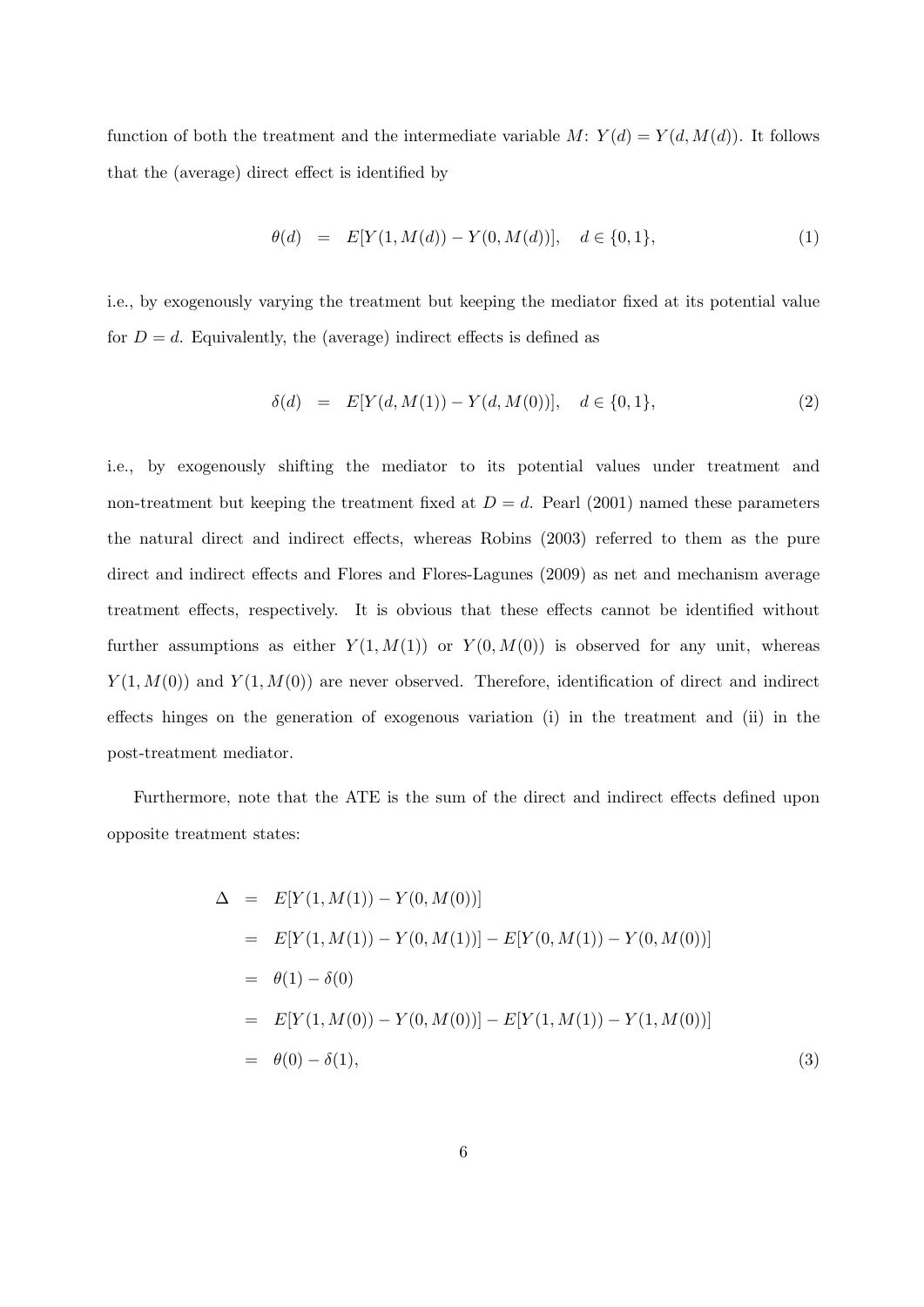which follows from adding and subtracting  $E[Y(0, M(1))]$  after the first and  $E[Y(1, M(0))]$  after the third equality. Using this notation highlights the possibility of effect heterogeneity in causal mechanisms w.r.t. the treatment state, i.e., the presence of interaction effects between the treatment and the mediator. Unfortunately, this possibility has been ignored by the vast majority of studies relying on linear models for mediation analysis. Here and in other recent studies considering nonparametric identification (e.g., Imai, Keele, and Yamamoto (2010) and Imai and Yamamoto  $(2011)$ , the possibility of interaction effects between D and M is explicitly accounted for by using the potential outcome framework.

<span id="page-6-0"></span> $\overline{M}$ 

Figure 1: Causal paths under conditional exogeneity of the mediator

After having defined the parameters of interest, we now consider our identifying assumptions, maintaining an i.i.d. framework throughout the paper. We start with the framework of conditional mediator exogeneity given observed covariates (denoted by  $X$ ) which are themselves not a function of D, see Figure [1](#page-6-0) for a graphical illustration using a directed acyclic graph. The leading case for this framework is mediator exogeneity conditional on pre-treatment covariates (evaluated prior to treatment assignment), see Flores and Flores-Lagunes (2009) and Imai, Keele, and Yamamoto (2010). Further below we will consider another set of restrictions by which the mediator is assumed to be exogenous conditional on  $X$  which are partially themselves a function of  $D$ , and thus, post-treatment variables, see for instance Robins (2003) and Imai and Yamamoto (2011). While the latter case appears more realistic in applications, it also makes identification more difficult. In particular, it requires additional functional form assumptions for the identification of indirect effects which are not required under mediator exogeneity given pre-treatment  $X$  where identification is entirely non-parametric.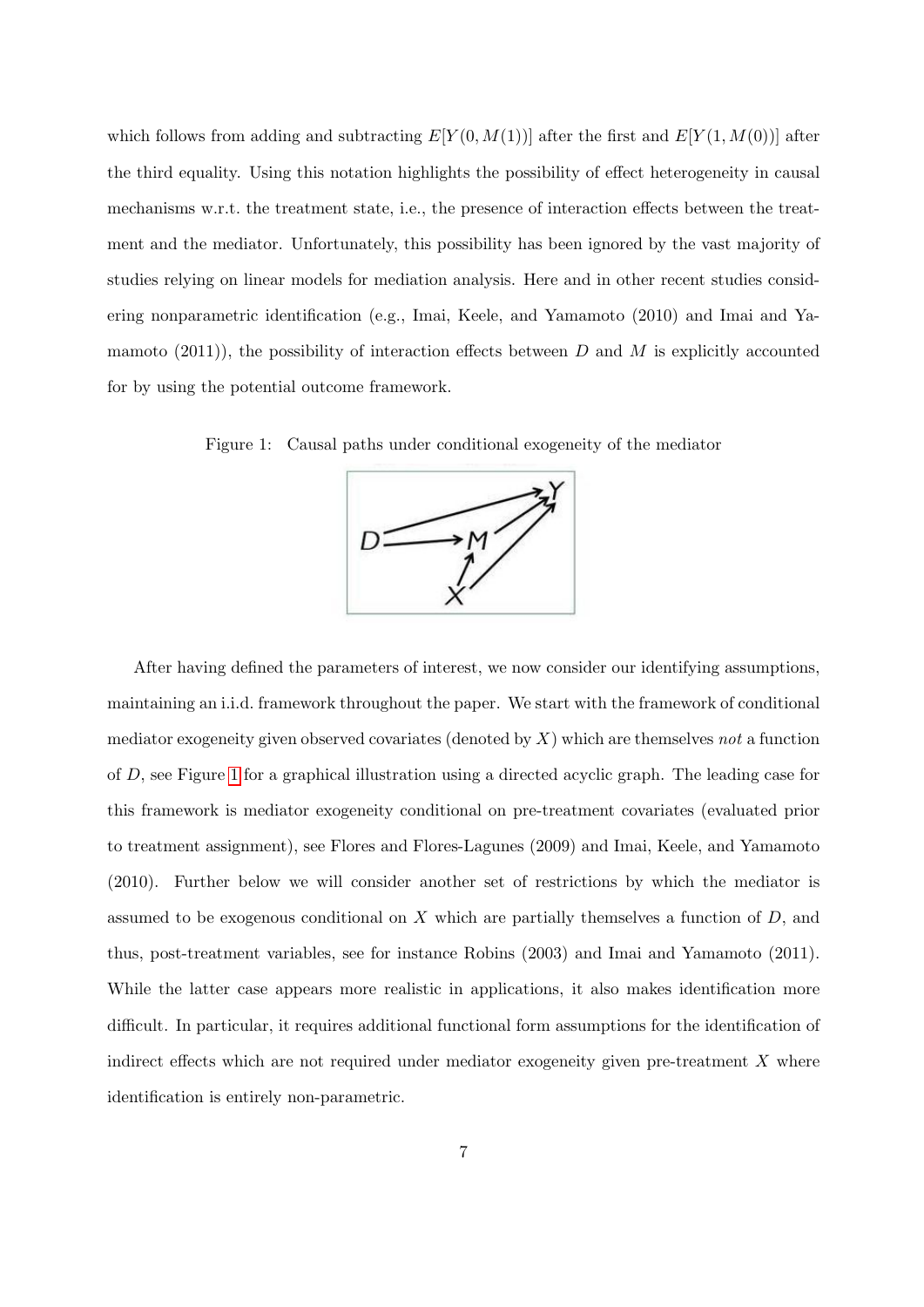Our first assumption reflects the experimental context by requiring that actual treatment assignment is independent of any potential post-treatment variable, i.e., the potential mediator states and the potential outcomes. Furthermore, the treatment must be unrelated to  $X$ , which is naturally satisfied if X consists of pre-treatment covariates, because the latter do not determine treatment assignment in (successfully) randomized experiments.

Assumption 1 (random treatment assignment and no association with confounders):  ${Y(d',m), M(d), X} \perp D$  for all  $d', d \in \{0,1\}$  and m in the support of M.

By Assumption 1, the treatment is independent of the observed characteristics and of any unobservable factors jointly affecting the treatment on the one hand and the mediator and/or the outcome on the other hand. This is closely related to Assumption 1 in Flores and Flores-Lagunes (2009), albeit the latter do not make the independence of X and D explicit. They nevertheless assume it implicitly by stating that  $X$  are pre-treatment covariates such that D and X are independent under random assignment. Note that our Assumption 1 also implies that  $\{Y(d',m), M(d)\}\$ is independent of D given X.

The second assumption imposes conditional independence (or exogeneity) of the mediator given the covariates and the treatment along with a common support restriction on the conditional treatment probability:

#### Assumption 2 (conditional independence of the mediator):

(a)  $Y(d', m) \perp M | D = d, X = x$  for all  $d', d \in \{0, 1\}$  and  $m, x$  in the support of  $M, X$ ,

(b)  $Pr(D = d|M = m, X = x) > 0$  for all  $d \in \{0, 1\}$  and  $m, x$  in the support of  $M, X$ .

I.e., conditional on  $D$  and  $X$ , the effect of the mediator on the outcome is assumed to be unconfounded. Note that Assumption  $2(a)$  is equivalent to equation  $(5)$  in Imai, Keele, and Yamamoto (2010), which is part of their sequential ignorability assumption also considered in Tchetgen Tchetgen and Shpitser (2011b) (see also the closely related Theorem 2 of Pearl (2001)). Yet, our framework differs from theirs in that we impose Assumption 1 instead of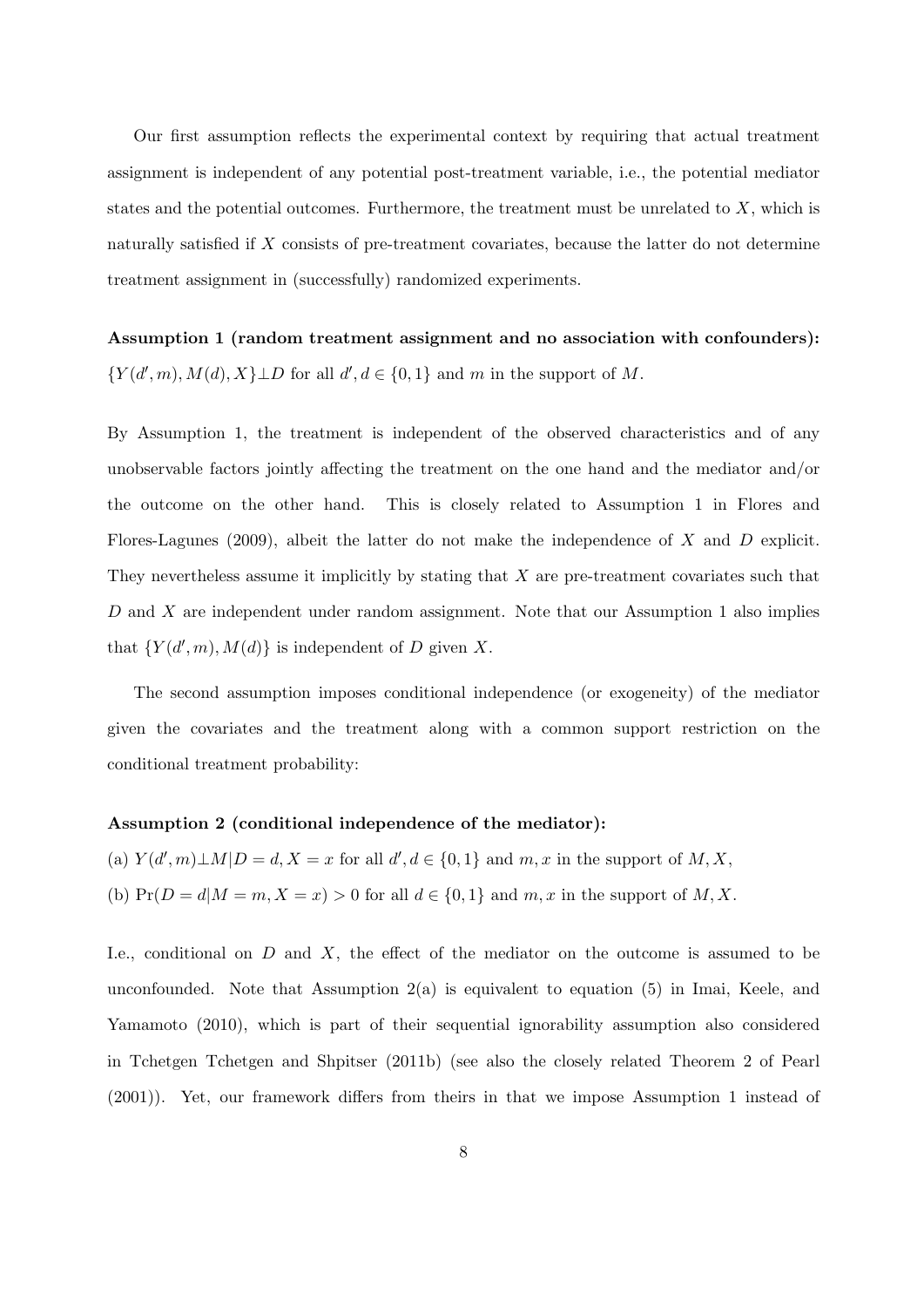equation (4) in Imai, Keele, and Yamamoto (2010), saying that  $\{Y(d', m), M(d)\} \perp D | X$ . I.e., we consider the experimental context of random treatment assignment instead of conditional independence of the treatment given X. Flores and Flores-Lagunes  $(2009)$  impose a restriction similar to our Assumption 2(a) in their Assumption 2, albeit defined in terms of potential mediator states given X. Assumption  $2(b)$  is a common support restriction requiring that the conditional probability to be treated given  $M, X$ , henceforth referred to as propensity score, is larger than zero in either treatment state. Note that by Bayes' theorem, this equivalently implies that  $Pr(M = m | D = d, X = x) > 0$  (or in the case of M being continuous, that the conditional density of M given  $D, X$  is larger than zero:  $f_{M|D,X}(m, d, x) > 0$ . I.e., conditional on X, the mediator state must not be a deterministic function of the treatment, otherwise identification is infeasible due to the lack of comparable units in terms of the mediator across treatment states.

The evaluation of direct and indirect effects hinges on the identifiability of  $E[Y(d, M(d))]$ and  $E[Y(d, M(1-d))]$ . The former is directly observed from the data because  $E[Y(d, M(d))]$  $E[Y(d)] = E[Y|D = d] = E\left[\frac{Y \cdot I\{D=d\}}{\Pr(D=d)}\right]$  $\frac{P\{I\}\{I\}}{\Pr(D=d)}$  by Assumption 1, where  $I\{\cdot\}$  denotes the indicator function that is equal to one if its argument is true and zero otherwise. Concerning the latter, observe that by 2(a), it holds for all  $d \in \{0,1\}$  and  $m, x$  in the support of  $M, X$  that

$$
E[Y(d, m)|D = d, X = x] = E[Y(d, m)|D = d, M = m, X = x] = E[Y|D = d, M = m, X = x].
$$

Furthermore,  $E[Y(d, m)|D = d, X = x] = E[Y(d, m)|X = x]$  by Assumption 1. I.e., the mean potential outcome under hypothetical treatment and mediator states  $d, m$  given  $X = x$  is identified by the observed conditional mean outcome given  $D = d, M = m, X = x$ . By adequately averaging over the distributions of M and X, the unobserved expectation  $E[Y(d, M(1-d))]$  is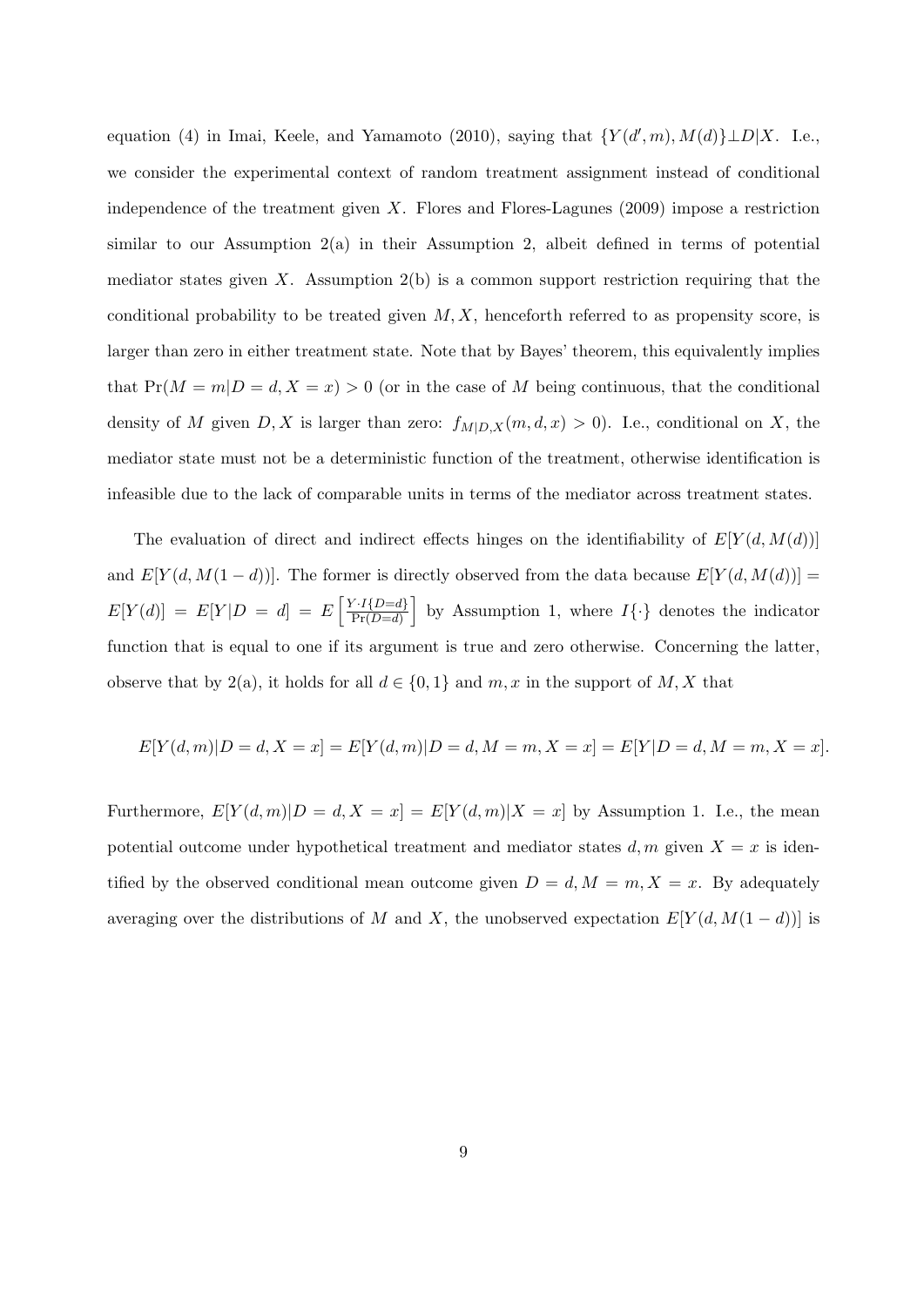identified. This implies the following identification result:

<span id="page-9-0"></span>
$$
E[Y(d, M(1 - d))]
$$
  
=  $\int E[Y(d, m)|M = m, X = x]dF_{M(1-d), X}(m, x)$   
=  $\int E[Y(d, m)|M = m, X = x]dF_{M, X|D=1-d}(m, x)$   
=  $\int E[Y|D = d, M = m, X = x] \cdot \frac{\Pr(D = 1 - d|M, X)}{\Pr(D = 1 - d)} dF_{M, X}(m, x)$   
=  $E\left[E\left[\frac{Y \cdot I\{D = d\}}{\Pr(D = d|M, X)}\middle|M = m, X = x\right] \cdot \frac{\Pr(D = 1 - d|M, X)}{\Pr(D = 1 - d)}\right]$   
=  $E\left[\frac{Y \cdot I\{D = d\}}{\Pr(D = d|M, X)} \cdot \frac{\Pr(D = 1 - d|M, X)}{\Pr(D = 1 - d)}\right].$  (4)

The first equality follows from the law of iterated expectations and from replacing the outer expectation by an integral, the second from Assumption 1, the third from Assumption 2(a) and Bayes' theorem, the fourth from basic probability theory and from replacing the integral by an expectation, and the last from the law of iterated expectations. Therefore, the direct effect is identified by

$$
\theta(d) = E\left[\frac{Y \cdot I\{D=d\}}{\Pr(D=d)}\right] - E\left[\frac{Y \cdot I\{D=1-d\}}{\Pr(D=1-d|M,X)} \cdot \frac{\Pr(D=d|M,X)}{\Pr(D=d)}\right]
$$
(5)

and the indirect effect by

$$
\delta(d) = E\left[\frac{Y \cdot I\{D=d\}}{\Pr(D=d)}\right] - E\left[\frac{Y \cdot I\{D=d\}}{\Pr(D=d|M,X)} \cdot \frac{\Pr(D=1-d|M,X)}{\Pr(D=1-d)}\right].
$$
\n(6)

After some simple algebra we obtain the numerically identical expressions given in Propositions 1 and 2:

#### Proposition 1:

Under Assumptions 1 and 2, the average direct effect is identified by

$$
\theta(d) = E\left[ \left( \frac{Y \cdot D}{\Pr(D=1|M,X)} - \frac{Y \cdot (1-D)}{1 - \Pr(D=1|M,X)} \right) \cdot \frac{\Pr(D=d|M,X)}{\Pr(D=d)} \right].
$$
 (7)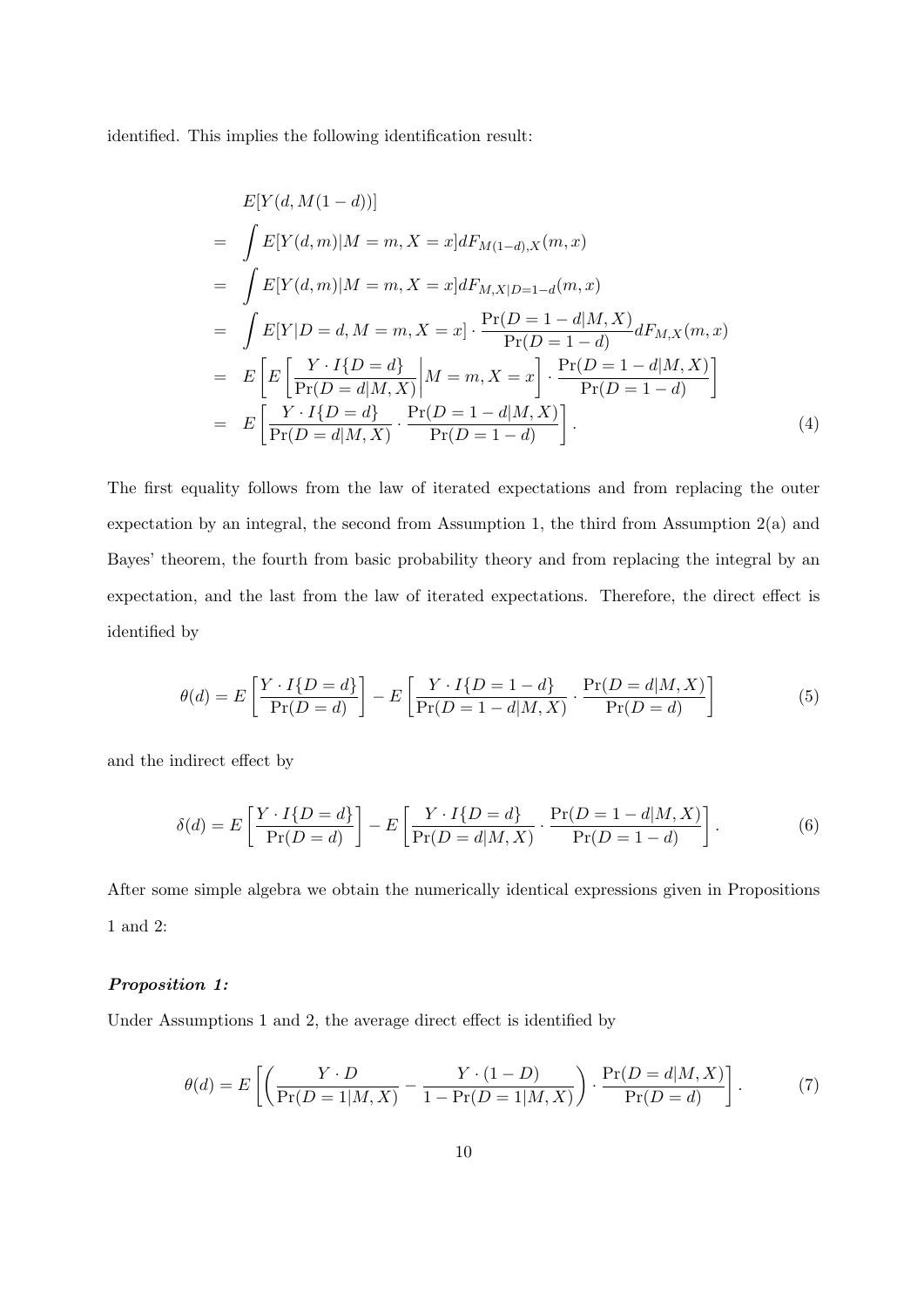It is worth noting that this IPW-based expression corresponds to that obtained for the ATE on the treated (if  $d = 1$ ) or non-treated (if  $d = 0$ ) in the conceptually different framework of a conditionally independent treatment given observed covariates, see Hirano, Imbens, and Ridder (2003). There, conditioning on observed covariates in the propensity score controls for selection into the treatment, whereas here, conditioning on  $M, X$  controls for mediator endogeneity (whereas the treatment is random). Proposition 1 implies that observations are reweighted according to the distribution of  $M(d)$  among observations with  $D = d$ . However, the latter is equivalent to the hypothetical distribution of  $M(d)$  in the total population due to the random assignment of  $D$ <sup>[3](#page-0-0)</sup>

By [\(3\)](#page-5-0), the indirect effect is simply the difference between the average and the direct effect defined by the opposite treatment state:  $\delta(d) = \Delta - \theta(1-d)$ . This implies that in the current set up, the identification of direct and indirect effects hinges on the same assumptions and that one cannot be identified without the other. Proposition 2 provides the representation of the indirect effect based on IPW, which is numerically identical to the difference  $\Delta - \theta(1 - d)$ :

#### Proposition 2:

Under Assumptions 1 and 2, the average indirect effect is identified by

$$
\delta(d) = E\left[\frac{Y \cdot I\{D=d\}}{\Pr(D=d|M, X)} \cdot \left(\frac{\Pr(D=1|M, X)}{\Pr(D=1)} - \frac{1 - \Pr(D=1|M, X)}{1 - \Pr(D=1)}\right)\right].
$$
\n(8)

From a practitioner's perspective, a nice feature of these identification results is that they are straightforward to implement. They only involve the (possibly parametric or nonparametric) estimation of a binary choice model for the propensity score which is then plugged into the sample analogs of Propositions 1 and 2. Alternatively, matching on the propensity score (see for instance Rosenbaum and Rubin (1983)) could also be used. In either case, no parametric restrictions

<sup>&</sup>lt;sup>3</sup>It is worth noting that if the treatment was not randomly assigned but merely conditionally independent such that Assumption 1 was to be replaced by  $\{Y(d',m), M(d)\}\perp D|X$  for all  $d', d \in \{0,1\}$  and m in the support of M, identification would require a slight modification of Proposition 1:  $Pr(D = d)$  would have to be substituted by  $Pr(D = d|X)$  to reweight observations according to the hypothetical distribution of  $M(d)$  in the total population, which then differed from the treated population. An equivalent argument applies to Proposition 2, where  $Pr(D = 1)$ and  $1 - \Pr(D = 1)$  would have to be replaced by  $\Pr(D = 1|X)$  and  $1 - \Pr(D = 1|X)$ .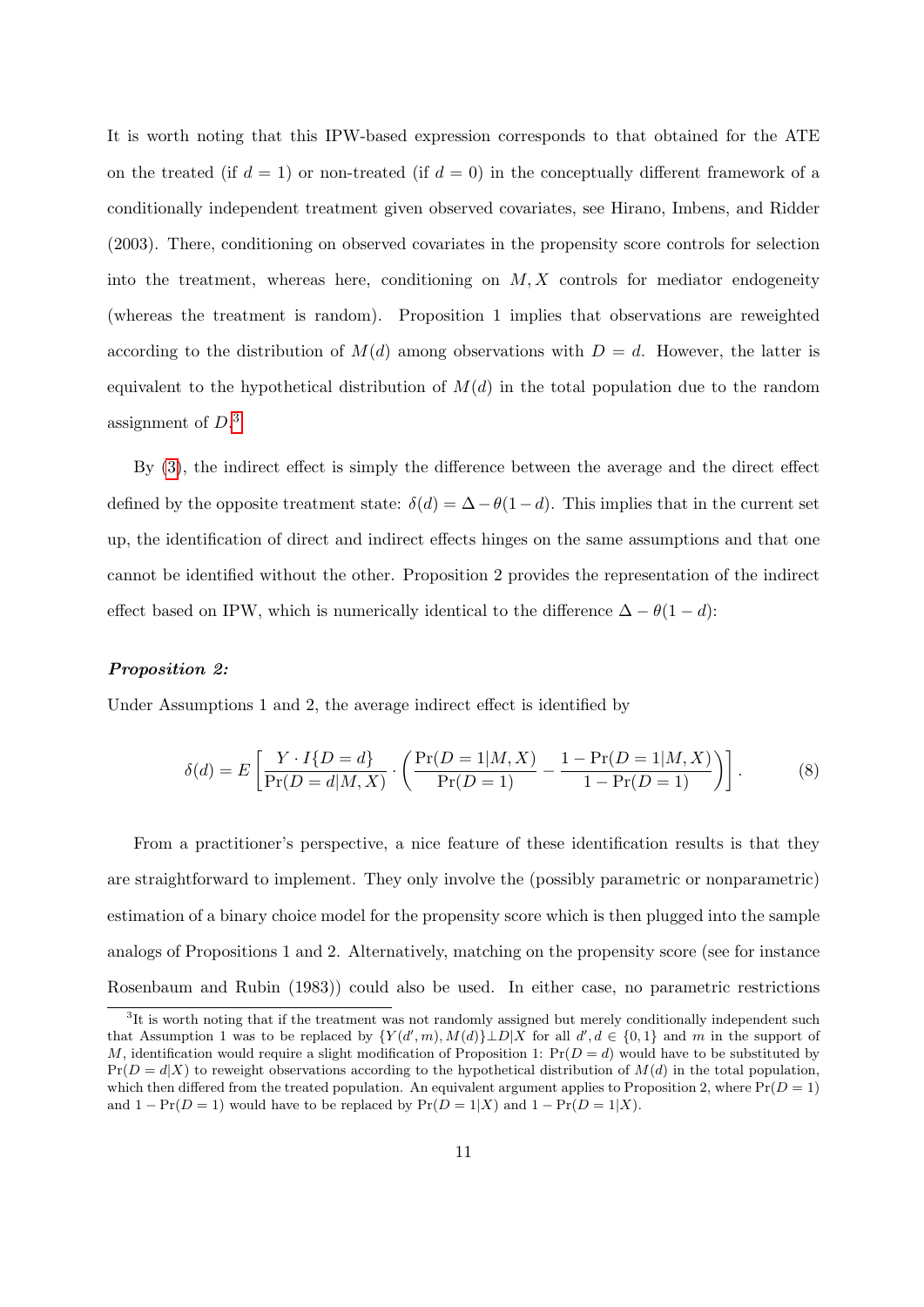are imposed on the models of the outcome and the mediator such that arbitrary nonlinearities are allowed for. Only the related but independently developed method of Tchetgen Tchetgen (2012) using weighting by the inverse of the odds ratio relating the treatment and the mediator conditional on the covariates (which is to assume a logit model for the propensity score) appears to share these features. In contrast, the standard approach in the literature consists in estimating the ingredients of the following alternative representations of the parameters of interest, see for instance equations (8) and (26) in Pearl (2001) and Theorem 1 in Imai, Keele, and Yamamoto (2010):

$$
\theta(d) = \int \int E[Y|D=1, M=m, X=x] - E[Y|D=0, M=m, X=x]dF_{M|D=d, X=x}(m)dF_X(x),
$$
\n(9)

$$
\delta(d) = \int \int E[Y|D = d, M = m, X = x] \{ dF_{M|D=1, X=x}(m) - dF_{M|D=0, X=x}(m) \} dF_X(x). \tag{10}
$$

This requires estimators for the conditional mean of Y given  $D, M, X$  and the conditional density of M given  $D, X$ . In the literature, parametric methods have been most commonly used, see for instance Pearl (2011) and VanderWeele (2009).<sup>[4](#page-0-0)</sup> They, however, appear unattractive due to their severe functional form restrictions and the potentially difficult interpretability of direct and indirect effects under non-linear modeling (e.g., when both the outcome and the mediator are binary). Nonparametric estimation as recently proposed in Imai, Keele, and Yamamoto  $(2010)$  avoids these shortcomings, but might be cumbersome in empirical applications if X is high dimensional and/or  $M$  is continuous. In contrast, estimation based on Propositions 1 and 2 is less prone to such issues as it relies on a single propensity score model. Our IPW-based results are also more general than the regression approach of Flores and Flores-Lagunes (2009). The latter does not require the estimation of conditional density of the mediator, but imposes a functional form restriction (their Assumption 3) on the expected potential outcomes across potential mediator states (for the treatment fixed) which we need not invoke here. Only if the

<sup>4</sup>Furthermore, Tchetgen Tchetgen and Shpitser (2011a) and Zheng and van der Laan (2012) (among others) provide doubly robust parametric estimators based on conditional mean estimation of the outcome and conditional density estimation of both the treatment and the mediator.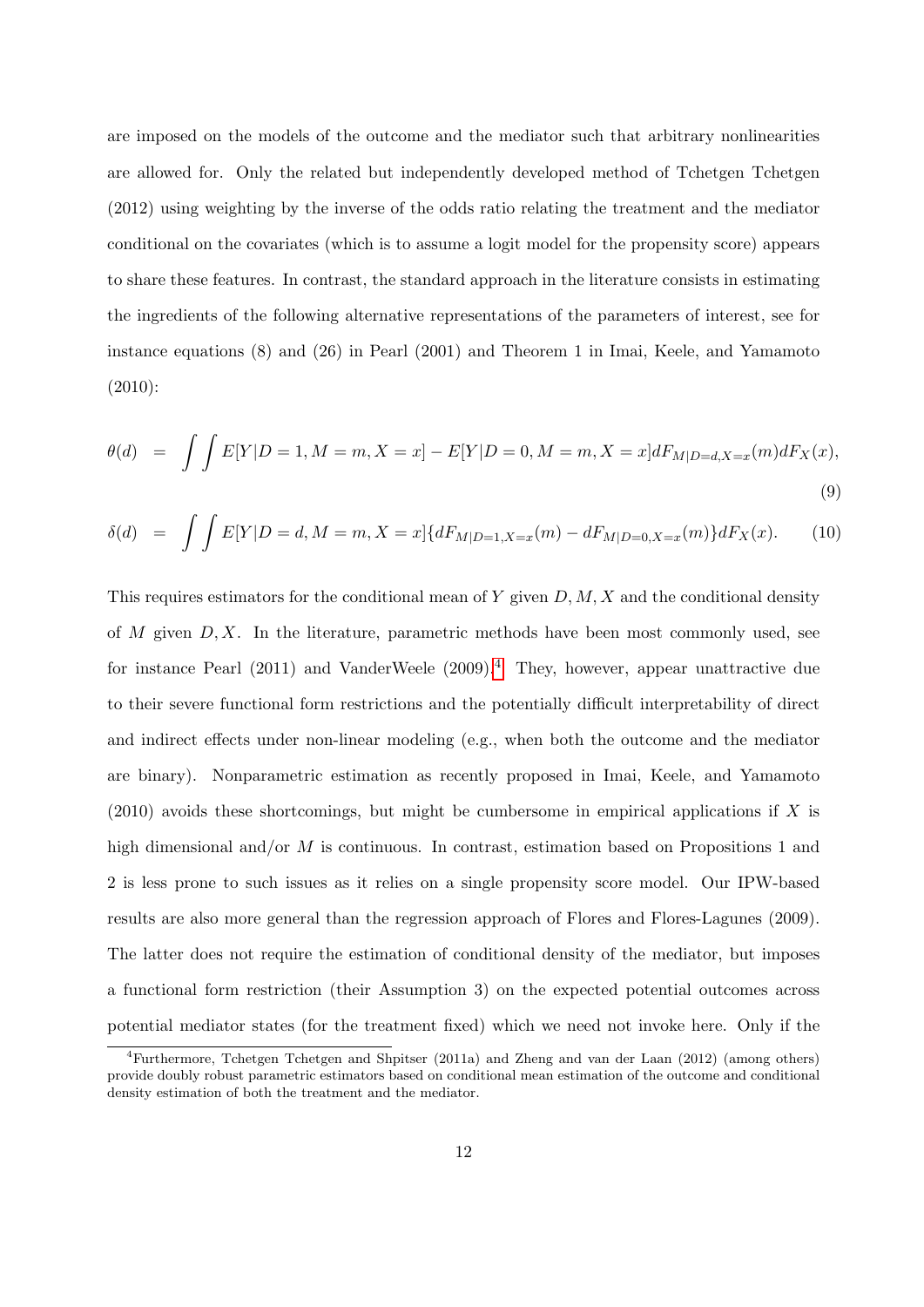mediator is exogenous conditional on post-treatment confounders which are themselves influenced by the treatment, we have to rely on a similar assumption, which is outlined further below.

As discussed before, it appears unlikely in most applications that conditioning on pre-treatment variables is sufficient to control for mediator endogeneity, given that the mediator is itself a post-treatment variable. Equivalent to the treatment evaluation literature, where potential confounders of the treatment are measured at or shortly before the treatment, potential confounders of the mediator should be controlled for just before the selection into the mediator takes place. Then, however, it appears likely that at least some of these covariates are also a function of the treatment, implying that they are themselves mediators that affect the mediator of interest. Therefore, Robins (2003) suspects that the set up relying on Assumptions 1 and 2 is of limited practical relevance. This most likely also applies to our application presented in Section [4,](#page-25-0) where we are interested in the effect of the Job Corps program on health. The mediator is employment and clearly, some potential confounders affecting both employability and health (such as the labor market state shortly prior to employment) are most likely a function of the treatment. Similar issues arguably arise in Flores and Flores-Lagunes (2009), who estimate the direct earnings effect of Job Corps that is not explained by differences in work experience induced by the program, e.g., due to locking-in effects (see for instance van Ours (2004)) during training participation. Even though the authors exclusively condition on pre-treatment covariates, it appears likely that the treatment changes motivation and search effort, which itself might affect both employment (and thus, work experience) and earnings.

Therefore, we also consider a framework in which  $D$  is permitted to have an effect on  $X$ , see also Robins (2003) and Imai and Yamamoto (2011). In this case, mediation analysis becomes more complicated and requires us to introduce additional notation by rewriting the mediator and outcome also as a function of X:  $M(d) = M(d, X(d))$  and  $Y(d, M(d)) = Y(d, M(d, X(d)), X(d)),$ where  $X(d)$  is the vector of potential values of X for  $D = d$ . Then, the total indirect effect is defined as

<span id="page-12-0"></span>
$$
\delta^{t}(d) = E[Y(d, M(1, X(1)), X(d)) - Y(d, M(0, X(0)), X(d))].
$$
\n(11)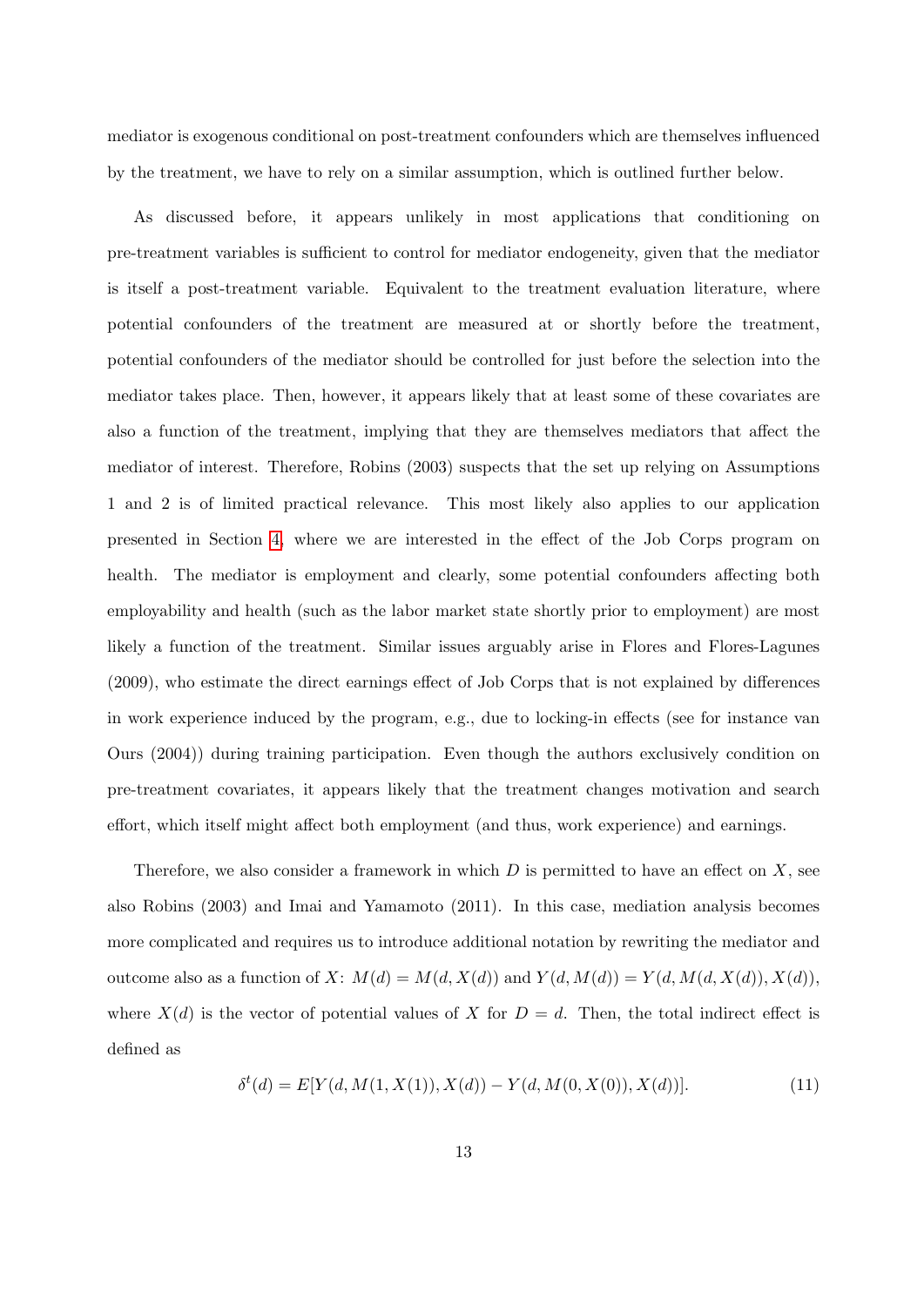We refer to  $\delta^t(d)$  as the total indirect effect because it comprises all effects via M which either come from  $D$  directly or "take a devious route" through  $X$ . I.e., this parameter accounts for the fact that M is affected by D both directly and indirectly through a change in X. In contrast, the partial indirect effect only identifies the effect through  $M$  directly coming from  $D$ , but not going through  $X$ :

<span id="page-13-0"></span>
$$
\delta^{p}(d) = E[Y(d, M(1, X(d)), X(d)) - Y(d, M(0, X(d)), X(d))].
$$
\n(12)

I.e.,  $\delta^p(d)$  is the ceteris paribus indirect effect via the mediator when holding X constant at the level implied by  $d$  such that any channel through the covariates is shut down. Note that this is what a linear regression framework identifies as "indirect effect" when regressing Y on  $(1, D, M, X)$  and multiplying the coefficient on M with the first stage effect of D on M. Obviously, this effect neglects any correlations between  $M$  and  $X$ . We therefore argue that the total indirect effect is the more interesting parameter,<sup>[5](#page-0-0)</sup> but nevertheless discuss the identification of both parameters. However, it will be shown further below that  $\delta^p(d)$  is more easily identified than  $\delta^t(d)$ .

The direct effect is defined as

<span id="page-13-1"></span>
$$
\theta(d) = E[Y(1, M(d, X(d)), X(d)) - Y(0, M(d, X(d)), X(d))],
$$
\n(13)

i.e., it corresponds to the change in the mean potential outcome due to an exogenous change in the treatment, while keeping the mediator and the covariates fixed. Note that this definition differs from Imai and Yamamoto (2011), who consider the difference between the ATE and the total indirect effect to be the "direct" effect:  $E[Y(d, M(d, X(d)), X(d)) - Y(1 - d, M(d, X(d)), X(1 - d))]$ d)]. However, this includes changes in the mean potential outcome which are due to a change in X which is not mediated by  $M$ . Here, we define the direct effect in a narrower sense that also excludes (inherently indirect) channels via X. For this reason,  $\theta(d)$  and  $\delta^t(d)$  or  $\delta^p(d)$ , respectively, do not add up to the ATE, as either  $(E[Y(d, M(d, X(1)), X(1)) - Y(d, M(d, X(0)), X(0))])$  or

<sup>&</sup>lt;sup>5</sup>Also Imai and Yamamoto (2011) focus on  $\delta^t(d)$  as indirect effect and do not consider  $\delta^p(d)$  at all.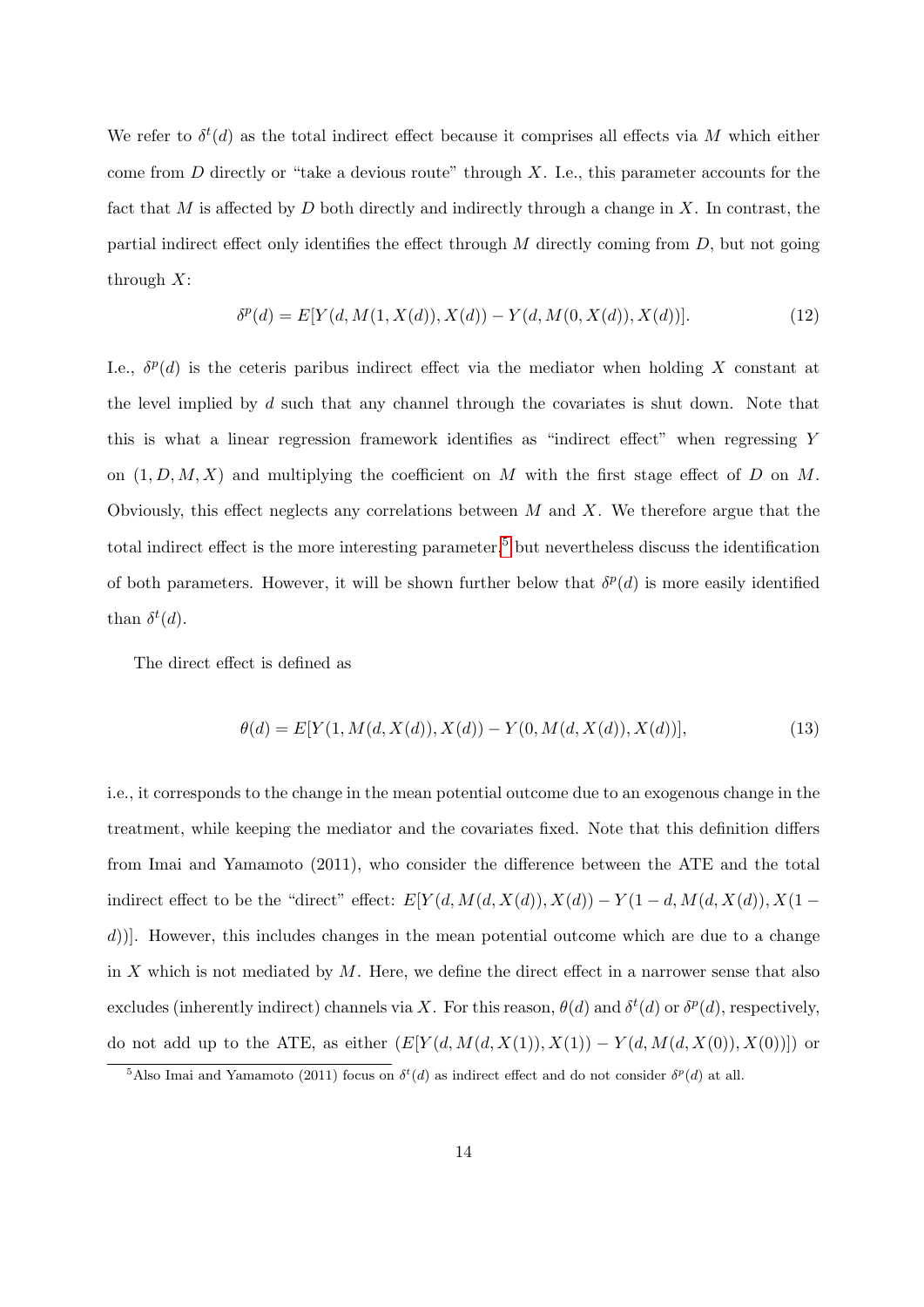$(E[Y(d, M(d, X(d)), X(1)) - Y(d, M(d, X(d)), X(0))])$  are not accounted for, respectively.



<span id="page-14-0"></span>Figure 2: Causal paths with pre-treatment covariates  $(X_0)$  and post-treatment covariates  $(X_1)$ 

The directed acyclic graph in Figure [2](#page-14-0) displays a set up where the treatment affects the observed confounders of the mediator. To be specific,  $X$  is partitioned into  $X_0$ , the pre-treatment covariates, which are by randomization independent of  $D$  just as before, and  $X_1$ , which are a function of D and confound M. Identification requires that after conditioning on  $X_1$ , there are no unobserved confounders that jointly affect  $X_1$  on the one hand and M and/or Y on the other hand. This is clearly more data demanding than the previous framework with the covariates not being a function of the treatment. A further identification issue arises from the fact that conditioning on post-treatment variables generally changes the distribution of pre-treatment variables across treatment states (which initially were balanced by randomization), which may confound the direct and indirect effects. For this reason, we also need to control for all pre-treatment covariates  $X_0$  that are jointly related with the post-treatment confounders  $X_1$  on the one hand and directly with the outcome or the mediator on the other hand in order to not break the randomization of D. We therefore replace Assumption 1 by Assumption 3:

#### Assumption 3 (random treatment assignment and conditional independence):

(a)  $\{Y(d'',m,x'), M(d',x), X_0, X_1(d)\} \perp D$  for all  $d'', d', d \in \{0,1\}$  and  $m, x, x'$  in the support of  $M, X,$ 

(b)  $\{Y(d'',m,x''), M(d',x')\} \perp D|X = x$  for all  $d', d \in \{0,1\}$  and  $m, x'', x', x$  in the support of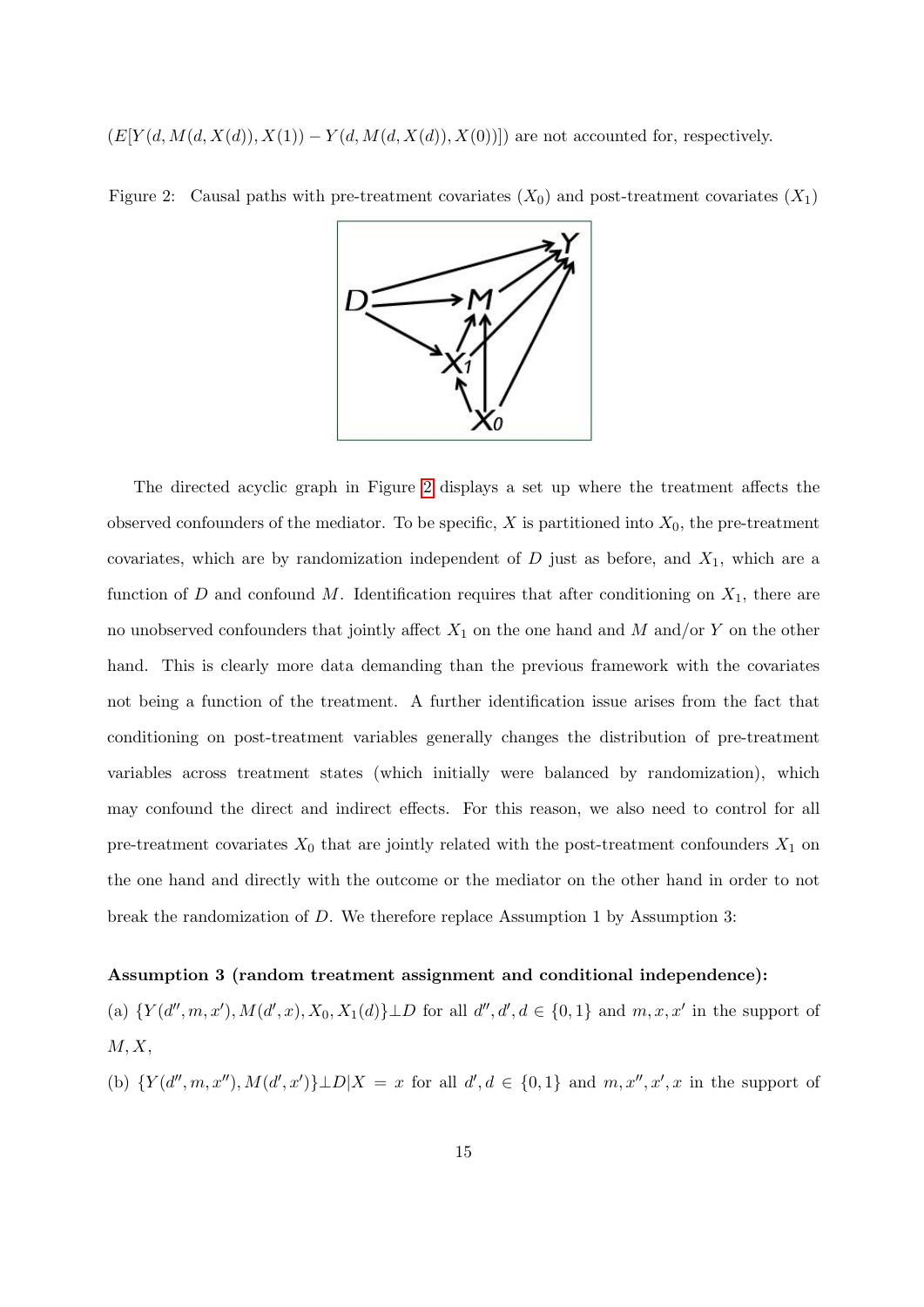$M, X$ .

Assumption 3(a) relaxes the restriction that  $D$  is independent of  $X$  in Assumption 1 to independence of the pre-treatment covariates  $X_0$  only, while for the post-treatment covariates  $X_1$ , independence is only required to hold w.r.t. their potential values. As a side remark, the notation of  $X(d)$  in the definitions of the effects in [\(11\)](#page-12-0), [\(12\)](#page-13-0), and [\(13\)](#page-13-1) is accurate even in the presence of pre-treatment covariates and the partition of X into  $X_0$  and  $X_1$ , because  $X_0(d) = X_0$ under randomization. For this reason, ' $X_0$ ,  $X_1(d)$ ' in Assumption (3a) could be replaced by ' $X(d)$ ' at the cost of not being explicit about the pre-treatment confounders. Assumption 3(b) is new and explicitly states that unconfoundedness of the treatment effects on the mediator and outcome must also hold when conditioning on  $X$  (i.e., both pre- and post-treatment covariates). This was trivially satisfied under Assumption 1 even if there existed unobserved confounders of X and M or  $Y$ , because  $X$  was independent of  $D$ .

As a further modification to our initial set up, we replace Assumption 2 by Assumption 4:

#### Assumption 4 (conditional independence of the potential mediator state):

(a)  $Y(d'', m, X(d')) \perp M|D = d, X = x$  for all  $d'', d', d \in \{0, 1\}$  and  $m, x$  in the support of  $M, X$ , (b)  $Pr(D = d|M = m, X = x) > 0$  for all  $d \in \{0, 1\}$  and  $m, x$  in the support of  $M, X$ .

Assumption 4(a) is equivalent to Assumption 2(a), but now accounts for our modified notation. The common support restriction  $4(a)$  is exactly the same as before. When comparing our framework to other assumptions made in the literature, it turns out that Assumptions 3 and 4(a) are similar to FRCISTG (fully randomized causally interpretable structural tree graph) in Robins (2003) (see also Robins (1986)) and Assumption 2 in Imai and Yamamoto (2011), with two important differences. Firstly, here, the treatment is assumed to be randomly assigned, whereas Robins (2003) and Imai and Yamamoto (2011) consider the case of a conditionally independent treatment given observed pre-treatment characteristics. Secondly, Robins (2003) and Imai and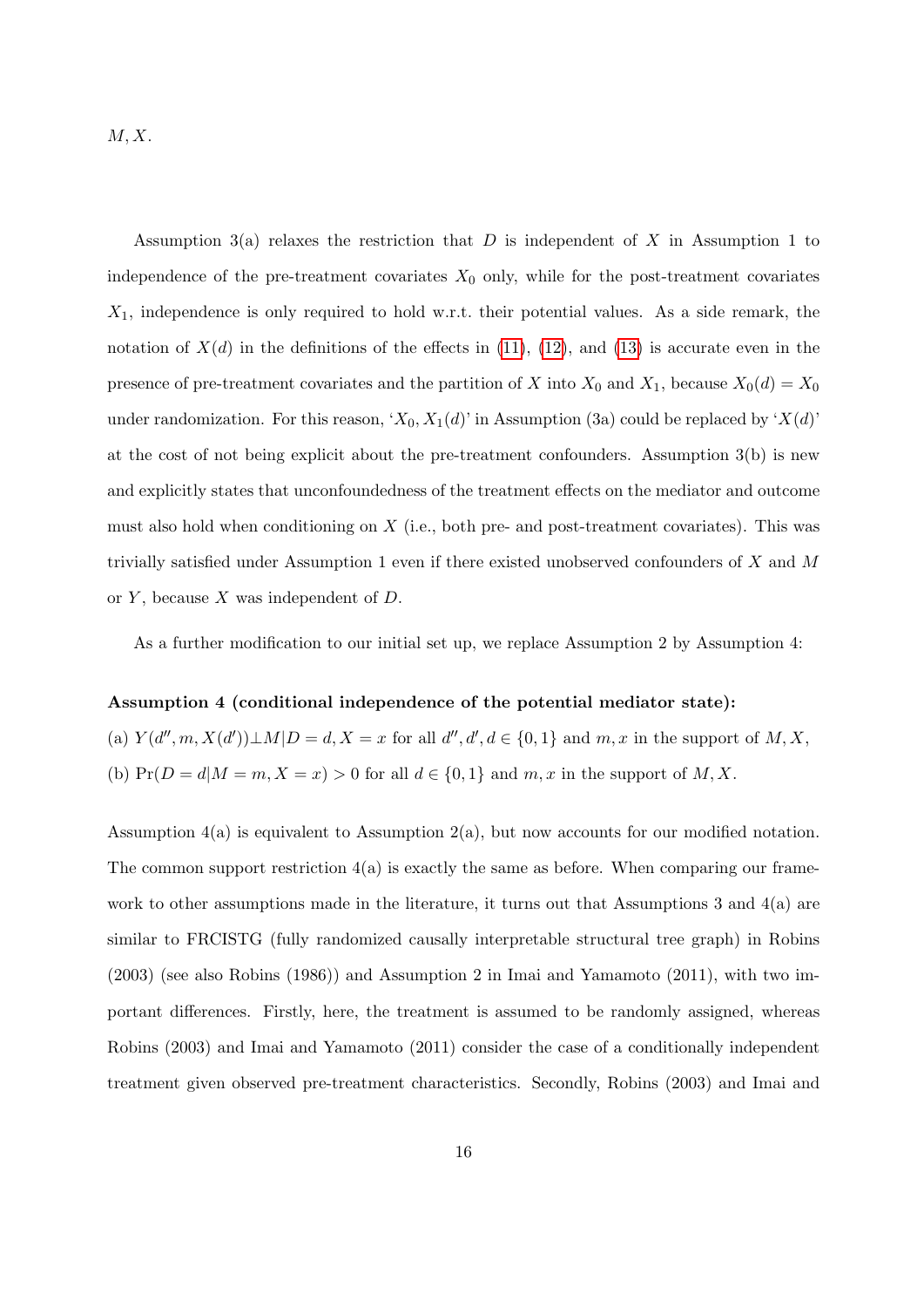Yamamoto (2011) do not impose conditional independence of  $Y(d'', m, X(d'))$  and  $M(d)$  for possibly distinct  $d'', d', d$  as required by our Assumption 4(a), which therefore also holds for potential outcomes and potential mediator states defined on opposite treatments. They merely assume that  $Y(d, m, X(d))$  and  $M(d)$  are conditionally independent, i.e., when all parameters are defined on the same treatment. Robins and Richardson (2010) present a DGP in their Appendix B where indeed FRCISTG holds while our stronger restrictions are not satisfied. However, Robins (2003) argues that it seems hard to construct realistic scenarios where one set of assumptions holds while the other one does not.

We now consider the identification of the direct and indirect effects based on our modified assumptions. The obtainment of  $\theta(d)$  hinges on the identifiability of  $E[Y(1-d, M(d, X(d)), X(d))]$ , which we show below:

<span id="page-16-0"></span>
$$
E[Y(1 - d, M(d, X(d)), X(d))]
$$
  
=  $\int E[Y(1 - d, m, x)|M = m, X = x]dF_{M(d, X(d)), X(d)}(m, x)$   
=  $\int E[Y(1 - d, m, x)|M = m, X = x]dF_{M, X|D=d}(m, x)$   
=  $\int E[Y|D = 1 - d, M = m, X = x] \cdot \frac{\Pr(D = d|M, X)}{\Pr(D = d)} dF_{M, X}(m, x)$   
=  $E\left[E\left[\frac{Y \cdot I\{D = 1 - d\}}{\Pr(D = 1 - d|M, X)}\middle|M = m, X = x\right] \cdot \frac{\Pr(D = d|M, X)}{\Pr(D = d)}\right]$   
=  $E\left[\frac{Y \cdot I\{D = 1 - d\}}{\Pr(D = 1 - d|M, X)} \cdot \frac{\Pr(D = d|M, X)}{\Pr(D = d)}\right].$  (14)

The first equality follows from the law of iterated expectations and from replacing the outer expectation by an integral, the second one from Assumption 3, the third from Assumption 4(a) and Bayes' theorem, the fourth from basic probability theory and from replacing integrals by expectations, and the last from the law of iterated expectations. From comparing [\(14\)](#page-16-0) to [\(4\)](#page-9-0) it becomes obvious that the identification result for the direct effect under Assumptions 3 and 4 is identical to that under Assumptions 1 and 2:  $\theta(d) = E\left[\frac{Y \cdot I(D=d)}{P_Y(D=d)}\right]$  $\left[\frac{Y \cdot I\{D=d\}}{\Pr(D=d)}\right] - E\left[\frac{Y \cdot I\{D=1-d\}}{\Pr(D=1-d|M)}\right]$  $\frac{Y \cdot I\{D=1-d\}}{\Pr(D=1-d|M,X)} \cdot \frac{\Pr(D=d|M,X)}{\Pr(D=d)}$  $\frac{(D=d|M,X)}{\Pr(D=d)}$ . This gives rise to Proposition 3: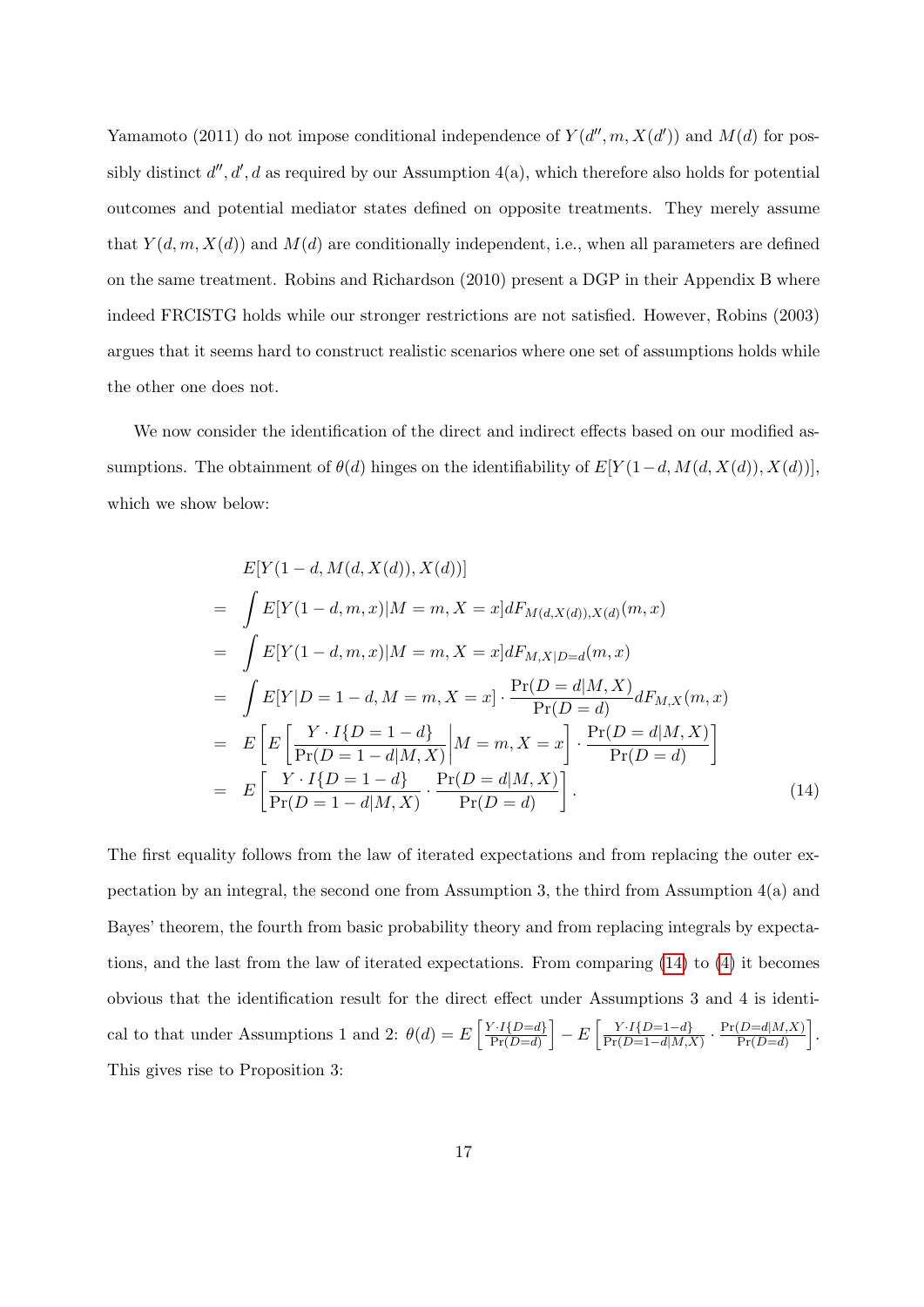#### Proposition 3:

Under Assumptions 3 and 4, the average direct effect is identified equivalently to Proposition 1:

$$
\theta(d) = E\left[\left(\frac{Y \cdot D}{\Pr(D=1|M,X)} - \frac{Y \cdot (1-D)}{1 - \Pr(D=1|M,X)}\right) \cdot \frac{\Pr(D=d|M,X)}{\Pr(D=d)}\right].\tag{15}
$$

We next consider the partial indirect effect (holding  $X$  fixed) which hinges on the identification of  $Y(d, M(1-d, X(d)), X(d))$ :

$$
E[Y(d, M(1 - d, X(d)), X(d))]
$$
\n
$$
= \int \int E[Y(d, m, x)|M = m, X = x]dF_{M(1 - d, x)|X = x}(m)dF_{X(d)}(x)
$$
\n
$$
= \int \int E[Y(d, m, x)|M = m, X = x]dF_{M|D=1-d, X=x}(m)dF_{X|D=d}(x)
$$
\n
$$
= \int \int E[Y|D = d, M = m, X = x] \cdot \frac{\Pr(D = 1 - d|M, X)}{\Pr(D = 1 - d|X)} dF_{M|X=x}(m) \frac{\Pr(D = 1 - d|X)}{\Pr(D = 1 - d)} dF_{X}(x)
$$
\n
$$
= E\left[E\left[E\left[\frac{Y \cdot I\{D = d\}}{\Pr(D = d|M, X)}\middle|M = m, X = x\right]\right] \cdot \frac{\Pr(D = 1 - d|M, X)}{\Pr(D = 1 - d|X)}\middle|X = x\right] \cdot \frac{\Pr(D = d|X)}{\Pr(D = d)}\right]
$$
\n
$$
= E\left[\frac{Y \cdot I\{D = d\}}{\Pr(D = d|M, X)} \cdot \frac{\Pr(D = 1 - d|M, X)}{\Pr(D = 1 - d|X)} \cdot \frac{\Pr(D = d|X)}{\Pr(D = d)}\right].
$$
\n(16)

The first equality follows from the law of iterated expectations and from replacing the outer expectations by integrals, the second one from Assumption 3, the third from Assumption  $4(a)$ and Bayes' theorem, the fourth from basic probability theory and from replacing integrals by expectations, and the last from the law of iterated expectations. Therefore, the partial indirect effect is identified as outlined in Proposition 4:

#### Proposition 4:

Under Assumptions 3 and 4, the average partial indirect effect is identified by

$$
\delta^{p}(d) = E\left[\frac{Y \cdot I\{D=d\}}{\Pr(D=d)} - \frac{Y \cdot I\{D=d\}}{\Pr(D=d|M,X)} \cdot \frac{\Pr(D=1-d|M,X)}{\Pr(D=1-d|X)} \cdot \frac{\Pr(D=d|X)}{\Pr(D=d)}\right].
$$
 (17)

The identification of the total indirect effect requires the knowledge of E[Y (d, M(1−d, X(1−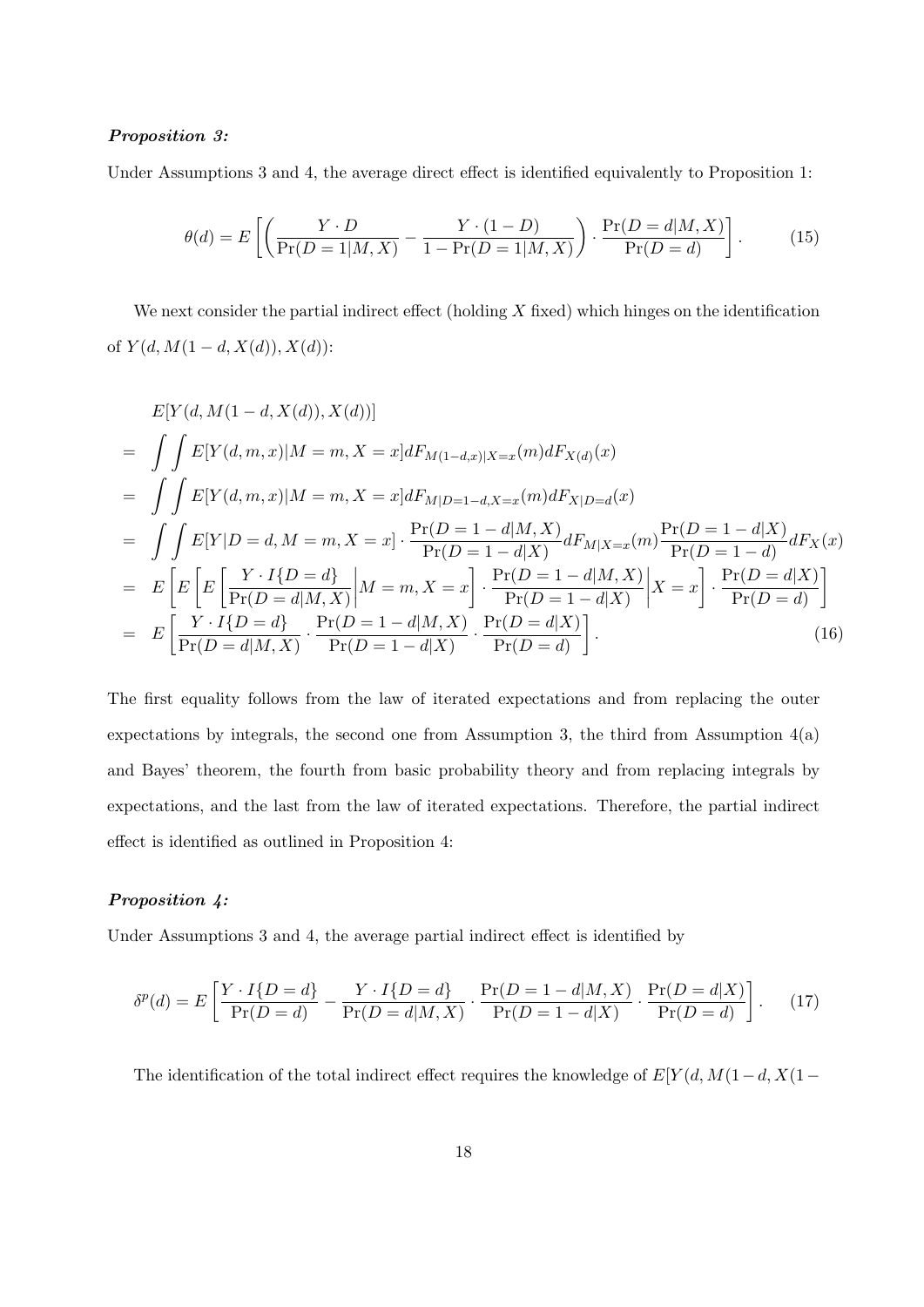$(d)$ ,  $X(d)$ ]. Unfortunately, this is not feasible without further assumptions, see the proof in Avin, Shpitser, and Pearl (2005). As discussed in Robins and Greenland (1992) and Robins (2003), identification would require us in a first step to exogenously set D to  $1-d$  to observe  $M(1-d, X(1-d)) = M(1-d)$  and in a second step to exogenously set D to d and M to  $M(1-d)$ in order to identify the distribution of  $Y(d, M(1-d, X(1-d)), X(d))$ . It is obviously impossible to do so because even in an experiment, we cannot manipulate the treatment state of any unit to be d and  $1-d$  at the same time. Put differently, when randomly assigning units to  $D=d$  and  $D = 1 - d$ , identification requires us to adjust the distribution of M among the treated to that of the non-treated while at the same time keeping the distribution of  $X$  fixed, which is impossible if  $X$  and  $M$  are associated.

However, Robins (2003) shows that the total indirect effect is identified under an additional restriction, namely the absence of interaction effects between  $D$  and  $M$ . Formally, his assumption implies that the unit-level treatment effect (for any unit  $i$ ) for the mediator fixed is constant across different values of the mediator:

$$
Y_i(1,m,X_i(1)) - Y_i(0,m,X_i(0)) = Y_i(1,m',X_i(1)) - Y_i(0,m',X_i(0)) = B_i,
$$

where  $B_i$  is an unit-level constant. Unfortunately, this assumption appears unattractive in empirical applications (see for instance the discussion in Imai, Tingley, and Yamamoto (2012), Section 3.1) and restricts the usefulness of nonparametric identification advocated in recent work. However, Imai and Yamamoto (2011) demonstrate that the assumption of no interaction effect can be relaxed to assuming a homogenous interaction effect:

$$
Y_i(1,m,X_i(1)) - Y_i(0,m,X_i(0)) = Y_i(1,m',X_i(1)) - Y_i(0,m',X_i(0)) = B_i + Cm,
$$

where  $C$  is constant for any  $m$ . I.e., the interaction between the treatment and the mediator varies homogenously for all observations.

Here, we propose an alternative (but still related) functional form restriction w.r.t. potential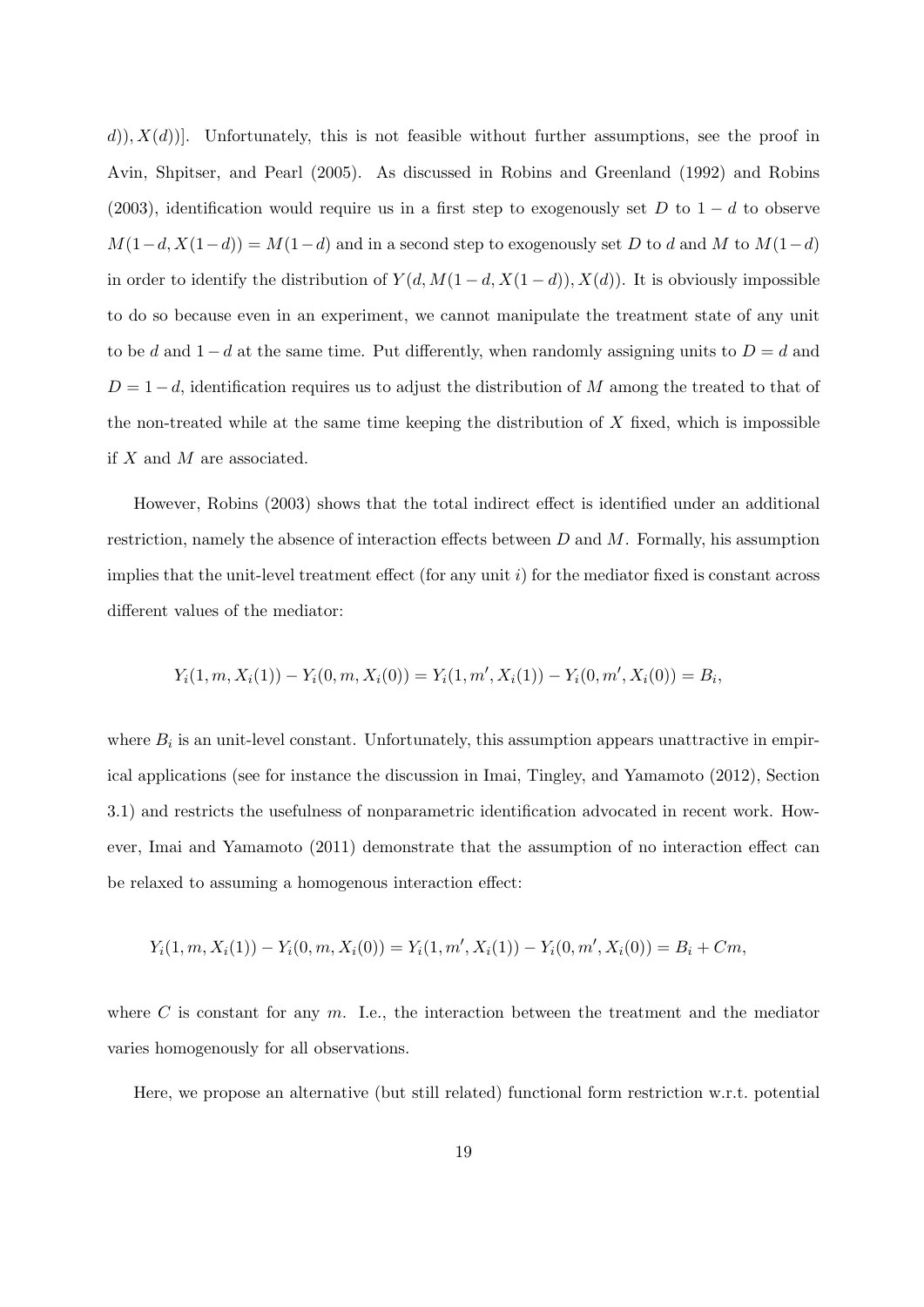mediator states across treatments that is comparable to that of Assumption 3 in Flores and Flores-Lagunes (2009) (who, however, use it in the set up where  $D$  does not affect  $X$ ).

#### Assumption 5 (functional form restriction w.r.t. potential mediators):

For all  $m_d, x_d$  in the support of  $M(d), X(d)$ , write  $E[Y(d, M(d, X(d)), X(d))|M(d, X(d)) =$  $m_d, X(d) = x_d$  =  $\mu_{d,x_d}(m_d)$ , i.e., write the mean potential outcome for  $D = d$  as a function of  $m_d$ . It is assumed that

(a) for all  $m_{1-d}$ ,  $x_d$  in the support of  $M(1-d)$ ,  $X(d)$ , it holds that  $\mu_{d,x_d}(m_{1-d}) = E[Y(d, M(1-d, X(1-d)), X(d))|M(1-d, X(1-d)) = m_{1-d}, X(d) = x_d],$ (b)  $\mu_{d,x_d}(m_{1-d}) = \mu_{d,x_d}(E(m_{1-d})).$ 

Assumption 5(a) states that one can predict  $E[Y(d, M(1-d, X(1-d)), X(d))]M(1-d, X(1-d))$  $d() = m_{1-d}, X(d) = x_d$  for any  $m_{1-d}$  and  $x_d$  based on the regression function  $\mu_{d,x_d}$ . This implies that the interaction effect between D and M is the same for  $M(1)$  and  $M(0)$ . Even though  $M(1 - d, X(1 - d))$  is not known for units with  $D = d$  (on which the identification of  $\mu_{d,x_d}$  is based upon), we exploit the fact that  $E[Y(d,M(1-d,X(1-d)),X(d))] =$  $E[Y(d, E[M(1 - d, X(1 - d))], X(d))]$  by Assumption 5(b) and that  $E[M(1 - d, X(1 - d))]$ is observed for  $D = 1 - d$ . It has to be stressed that Assumption 5 is not innocuous. Firstly, Assumption 5(a) requires us to have a correctly specified model for the prediction across mediator states. Secondly, Assumption 5(b) further restricts  $\mu$ , essentially to be linear in M such that predicting based on  $E(m_{1-d})$  is asymptotically equivalent to the use of  $m_{1-d}$ . Given that these considerably stronger functional form assumptions are satisfied,  $E[Y(d, M(1-d, X(1-d)), X(d))]$ , which is required for the total indirect effect, is obtained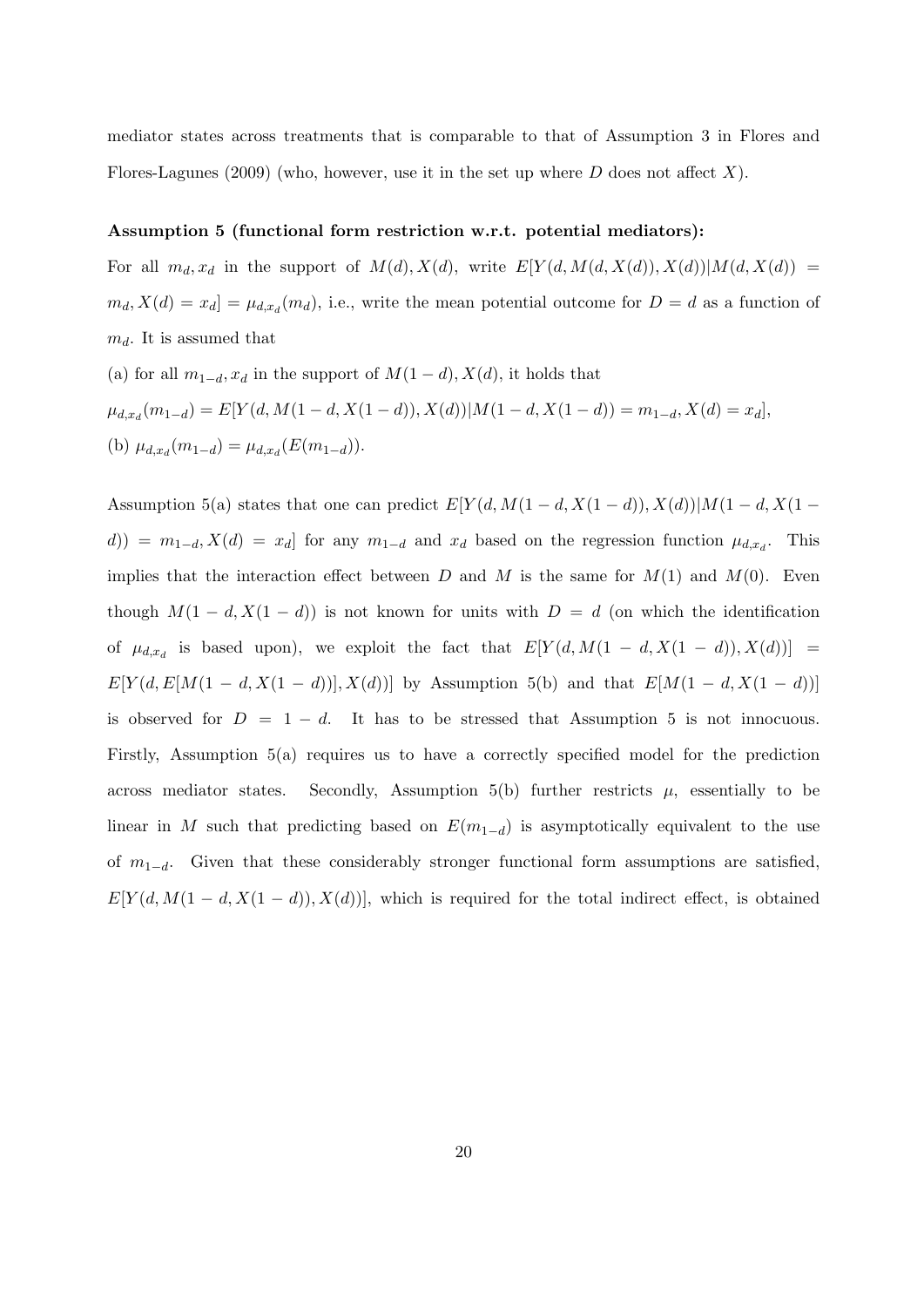from the following result:

$$
E[Y(d, M(1 - d, X(1 - d)), X(d))]
$$
  
=  $E[Y(d, M(1 - d, X(1 - d)), X(d))|D = d]$   
=  $E[E[Y(d, m, x)|D = d, M = M(1 - d, X(1 - d)), X = x]|D = d]$   
=  $E[\mu_{d,x}(M(1 - d, X(1 - d)))|D = d]$   
=  $E[\mu_{d,x}(E[M(1 - d, X(1 - d)))]|D = d]$   
=  $E[\mu_{d,x}(E[M|D = 1 - d])|D = d]$   
=  $E[\mu_{d,x}(E[M|D = 1 - d])|D = d]$   
=  $E\left[\frac{\mu_{d,x}(E[M|D = 1 - d]) \cdot I\{D = d\}}{\Pr(D = d)}\right].$  (18)

The first equality follows from Assumption 3, the second from the law of iterated expectations and Assumption 3, the third from Assumption  $5(a)$ , the fourth from Assumption  $5(b)$ , the fifth from Assumption 4(a), and the last from basic probability theory. It follows that the total indirect effect is identified by Proposition 5:

#### Proposition 5:

Under Assumptions 3, 4, and 5, the average total indirect effect is identified by

$$
\delta^{t}(d) = E\left[\frac{\{Y - \mu_{d,x}(E[M|D=1-d])\} \cdot I\{D=d\}}{\Pr(D=d)}\right].
$$
\n(19)

# 3 Simulations

This section presents a simulation study that provides some intuition for the identification results and the issues related to incorrectly imposing the wrong set of assumptions. For the ease of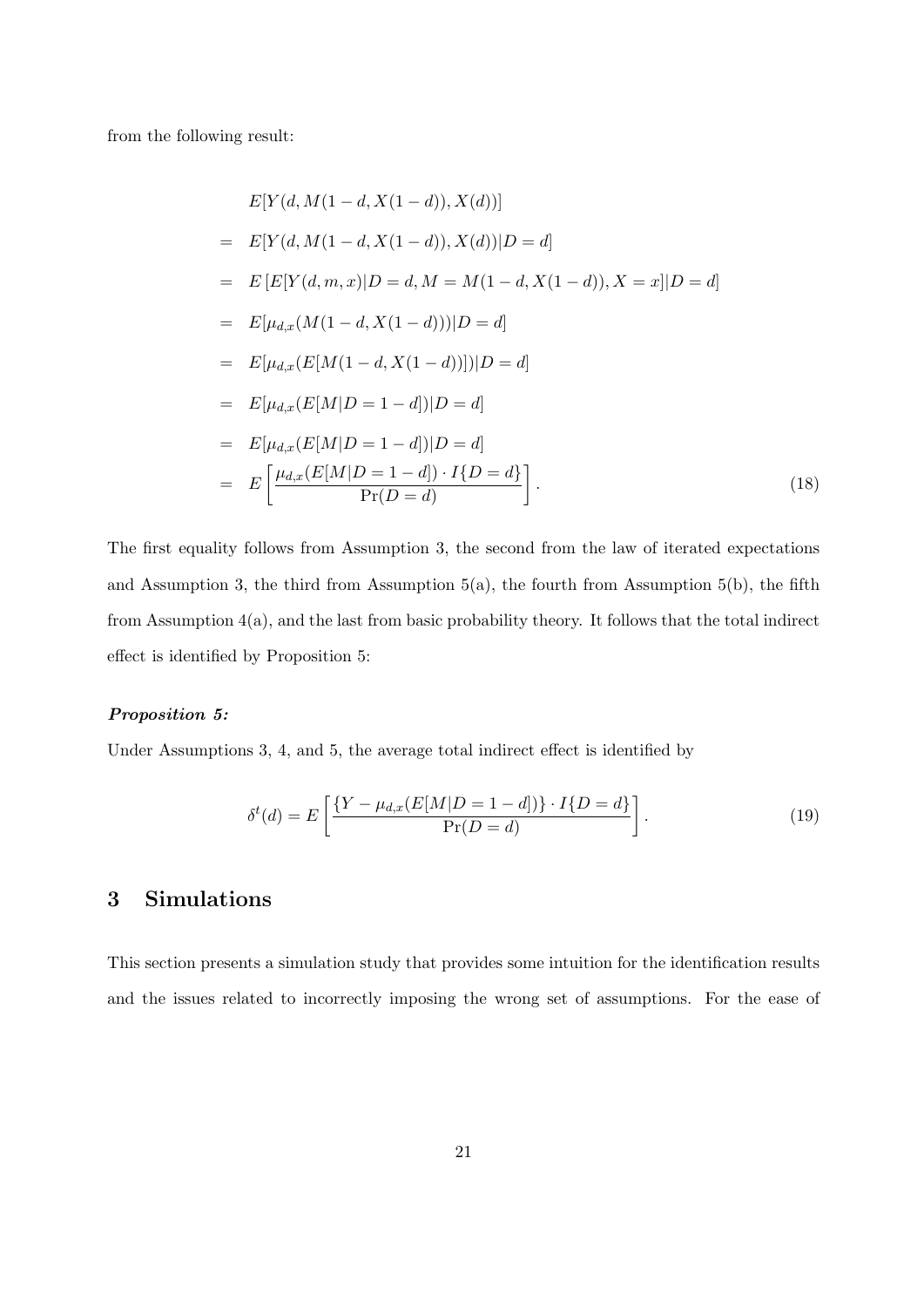exposition, we consider the following DGP based on linear equations:

<span id="page-21-0"></span>
$$
Y = 0.5D + M + \beta DM + X + \epsilon_1, \tag{20}
$$

$$
M = 0.5D + 0.5X + \epsilon_2, \tag{21}
$$

$$
X = \gamma D + \epsilon_3,\tag{22}
$$

$$
D = I\{\epsilon_4 > 0\},\tag{23}
$$

[\(20\)](#page-21-0) is the outcome equation, in which Y is a function of  $D, M, X$  and an unobserved term  $\epsilon_1$ . β gauges the interaction effect between D and M such that  $β = 0$  satisfies the assumption of no interaction discussed in Robins (2003). By [\(21\)](#page-21-0), the mediator is a function of  $D, X$  and the unobservable  $\epsilon_2$ . The parameter  $\gamma$  in [\(22\)](#page-21-0) determines whether X is caused by D and which set of assumptions is valid. If  $\gamma = 0$ , Assumptions 1 and 2 are valid, otherwise identification has to be based on Assumptions 3 to 5, with  $\mu_{d,x_d}$  simply corresponding to the prediction according to the linear outcome equation [\(20\)](#page-21-0). By [\(23\)](#page-21-0), the treatment is randomly assigned with a treatment probability of 0.5.

We now discuss the various effects and first consider  $\gamma = 0$  such that Assumptions 1 and 2 hold. For  $\beta = 0$ , the average direct effect is homogenous and simply corresponds to the coefficient on D, i.e.,  $\theta(1) = \theta(0) = 0.5$ , because there is no interaction between D and M. Likewise, the average indirect effect is  $\delta(1) = \delta(0) = E[M(1)] - E[M(0)] = 0.5$ , because by  $(21)$ ,  $E[M(1)] = 0.5$ (as  $E[X(1)] = E[X(0)] = 0$  by [\(22\)](#page-21-0) and  $\gamma = 0$ ) and  $E[M(0)] = 0$ . The ATE is the sum of both effects and thus equal to one. In the simulations, we also consider  $\beta = 0.5$ . This implies that the direct effect for  $D = 1$  is  $\theta(1) = E[0.5 + M + \beta M + X + \epsilon_1|M = M(1)] - E[M + X + \epsilon_1|M =$  $M(1)$ ] =  $E[0.5 + \beta M|M = M(1)] = 0.5 + \beta E[M(1)]$ . Note that 0.5 is the direct effect not accounting for the interaction with M, whereas  $\beta E[M(1)] = 0.25$  gives the interaction effect. Therefore,  $\theta(1) = 0.75$ . Likewise,  $\theta(0) = 0.5 + \beta E[M(0)] = 0.5$ . Concerning the indirect effects,  $\delta(1) = E[0.5D + M(1) + \beta DM(1) + X + \epsilon_1]D = 1] - E[0.5D + M(0) + \beta DM(0) + X + \epsilon_1]D = 1] =$ 

with  $\epsilon_1, \epsilon_2, \epsilon_3, \epsilon_4 \sim N(0, 1)$ , independently of each other.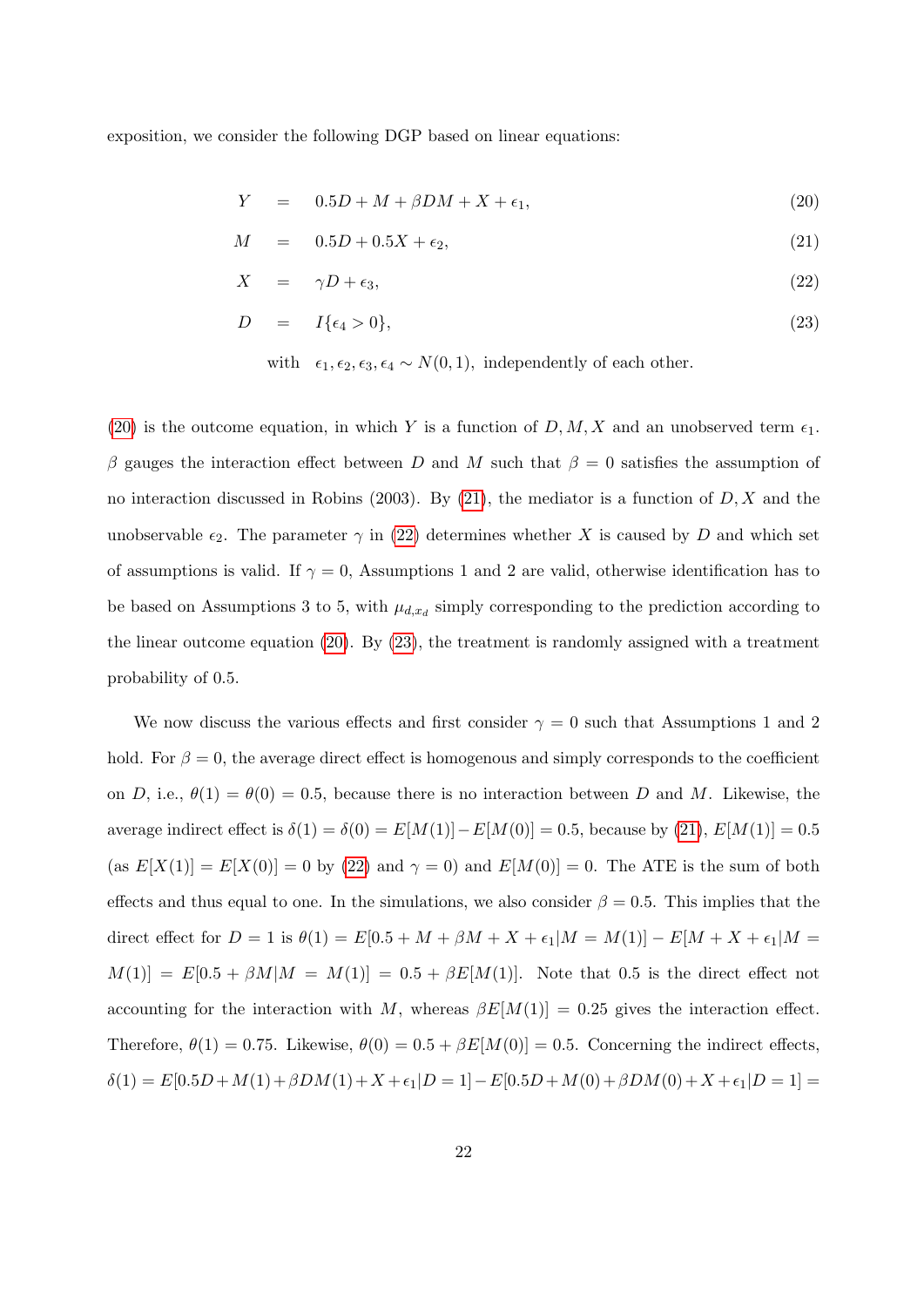$E[(1+\beta)\cdot(M(1)-M(0))] = 0.75$ , whereas  $\delta(0) = E[(M(1)-M(0))] = 0.5$ . Again,  $\theta(d)+\delta(1-d)$ yields the ATE, which is now equal to 1.25.

Secondly, we set  $\gamma = 0.2$ , such that Assumptions 1 and 2 are violated. This implies that  $E[X(1)] = 0.2$ , while  $E[X(0)] = 0$ . Therefore, the mean potential mediator states under treatment and non-treatment are, respectively,  $E[M(1)] = E[M(1, X(1))] = 0.5 + 0.5 \cdot 0.2 = 0.6$ and  $E[M(0)] = E[M(0, X(0))] = 0$ . For  $\beta = 0$ , the average direct effect is again constant:  $\theta(d) = E[0.5 + M + X + \epsilon_1|M = M(d), X = X(d)] - E[M + X + \epsilon_1|M = M(d, X(d)), X =$  $X(d)$ ] = 0.5 +  $E[M(d, X(d))] + E[X(d)] - E[M(d, X(d))] - E[X(d)] = 0.5$ . The average total indirect effect is  $\delta^t(d) = E[M(1, X(1))] + E[X(d)] - E[M(0, X(0))] - E[X(d)] = 0.6$ . Note that the ATE is equal to 1.3, i.e., 0.2 higher than the sum of the total indirect effect and the direct effect, which corresponds to the change in the outcome due to the change in  $X$  which does not go through  $M$ . Concerning the average partial indirect effect,  $E[M(1, X(0))] = 0.5 + 0.5 \cdot E[X(0)] = 0.5$  and  $E[M(0, X(1))] = 0.5 \cdot E[X(1)] = 0.1$ . Therefore,  $\delta^{p}(1) = E[M(1, X(1))] + E[X(1)] - E[M(0, X(1))] - E[X(1)] = 0.6 - 0.1 = 0.5$ , whereas  $\delta^{p}(0) = E[M(1, X(0))] + E[X(0)] - E[M(0, X(0))] - E[X(0)] = 0.5 - 0 = 0.5$ . Finally, we consider the case that  $\gamma = 0.2$  and  $\beta = 0.5$ . Now,  $\theta(1) = 0.5 + \beta E[M(1, X(1))] = 0.8$  and  $\theta(0) = 0.5, \ \delta^t(1) = E[(1+\beta) \cdot (M(1, X(1)) - M(0, X(0))] = 1.5 \cdot (0.6 - 0) = 0.9$ , and  $\delta^t(0) =$  $E[(M(1, X(1)) - M(0, X(0)))] = 0.6$  and  $\delta^{p}(1) = 1.5 \cdot (E[M(1, X(1))] - E[M(0, X(1))]) = 0.75$ ,  $\delta^{p}(0) = E[M(1, X(0))] - E[M(0, X(0))] = 0.5$ . Again, the sum of the direct effect and the total indirect effect is 0.2 lower than the ATE (1.4). Table [1](#page-22-0) summarizes the direct and indirect effects for the various scenarios.

<span id="page-22-0"></span>Table 1: True direct and indirect effects for various scenarios

|            |             |     | $\gamma = 0$  |                                                 | $\gamma = 0.2$  |         |               |     |  |  |  |
|------------|-------------|-----|---------------|-------------------------------------------------|-----------------|---------|---------------|-----|--|--|--|
|            | $\beta = 0$ |     | $\beta = 0.5$ |                                                 | $\beta = 0$     |         | $\beta = 0.5$ |     |  |  |  |
| Effect     |             |     |               | $D=1$ $D=0$ $D=1$ $D=0$ $D=1$ $D=0$ $D=1$ $D=0$ |                 |         |               |     |  |  |  |
| $\theta$   | 0.5         |     | $0.5$ 0.75    | 0.5                                             | $\parallel$ 0.5 | 0.5     | 0.8           | 0.5 |  |  |  |
| $\delta$   | 0.5         | 0.5 | 0.75          | 0.5                                             |                 |         |               |     |  |  |  |
| $\delta^t$ |             |     |               |                                                 | $0.6\,$         | $0.6\,$ | 0.9           | 0.6 |  |  |  |
| $\delta^p$ |             |     |               |                                                 | 0.5             | 0.5     | 0.75          | 0.5 |  |  |  |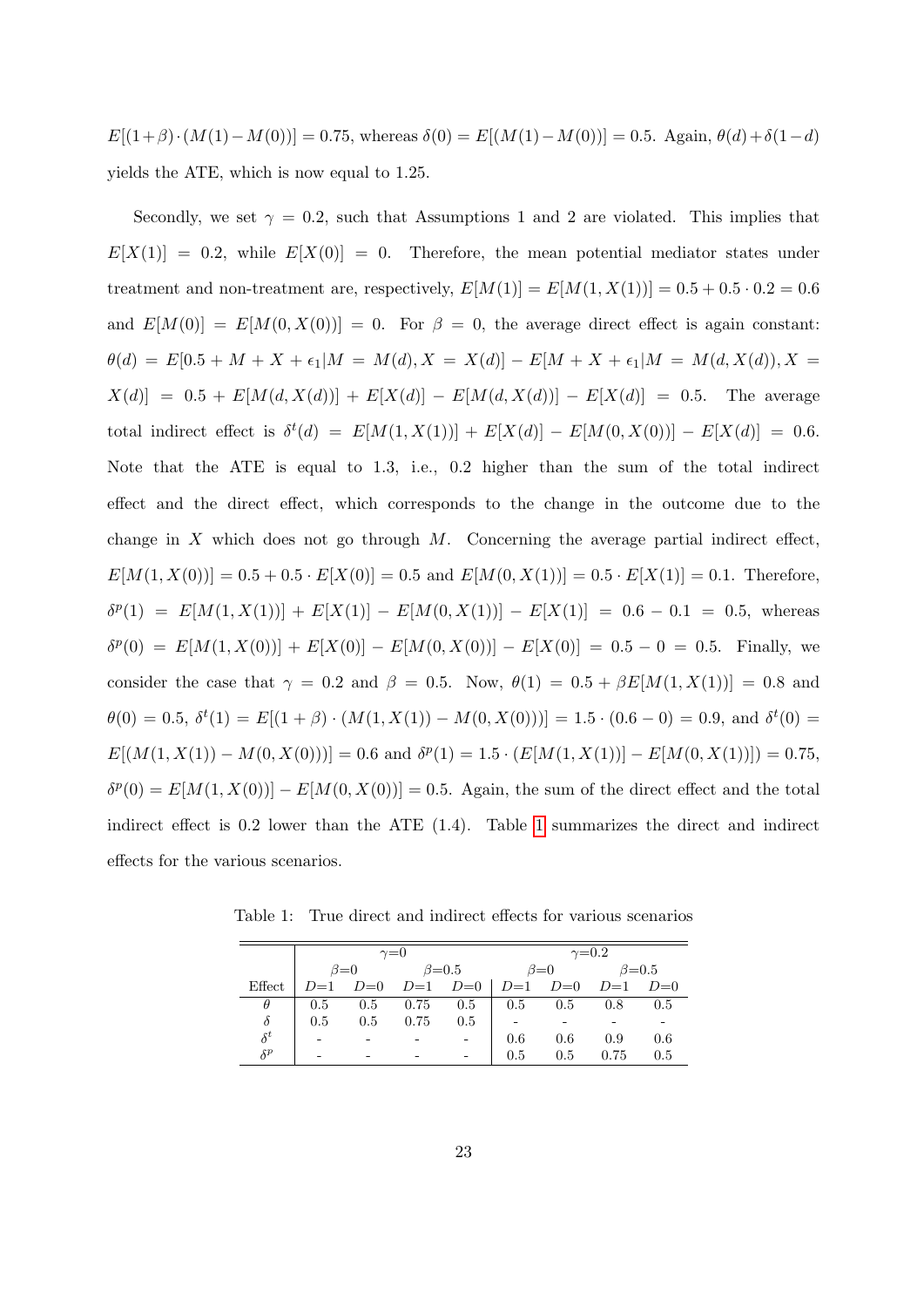We run 5000 Monte Carlo simulations with 2000 observations and estimate the models by the sample analogs of either Propositions 1 and 2 (for  $\gamma = 0$ ) or Propositions 3 to 5 (for  $\gamma = 0.2$ ), respectively. For the estimation of the propensity score  $Pr(D = 1|M, X)$  a probit specification is used. In addition, we also consider OLS regression, which estimates the direct effect as the coefficient on D in a regression of Y on  $(1, D, M, X)$ . The indirect effect corresponds to the coefficient on  $M$  in the latter regression multiplied with the coefficient on  $D$  in a regression of M on  $(1, D, X)$ .<sup>[6](#page-0-0)</sup> Obviously, this approach omits interactions between D and M, an issue often encountered in empirical work, see Section 4.1 of Imai, Keele, Tingley, and Yamamoto (2010) for a revision and discussion of the shortcomings of the standard linear framework. Finally, we also include a naive OLS estimator, where conditioning on  $X$  in the aforementioned regressions is omitted. I.e., this approach is naive in the sense that it does not control for the confounder of the mediator.

<span id="page-23-0"></span>Table 2: Bias, variance, and MSE of various estimators under Assumptions 1 and 2 ( $\gamma = 0$ )

|                         | $\beta = 0$ |       |            |          |       |       | $\beta = 0.5$ |       |       |          |       |       |  |
|-------------------------|-------------|-------|------------|----------|-------|-------|---------------|-------|-------|----------|-------|-------|--|
|                         |             | $D=1$ |            |          | $D=0$ |       |               | $D=1$ |       |          | $D=0$ |       |  |
| Est.                    | bias        | var   | <b>MSE</b> | bias     | var   | MSE   | bias          | var   | MSE   | bias     | var   | MSE   |  |
| $\theta_{IPW}$          | 0.000       | 0.003 | 0.003      | 0.001    | 0.003 | 0.003 | $-0.000$      | 0.003 | 0.003 | 0.001    | 0.004 | 0.004 |  |
| $\theta_{\rm OLS}$      | 0.001       | 0.002 | 0.002      | 0.001    | 0.002 | 0.002 | $-0.124$      | 0.002 | 0.018 | 0.126    | 0.002 | 0.018 |  |
| $\theta_{\rm naive}$    | $-0.199$    | 0.004 | 0.043      | $-0.199$ | 0.004 | 0.043 | $-0.324$      | 0.004 | 0.109 | $-0.074$ | 0.004 | 0.009 |  |
| $\delta$ <sub>IPW</sub> | $-0.002$    | 0.008 | 0.008      | $-0.001$ | 0.008 | 0.008 | $-0.003$      | 0.012 | 0.012 | $-0.001$ | 0.008 | 0.008 |  |
| $\delta_{\text{OLS}}$   | $-0.001$    | 0.002 | 0.002      | $-0.001$ | 0.002 | 0.002 | $-0.127$      | 0.003 | 0.019 | 0.123    | 0.003 | 0.018 |  |
| $\delta_{\rm naive}$    | 0.198       | 0.005 | 0.044      | 0.198    | 0.005 | 0.044 | 0.072         | 0.007 | 0.012 | 0.322    | 0.007 | 0.111 |  |

Table [2](#page-23-0) presents the bias, variance, and mean squared error (MSE) of the various estimators for  $\gamma = 0$ . We see that the IPW-based methods are close to being unbiased and that their MSEs are moderate in any scenario. For  $\beta=0$ , also the OLS estimators work well. Their MSEs are even somewhat lower than those of the IPW estimators due to their generally smaller variance related to tighter functional form restrictions. However, non-negligible biases arise for  $\beta=0.5$ , because the OLS estimators do not account for interactions between  $D$  and  $M$ . The naive estimators are

<sup>&</sup>lt;sup>6</sup>For  $\gamma = 0$ , conditioning on X is actually not required in the regression of M. As D and X are independent under Assumptions 1 and 2, (not) conditioning on  $X$  does not matter in terms of identification, but may affect efficiency.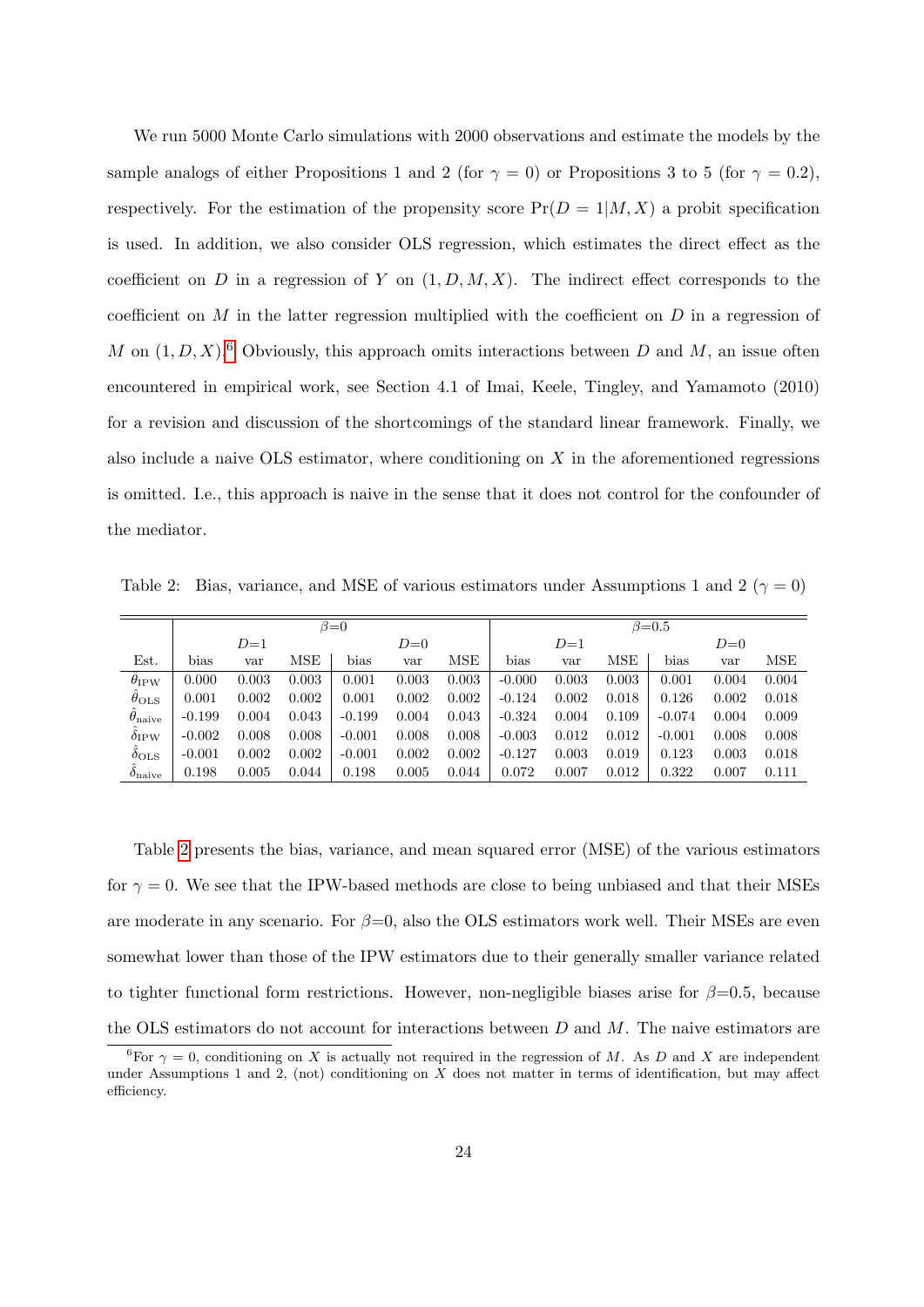biased in any scenario, as they omit the confounder X. The results for  $\gamma = 0.2$  are displayed in Table [3.](#page-24-0) Concerning the direct effects, we observe a similar pattern of the estimators' properties as before. Taking a look at the total indirect effect, it, however, becomes obvious that OLS is no longer consistent even if  $\beta = 0$ , because it does not account for correlations between X and M. This highlights that under Assumptions 3 and 4, identification is not obtained by the standard OLS approach heavily used in the mediation literature if the interest lies in the total indirect effect. However, for  $\beta=0$ , OLS still identifies the partial indirect effect, i.e., the ceteris paribus impact going through M for X fixed. For  $\beta=0.5$ , OLS is no longer consistent, whereas the naive estimator is severely biased in any scenario.

|                                 | $\beta = 0$ |       |       |          |       |       |          | $\beta = 0.5$ |       |          |       |       |  |  |
|---------------------------------|-------------|-------|-------|----------|-------|-------|----------|---------------|-------|----------|-------|-------|--|--|
|                                 |             | $D=1$ |       |          | $D=0$ |       |          | $D=1$         |       |          | $D=0$ |       |  |  |
| Est.                            | bias        | var   | MSE   | bias     | var   | MSE   | bias     | var           | MSE   | bias     | var   | MSE   |  |  |
| $\theta_{IPW}$                  | $-0.002$    | 0.004 | 0.004 | $-0.003$ | 0.003 | 0.003 | $-0.002$ | 0.004         | 0.004 | $-0.003$ | 0.005 | 0.005 |  |  |
| $\theta_{\rm OLS}$              | $-0.001$    | 0.002 | 0.002 | $-0.001$ | 0.002 | 0.002 | $-0.151$ | 0.002         | 0.025 | 0.149    | 0.002 | 0.024 |  |  |
| $\theta_{\rm naive}$            | $-0.041$    | 0.004 | 0.006 | $-0.041$ | 0.004 | 0.006 | $-0.191$ | 0.004         | 0.040 | 0.109    | 0.004 | 0.016 |  |  |
| $\hat{\delta}_\text{IPW}^t$     | $-0.001$    | 0.003 | 0.003 | $-0.001$ | 0.003 | 0.003 | $-0.001$ | 0.006         | 0.006 | $-0.001$ | 0.003 | 0.003 |  |  |
| $\hat{\delta}_{\text{OLS}}^t$   | $-0.101$    | 0.002 | 0.012 | $-0.101$ | 0.002 | 0.012 | $-0.276$ | 0.003         | 0.079 | 0.024    | 0.003 | 0.004 |  |  |
| $\hat{\delta}_{\rm naive}^t$    | 0.239       | 0.005 | 0.062 | 0.239    | 0.005 | 0.062 | 0.089    | 0.007         | 0.015 | 0.389    | 0.007 | 0.159 |  |  |
| $\hat{\delta}^p_{\mathrm{IPW}}$ | 0.000       | 0.003 | 0.003 | $-0.000$ | 0.003 | 0.003 | 0.000    | 0.006         | 0.006 | $-0.000$ | 0.003 | 0.003 |  |  |
| $\hat{\delta}_{\rm OLS}^{p}$    | $-0.001$    | 0.002 | 0.002 | $-0.001$ | 0.002 | 0.002 | $-0.126$ | 0.003         | 0.019 | 0.124    | 0.003 | 0.019 |  |  |
| $\hat{\delta}^p_{\text{naive}}$ | 0.339       | 0.005 | 0.120 | 0.339    | 0.005 | 0.120 | 0.239    | 0.007         | 0.064 | 0.489    | 0.007 | 0.246 |  |  |

<span id="page-24-0"></span>Table 3: Bias, variance, and MSE of various estimators under Assumptions 3 to 5 ( $\gamma = 0.2$ )

Finally, we investigate the properties of the IPW estimator of the indirect effect based on Proposition 2 which is valid for  $\gamma = 0$ , when in fact  $\gamma = 0.2$ . Table [4](#page-25-1) reveals that by omitting the link between D and X,  $\hat{\delta}_{IPW}$  neither identifies the total, nor the partial indirect effect, no matter whether  $\beta$  is zero or 0.5. The biases are substantial and comparable to the naive estimator (see Table [3\)](#page-24-0). This suggests that invoking the wrong assumptions when controlling for mediator endogeneity may be equally harmful as ignoring the endogeneity problem altogether, urging researchers to carefully think about which set assumptions appears most plausible in their application at hand.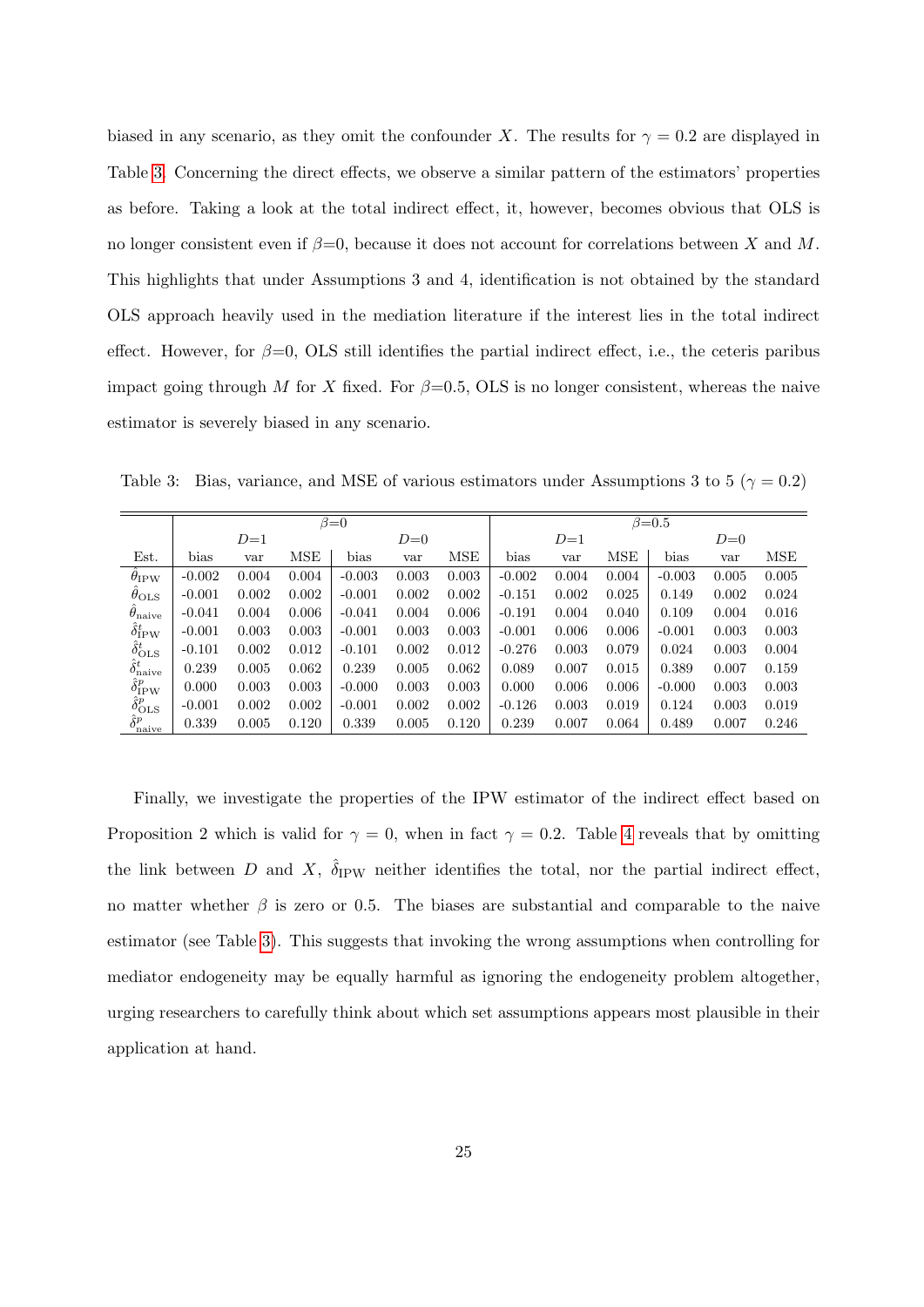|                               | $\beta = 0$ |       |       |               |       |       |       | $\beta$ =0.5 |         |       |       |       |  |
|-------------------------------|-------------|-------|-------|---------------|-------|-------|-------|--------------|---------|-------|-------|-------|--|
|                               | $D=1$       |       |       | $D=0$         |       |       | $D=1$ |              |         | $D=0$ |       |       |  |
| Est.                          | bias        | var   | MSE   | $_{\rm bias}$ | var   | MSE   | bias  | var          | MSE     | bias  | var   | MSE   |  |
| $\delta_{IPW}$ for $\delta^t$ | 0.201       | 0.008 | 0.049 | 0.200         | 0.008 | 0.048 | 0.201 | 0.013        | $0.054$ | 0.200 | 0.008 | 0.048 |  |
| $\delta_{IPW}$ for $\delta^p$ | 0.301       | 0.008 | 0.099 | 0.300         | 0.008 | 0.098 | 0.351 | 0.013        | 0.137   | 0.300 | 0.008 | 0.098 |  |

<span id="page-25-1"></span>Table 4: Bias, variance, and MSE of various estimators under Assumptions 3 to 5 ( $\gamma = 0.2$ )

### <span id="page-25-0"></span>4 Application

We apply the estimators resulting from Propositions 1 to 5 to a welfare policy experiment with a binary treatment assignment  $(D)$  which was conducted in the mid-1990s to assess the publicly funded U.S. Job Corps program.<sup>[7](#page-0-0)</sup> The program, which is currently administered by more than 120 local Job Corps centers throughout the U.S., targets young individuals (aged 16-24 years) that have a legal residence in the U.S. and come from a low-income household. It provides participants with approximately 1200 hours of vocational training and education as well as with housing and board over an average duration of 8 months. Participants also receive health education as well as health and dental care. Schochet, Burghardt, and Glazerman (2001) and Schochet, Burghardt, and McConnell (200[8](#page-0-0)) discuss in detail the experimental design<sup>8</sup> and the main results, i.e., the ATEs on a broad range of outcomes. Their findings suggest that Job Corps increases educational attainment, reduces criminal activity, and increases employment and earnings (at least for some years after the program).

Flores and Flores-Lagunes (2009) appear to be the first to assess the causal mechanisms of the program and find a positive direct effect on earnings after controlling for the mediator work experience which they assume to be conditionally exogenous given pre-treatment variables. Alternatively, Flores and Flores-Lagunes  $(2010)$  suggest a partial identification approach<sup>[9](#page-0-0)</sup> that

<sup>&</sup>lt;sup>7</sup>Note that the compliance with the treatment assignment was not perfect. According to Schochet, Burghardt, and McConnell (2008) only 73 % of eligible individuals actually enrolled at Job Corps centers. Here, we abstract from this issue and consider the assignment as treatment variable. Strictly speaking, we therefore consider (direct and indirect) "intention to treat" effects rather than treatment effects.

<sup>8</sup> In particular, Schochet, Burghardt, and Glazerman (2001) report that the randomization of the program was successful: Of 94 observed pre-treatment covariates, only 5 where statistically significantly different across treatment groups at the 5 % level, which is what one would expect by chance.

<sup>9</sup>Partial identification of economic parameters in general goes back to Manski (1989, 1994) and Robins (1989).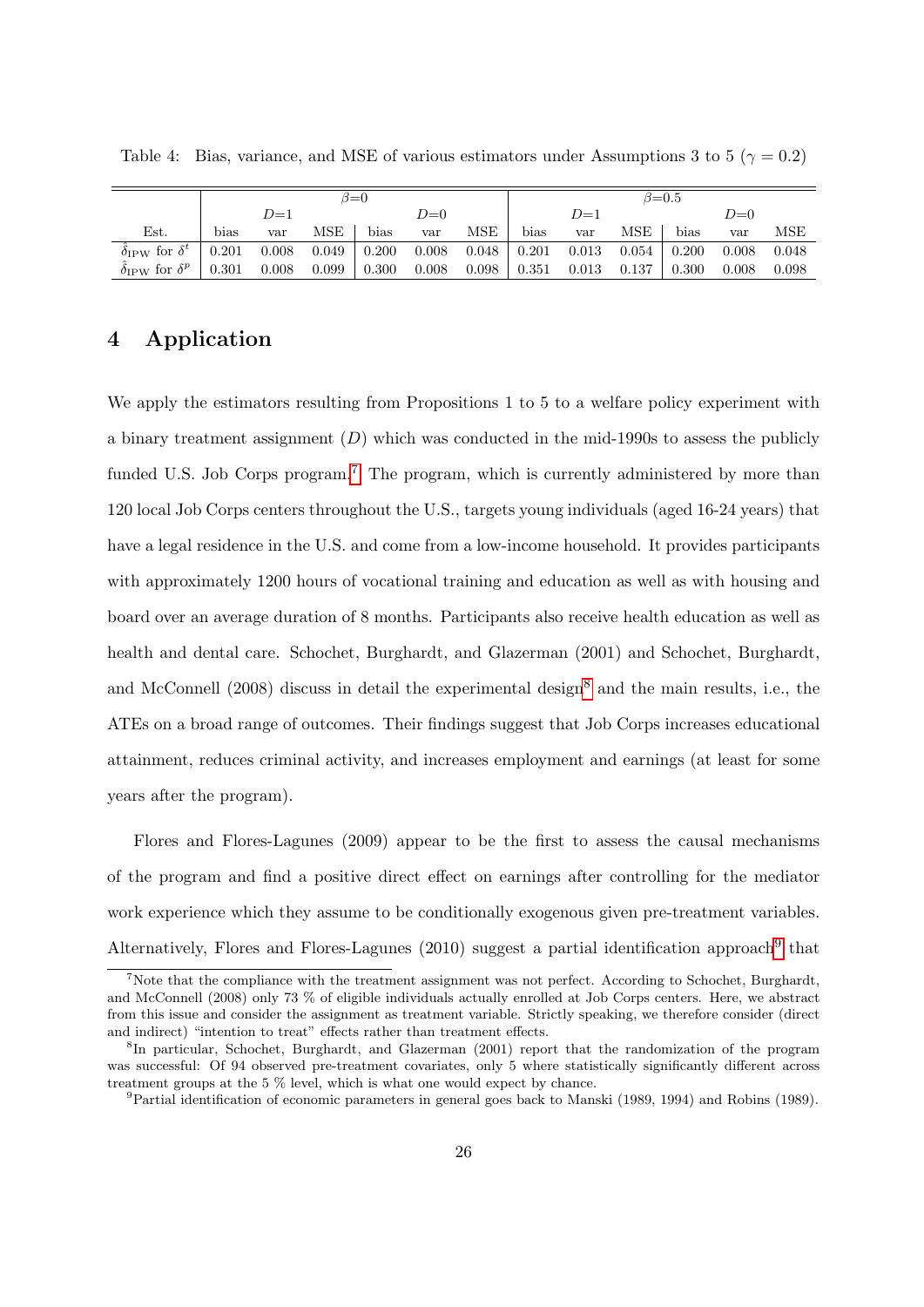does not require to control for mediator endogeneity, at the cost of sacrificing point identification. They bound the indirect effects of Job Corps on employment and earnings which are mediated by the achievement of a GED, high school degree, or vocational degree as well as the direct effects.

In contrast to these studies which are concerned with labor market outcomes, we focus on the program's effects on general health. To be precise, we consider a binary health indicator  $(Y)$ evaluated 2.5 years after randomization, which is equal to one if self-assessed general health is stated to be very good and zero otherwise. In this context, employment appears to be an interesting mediator, as it is affected by Job Corps and may itself have an impact on health. In line with this idea, Huber, Lechner, and Wunsch (2011) find that entering employment increases selfassessed mental health when investigating a sample of German welfare recipients. Furthermore, several studies in medicine and social sciences conclude that there is a negative association between unemployment and health, see for instance the surveys by Jin, Shah, and Svoboda (1997), Björklund and Eriksson (1998), and Mathers and Schofield (1998). We therefore disentangle the total health effect into a direct and an indirect component that is due to a change in the likelihood to work. If there existed a positive total effect which, however, only operated through employment, this would imply that health care and health education were less decisive for general health than the human capital related interventions of Job Corps which affect employability. In this context, the analysis of causal mechanisms may help to assess the usefulness of different components of a program in place.

We define employment in the first half of the second year after randomization (i.e., half way between the treatment assignment and the measurement of the outcome) as our mediator of interest  $(M)$ . I.e.,  $M = 1$  in case of any kind of employment and  $M = 0$  otherwise. We argue that the covariates to be controlled for should include potential confounders that are measured shortly before the mediator, as they may change over time, in particular as a function of the treatment. In contrast to Flores and Flores-Lagunes (2009), we therefor do not exclusively rely on pre-treatment covariates, but also use variables that were measured in the year after treatment assignment, just before the assessment of the mediator. Nevertheless, we also condition on a rich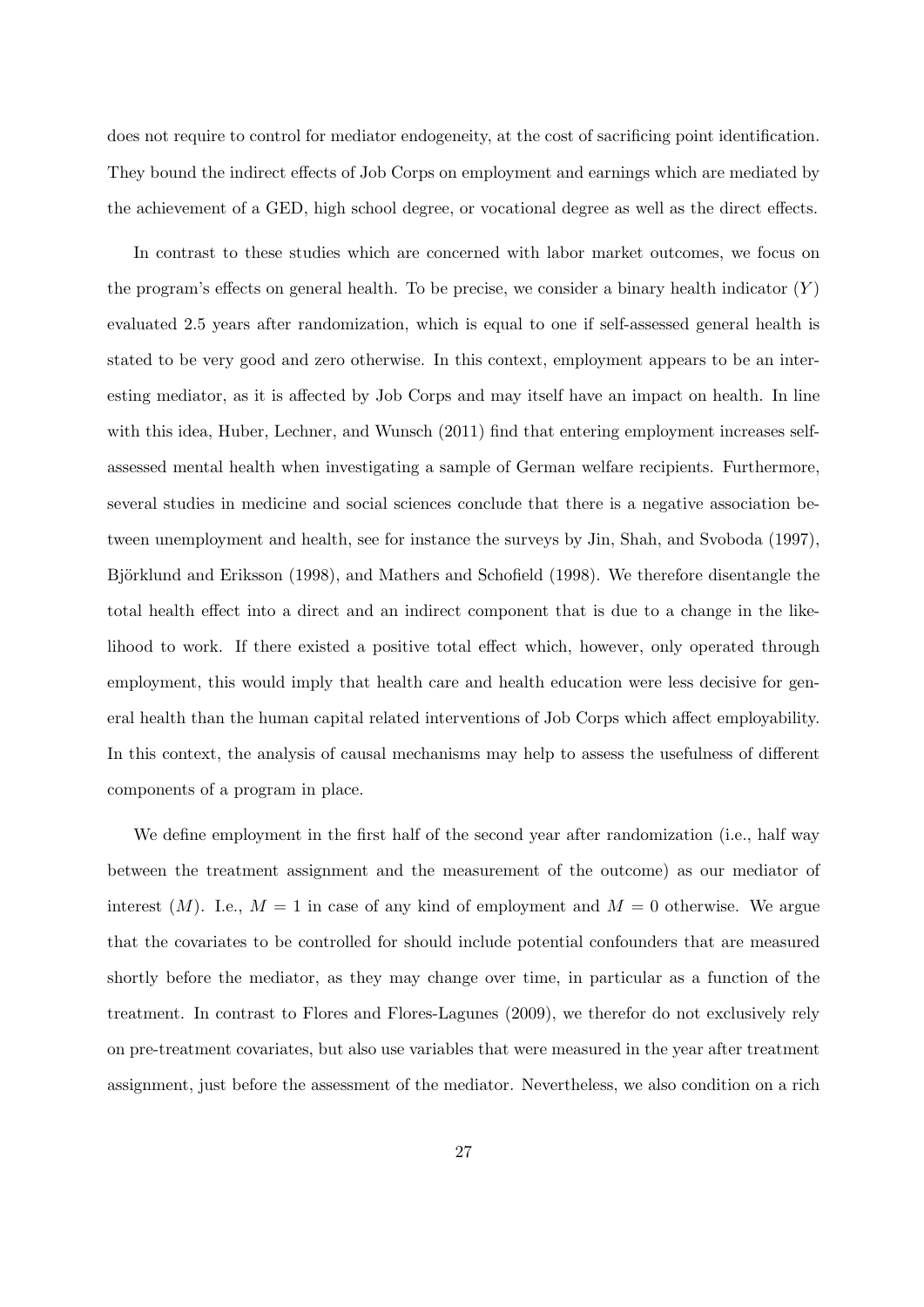set of pre-treatment variables, not only to control for mediator endogeneity, but also to control for confounding of the treatment effect that may be induced by conditioning on post-treatment variables only, see the discussion of Assumption (3b) in Section [2.](#page-4-0)

The empirical literature, see for instance Mulatu and Schooler (2002) and Llena-Nozal, Lindeboom, and Portrait (2004) among many others, suggests that socio-economic factors such as education, age, and income are strongly correlated with health while they also determine an individual's employment perspectives. As discussed in Huber, Lechner, and Wunsch (2011), similar arguments are likely to hold for the labor market history. E.g., previous jobs might have a positive or negative effect on health depending on an individual's level of stress, willingness/reluctance to work, or physical strain. Furthermore, as acknowledged in Böckerman and Ilmakunnas (2009), it appears important to condition on initial (in our case: pre-mediator) health, which allows controlling for time-constant unobservable confounders. In the data, we do not only observe initial health, but also health behavior prior to the mediator period such as alcohol and drug abuse.

We analyze the direct and indirect effects of the program separately by gender, in order to account for potential effect heterogeneity. We restrict the initial data set (14,327 youths with completed baseline survey prior to the treatment assignment) to the 4,352 females and 5,673 males for which the post-treatment variables  $M$  and  $Y$  are observed in the follow-up survey after 2.5 years. Table [5](#page-28-0) presents descriptive evidence that the selection into the mediator is indeed selective for females and males in our evaluation sample. Individuals entering employment 1 to 1.5 years after randomization are on average slightly older, (in the case of females) more educated, (in the case of males) less often arrested, more likely to be white, less likely to receive on public housing, transfer payments, and food stamps, and living in smaller households at assignment. Interestingly, the association with household income is non-monotonic, whereas the number of kids is (as expected) negatively associated with female employment and positively with male employment. Concerning the labor market history, we see a strong positive correlation between previous employment and the mediator and a negative association of the latter with being in a training activity in the year before the mediator assessment, pointing to locking-in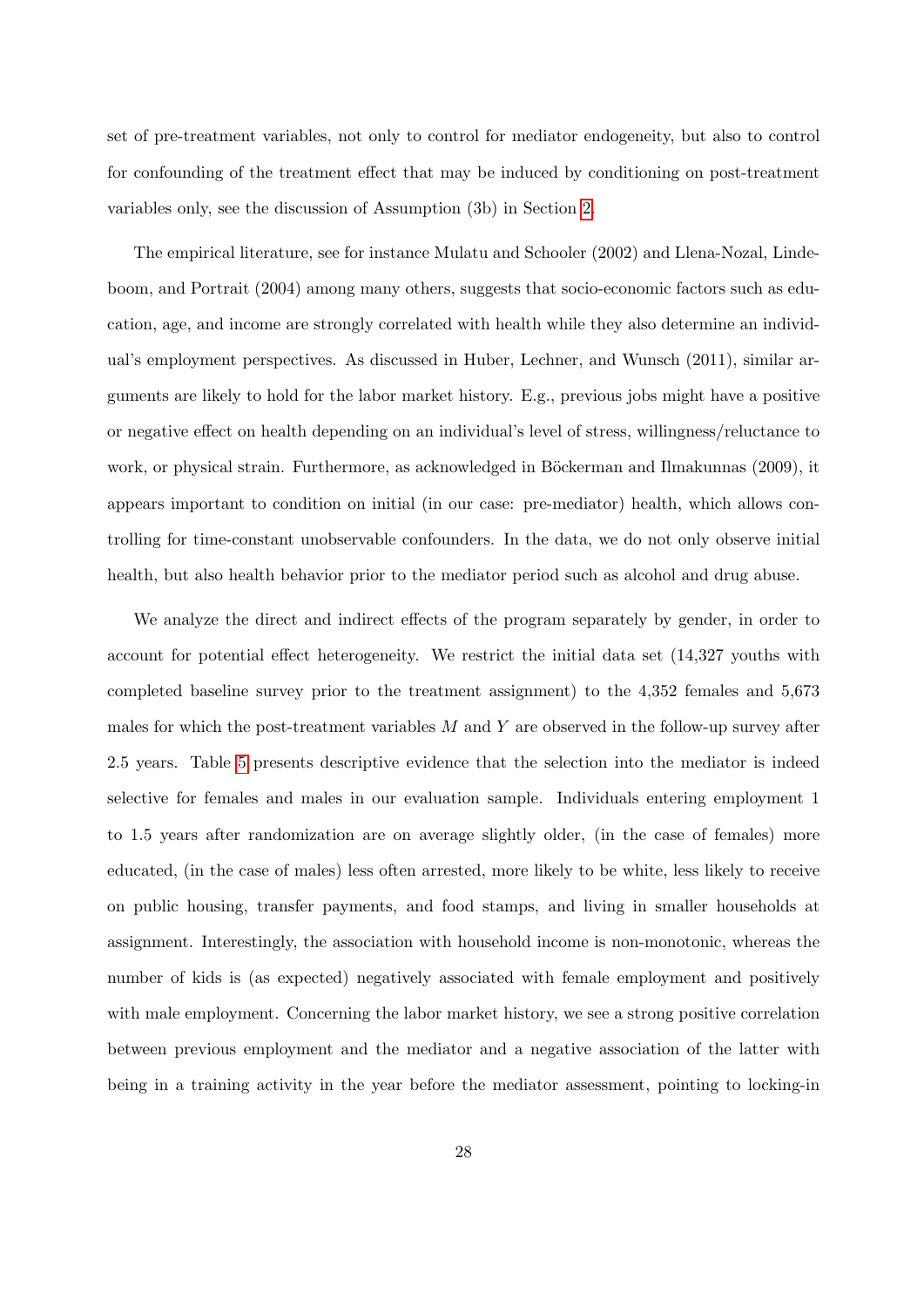<span id="page-28-0"></span>Table 5: Descriptives

|                                            |        | Females |          |             | Males        |        |          |       |  |
|--------------------------------------------|--------|---------|----------|-------------|--------------|--------|----------|-------|--|
| Variable<br>$M=1$                          |        | $M=0$   | diff     | p-val       | ${\cal M}=1$ | $M=0$  | diff     | p-val |  |
| socio-economic factors                     |        |         |          |             |              |        |          |       |  |
| age at assignment                          | 18.750 | 18.377  | 0.373    | 0.000       | 18.506       | 17.880 | 0.627    | 0.000 |  |
| years of education at ass.                 | 10.523 | 10.047  | 0.476    | 0.000       | 10.242       | 10.116 | 0.126    | 0.397 |  |
| in school in yr. before ass.               | 0.629  | 0.635   | $-0.006$ | 0.662       | 0.644        | 0.696  | $-0.052$ | 0.000 |  |
| number of kids after 1st yr                | 0.496  | 0.671   | $-0.175$ | 0.000       | 0.129        | 0.092  | 0.037    | 0.001 |  |
| ethnicity: black*                          | 0.509  | 0.587   | $-0.078$ | 0.000       | 0.415        | 0.529  | $-0.114$ | 0.000 |  |
| ethnicity: white*                          | 0.247  | 0.152   | 0.094    | 0.000       | 0.354        | 0.223  | 0.131    | 0.000 |  |
| household size at ass.                     | 4.503  | 4.825   | $-0.323$ | 0.000       | 4.351        | 4.492  | $-0.141$ | 0.011 |  |
| low household income in yr before ass.**   | 0.313  | 0.382   | $-0.069$ | 0.000       | 0.227        | 0.288  | $-0.062$ | 0.000 |  |
| high household income in yr before ass.**  | 0.329  | 0.393   | $-0.063$ | 0.000       | 0.366        | 0.405  | $-0.040$ | 0.003 |  |
| number of times in welfare before ass.     | 2.079  | 2.326   | $-0.247$ | 0.000       | 1.915        | 2.134  | $-0.218$ | 0.000 |  |
| food stamps in yr before ass.              | 0.506  | 0.593   | $-0.086$ | 0.000       | 0.337        | 0.423  | $-0.086$ | 0.000 |  |
| public assistance in yr before ass.        | 0.251  | 0.283   | $-0.032$ | 0.020       | 0.240        | 0.262  | $-0.022$ | 0.067 |  |
| in public housing 1 yr after ass.          | 0.164  | 0.231   | $-0.067$ | 0.000       | 0.118        | 0.171  | $-0.053$ | 0.000 |  |
| transfer payments in 1st yr after ass.     | 0.507  | 0.621   | $-0.114$ | 0.000       | 0.276        | 0.376  | $-0.099$ | 0.000 |  |
| ever arrested before ass.                  | 0.160  | 0.172   | $-0.013$ | 0.276       | 0.317        | 0.329  | $-0.012$ | 0.357 |  |
| number of arrests in 1st yr after ass.     | 0.071  | 0.056   | 0.015    | $\rm 0.123$ | 0.242        | 0.340  | $-0.098$ | 0.000 |  |
| pre-mediator labor market state            |        |         |          |             |              |        |          |       |  |
| ever worked before ass.                    | 0.132  | 0.183   | $-0.051$ | 0.000       | 0.123        | 0.155  | $-0.032$ | 0.001 |  |
| worked in yr before ass.                   | 0.707  | 0.480   | 0.227    | 0.000       | 0.728        | 0.526  | 0.202    | 0.000 |  |
| worked in 1st yr after ass.                | 0.812  | 0.389   | 0.423    | 0.000       | 0.828        | 0.424  | 0.404    | 0.000 |  |
| worked in months 9-12 after ass.           | 0.720  | 0.200   | 0.520    | 0.000       | 0.743        | 0.225  | 0.518    | 0.000 |  |
| worked fulltime in months 9-12             | 0.384  | 0.009   | 0.375    | 0.000       | 0.394        | 0.014  | 0.381    | 0.000 |  |
| in training in yr. before ass.             | 0.017  | 0.017   | $-0.000$ | 0.903       | 0.019        | 0.019  | 0.000    | 0.911 |  |
| vocational training in months 9-12         | 0.208  | 0.257   | $-0.048$ | 0.000       | 0.186        | 0.231  | $-0.045$ | 0.000 |  |
| academic training in months 9-12           | 0.323  | 0.411   | $-0.089$ | 0.000       | 0.317        | 0.430  | $-0.112$ | 0.000 |  |
| pre-mediator health (behavior)             |        |         |          |             |              |        |          |       |  |
| health at ass. $(1=very good, 4=bad)$      | 1.721  | 1.762   | $-0.041$ | 0.074       | 1.619        | 1.648  | $-0.029$ | 0.143 |  |
| health after 1 year $(1=very good, 4=bad)$ | 1.847  | 1.868   | $-0.020$ | 0.387       | 1.721        | 1.747  | $-0.026$ | 0.213 |  |
| phys./emot. problems at ass.               | 0.055  | 0.056   | $-0.001$ | 0.852       | 0.045        | 0.049  | $-0.004$ | 0.468 |  |
| phys./emot. problems 1 yr after ass.       | 0.157  | 0.140   | 0.017    | 0.115       | 0.126        | 0.114  | 0.012    | 0.200 |  |
| alcohol abuse before ass.                  | 0.555  | 0.460   | 0.094    | 0.000       | 0.654        | 0.553  | 0.101    | 0.000 |  |
| alcohol abuse 1 yr after ass.              | 0.239  | 0.159   | 0.080    | 0.000       | 0.366        | 0.245  | 0.121    | 0.000 |  |
| illegal drugs before ass.                  | 0.004  | 0.004   | 0.000    | 0.998       | 0.005        | 0.006  | $-0.001$ | 0.664 |  |
| illegal drugs 1 yr after ass.              | 0.010  | 0.008   | 0.002    | 0.413       | 0.020        | 0.013  | 0.007    | 0.053 |  |

Note: \*: Baseline category is neither black, nor white. \*\*: Baseline category is intermediate household income.

effects. In contrast, pre-mediator health is not strongly correlated with the mediator employment. Both the differences in general health (evaluated on a scale) and the incidence of physical or emotional problems (dummy variable) are insignificant. Maybe surprisingly, alcohol abuse is higher among the working than among the non-working, while differences in illegal drug use are mostly insignificant.

We control for all of these potential confounders in the estimation of the propensity score  $Pr(D = 1|M, X)$  by a flexible probit specification (separately for females and males).<sup>[10](#page-0-0)</sup> We test the latter using the nonparametric specification test for propensity score models proposed by

<sup>&</sup>lt;sup>10</sup>The distributions of the propensity scores across treatment states and gender are provided in the appendix.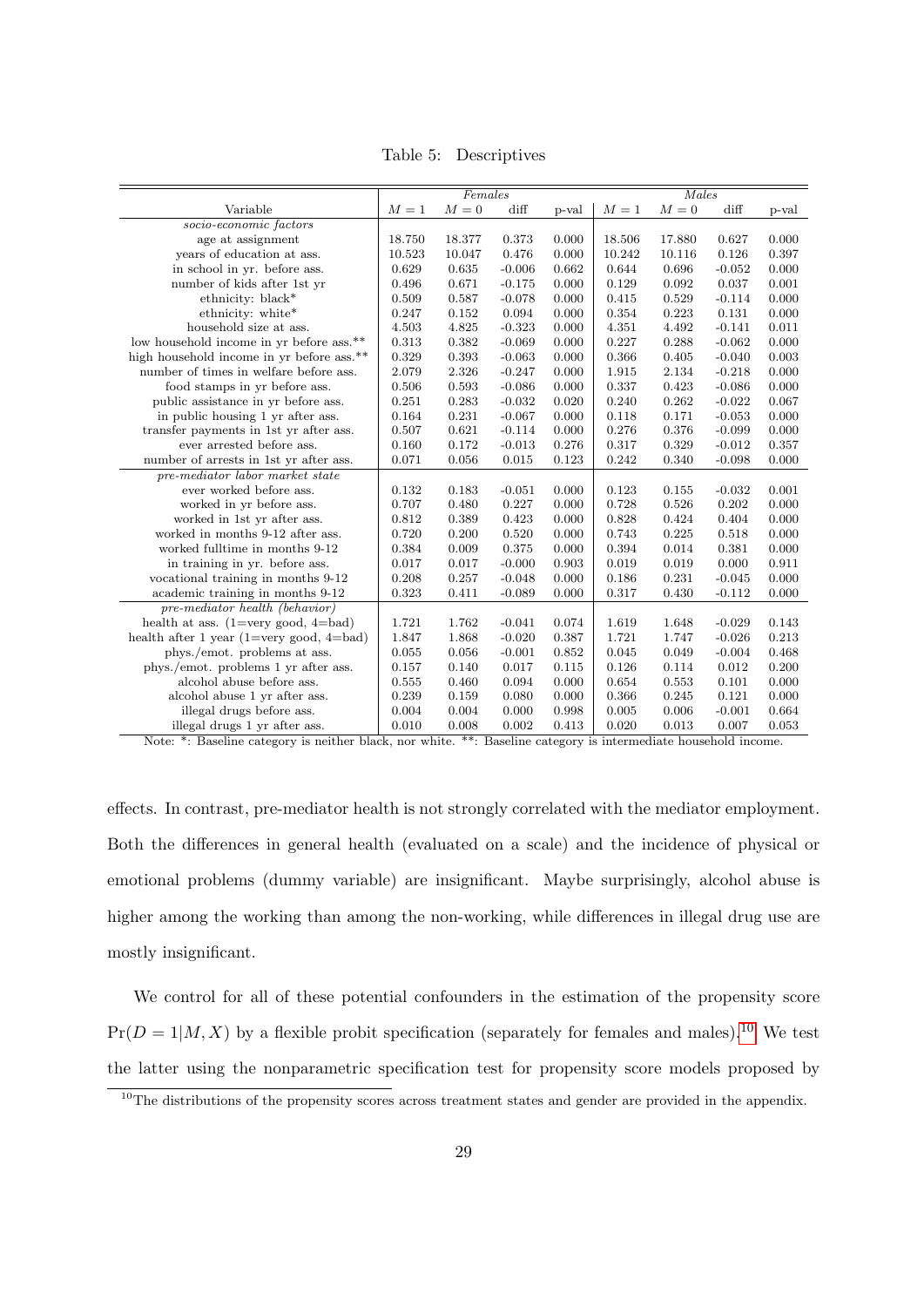Shaikh, Simonsen, Vytlacil, and Yildiz (2009) which is based on kernel density estimation of the score along with an application of Bayes' theorem.<sup>[11](#page-0-0)</sup> The p-values are 0.657 and 0.431 for the models used in the female and male samples, respectively, when choosing the bandwidth for kernel density estimation (using the Gaussian kernel) according to the Silverman (1986) rule of thumb. The non-rejection of the models is insensitive to using twice or half this bandwidth.

To estimate the direct and indirect effects, we use normalized versions of the sample analogs of the IPW-based identification results in Propositions 1 to 4 such that the weights of the observations in either treatment state add up to unity, as advocated in Imbens (2004) and Busso, DiNardo, and McCrary  $(2009b).^{12}$  $(2009b).^{12}$  $(2009b).^{12}$  E.g., the normalized estimators of the direct effects under treatment and non-treatment are given by

$$
\hat{\theta}(1) = \frac{\sum Y_i \cdot D_i}{\sum D_i} - \frac{\sum Y_i \cdot (1 - D_i) \cdot \hat{p}(M_i, X_i)/(1 - \hat{p}(M_i, X_i))}{\sum (1 - D_i) \cdot \hat{p}(M_i, X_i)/(1 - \hat{p}(M_i, X_i))},
$$
  

$$
\hat{\theta}(0) = \frac{\sum Y_i \cdot D_i \cdot (1 - \hat{p}(M_i, X_i))/\hat{p}(M_i, X_i)}{\sum D_i \cdot (1 - \hat{p}(M_i, X_i))/\hat{p}(M_i, X_i)} - \frac{\sum Y_i \cdot (1 - D_i)}{\sum 1 - D_i},
$$

where *i* is the index of the observations in the i.i.d. sample and  $\hat{p}(M_i, X_i)$  denotes the estimate of the propensity score  $Pr(D = 1 | M_i, X_i)$ . Our semiparametric IPW methods (into which the propensity scores enter parametrically) can be expressed as sequential GMM estimators<sup>[13](#page-0-0)</sup> where the propensity score estimation represents the first step and the effect estimation the second step, see Newey (1984). It follows from his results that our methods are  $\sqrt{n}$ -consistent under standard regularity conditions. Note that  $\sqrt{n}$ -consistency might be obtained even if a nonparametric estimator is used for the propensity score that satisfies particular regularity conditions, see Hirano, Imbens, and Ridder (2003) and Li, Racine, and Wooldridge (2009) for estimation based on series and kernel regression, respectively. Furthermore, IPW estimators are sufficiently smooth such

<sup>11</sup>Shaikh, Simonsen, Vytlacil, and Yildiz (2009) show that

 $f_{\Pr(D=1|M,X)|D=1}(\rho|D=1) = \frac{\Pr(D=0)}{\Pr(D=1)} \frac{\rho}{1-\rho} f_{\Pr(D=1|M,X)|D=0}(\rho|D=0) \quad \forall \rho \in (0,1)$ , with  $f_{\Pr(D=1|M,X)|D=d}(\cdot|D=1)$ d) being the pdf of  $Pr(D = 1|M, X)$  conditional on  $D = d$ , is a testable implication of a correctly specified propensity score.

 $12$ However, we do not use any propensity score trimming (see for instance Busso, DiNardo, and McCrary (2009a), Crump, Hotz, Imbens, and Mitnik (2009), and Huber, Lechner, and Wunsch (2010)) in the estimation, because propensity scores close to the boundaries 0 and 1 do not occur in our application.

<sup>&</sup>lt;sup>13</sup>See Hansen (1982) and Newey and McFadden (1994) for the assumptions underlying the standard GMM framework.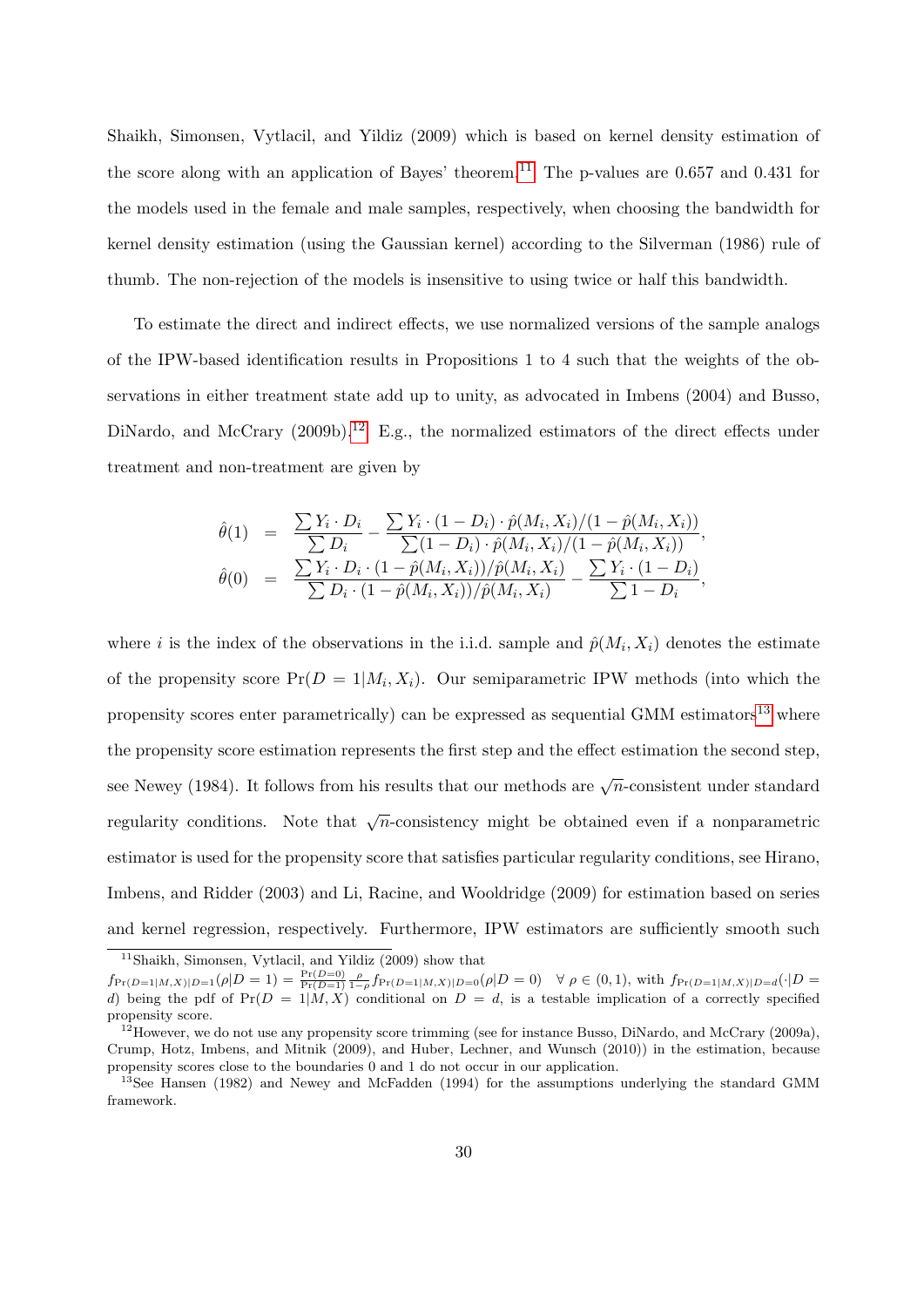that the bootstrap is consistent for inference. We therefore estimate the standard errors by 1999 bootstrap draws. Concerning the estimation of the total indirect effects based on Proposition 5,  $\mu_{d,x_d}(m)$  is specified as a linear model that includes all covariates entering the propensity score and again, the bootstrap is used for inference.

|         |       | $\theta(1)$ | $\theta(0)$                   | $\overline{\hat{\delta}^t(1)}$ | $\overline{\delta^t(0)}$ | $\ddot{\delta}^p(1)$ | $\hat{\delta}^p(0)$ | $\delta(1)$ | $\ddot{\delta}(0)$ |
|---------|-------|-------------|-------------------------------|--------------------------------|--------------------------|----------------------|---------------------|-------------|--------------------|
|         |       |             |                               |                                | Females                  |                      |                     |             |                    |
| Effect  | 0.028 | 0.031       | 0.023                         | $-0.000$                       | 0.000                    | $-0.000$             | 0.000               | 0.005       | $-0.003$           |
| S.E.    | 0.014 | 0.018       | 0.015                         | 0.001                          | 0.001                    | 0.000                | 0.001               | 0.006       | 0.011              |
| p-value | 0.045 | 0.078       | 0.123                         | 0.737                          | 0.783                    | 0.784                | 0.891               | 0.405       | 0.813              |
|         |       |             |                               |                                | Males                    |                      |                     |             |                    |
| Effect  | 0.022 | $-0.003$    | 0.003                         | $-0.000$                       | $-0.000$                 | 0.000                | 0.000               | 0.019       | 0.025              |
| S.E.    | 0.013 | 0.019       | 0.014                         | 0.000                          | 0.000                    | 0.000                | 0.000               | 0.007       | 0.013              |
| p-value | 0.099 | 0.861       | 0.845<br>$\sim$ $\sim$ $\sim$ | 0.584                          | 0.782                    | 0.540                | 0.677               | 0.004       | 0.060              |

<span id="page-30-0"></span>Table 6: Effects on the incidence of very good general health after 2.5 years

Note: Standard errors (S.E.) are estimated based on 1999 bootstrap draws.

Table [6](#page-30-0) presents the estimated effects on females and males. The second column gives the ATE, i.e., the mean difference between treated and non.treated outcomes, along with the standard error (s.e.) and the p-value. Taking a look at the females, the estimate suggests that Job Corps increases the incidence of a very good general health state by 2.8  $\%$  points.<sup>[14](#page-0-0)</sup> The direct effect under treatment (column 3) is borderline significant and somewhat larger than that under nontreatment (column 4), which is, however, insignificant at the 10 % level. At least for the treated, the program appears to have a sizeable effect that is not mediated by employment. In contrast, all indirect effects are close to zero and insignificant under either set of assumptions, such that employment does not seem to mediate the effectiveness of the program in any important way. For the males, the ATE amounts to 2.2  $\%$  points and is borderline significant.<sup>[15](#page-0-0)</sup> In contrast to the females, however, we do not find any sizeable direct effects, which points to effect heterogeneity w.r.t. gender. An interesting picture arises when looking at the indirect effects. While the partial and total indirect effects based on Assumptions 3 to 5 are all zero, estimation based on Assumptions 1 and 2 leads to conflicting results. In fact,  $\hat{\delta}(1)$  and  $\hat{\delta}(0)$  are significantly positive (at the 1 and 10 % levels, respectively) and economically non-negligible. This again demonstrates

<sup>&</sup>lt;sup>14</sup>The mean outcome is 0.343 among the treated and 0.315 among the non-treated such that the ATE amounts to roughly 8 to 9 % of the mean outcomes.

<sup>&</sup>lt;sup>15</sup>The mean outcomes are 0.432 under treatment and 0.410 under non-treatment.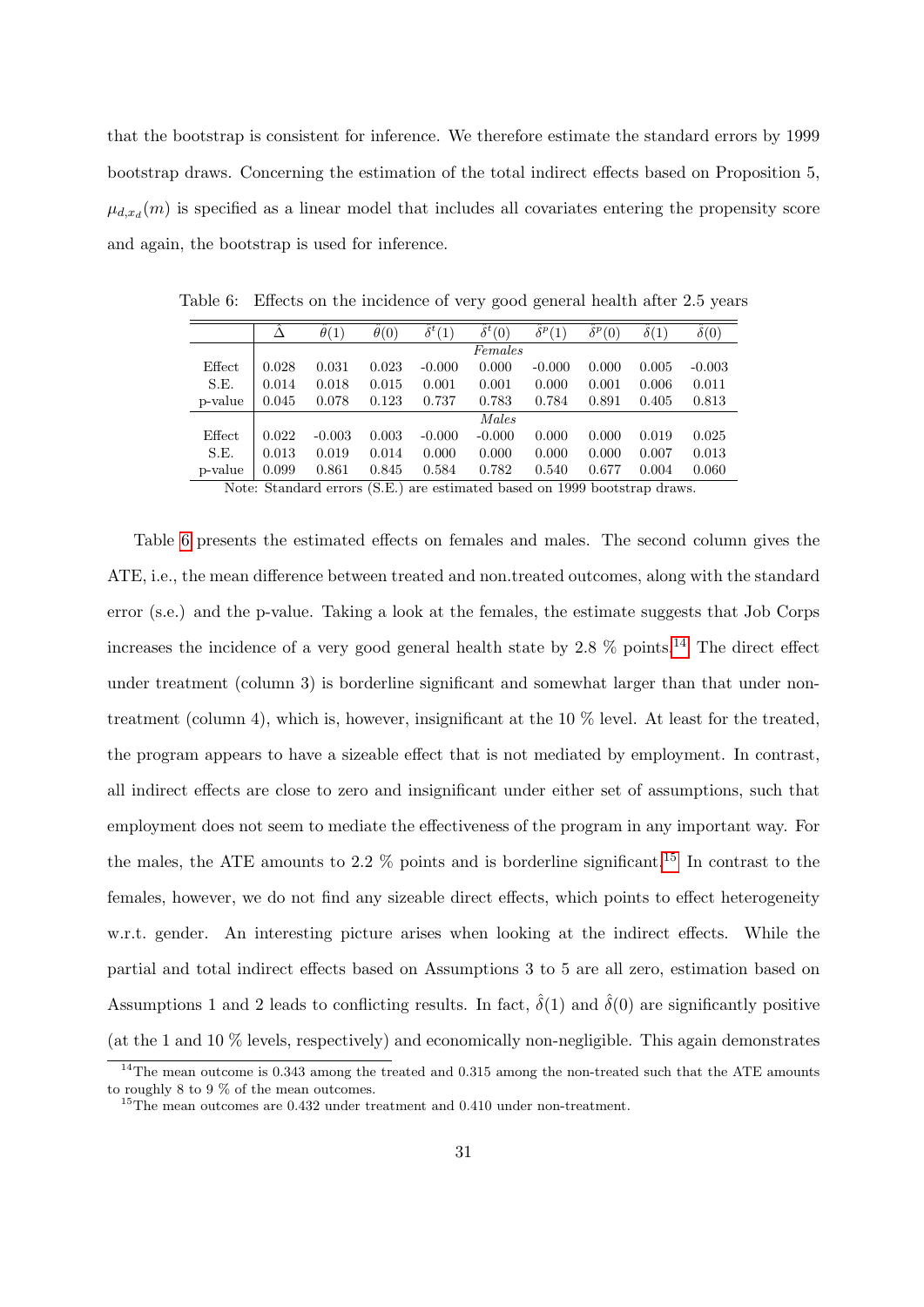the importance of carefully considering the choice of the set of identifying assumptions.

To check the sensitivity of our results to potential attrition bias due to restricting our sample to individuals with observed post-treatment variables, we consider the response behavior in the follow-up period to be a function of the observed variables  $D, X$ . This corresponds to the missing at random assumption of Rubin  $(1976)^{16}$  $(1976)^{16}$  $(1976)^{16}$  The latter allows correcting for attrition bias by weighting observations in the estimation by  $R/Pr(R = 1|X, D)$  with R being the binary response indicator, see for instance Wooldridge (2002, 2007). We estimate the response propensity  $Pr(R =$  $1|X, D$  using a probit model and find that controlling for attrition substantially decreases the precision of the estimates, but does not overthrow our results. We therefore conclude that for our sample of disadvantaged youths in the U.S., the health effects mediated by employment appear to be negligible. In contrast, our estimates point to a considerable direct effect of the program on the subjective health state of females, at least among the treated.

### 5 Conclusion

This paper has demonstrated how to identify causal mechanisms (or direct and indirect effects) in randomized experiments with a binary treatment (mainly) based on inverse probability weighting (IPW) using the treatment propensity score. Identification relies on the assumption of conditional exogeneity of the mediator, i.e., of the intermediate variable of interest through which the indirect effect operates, given a set of observed covariates and the treatment. We have discussed two sets of assumptions: Mediator exogeneity (i) given covariates which are not influenced by the treatment (with the leading case being pre-treatment variables) and (ii) given covariates which are themselves a function of the treatment. It has been shown that direct effects can be straightforwardly identified in either case, whereas the identification of indirect effects becomes more cumbersome in the latter case, which, however, appears more realistic in empirical applications. The identification issues for either set of assumptions have been demonstrated in a sim-

 $16$  For a discussion of alternative forms of missingness in experiments and remedies based on weighting, see Huber (2012).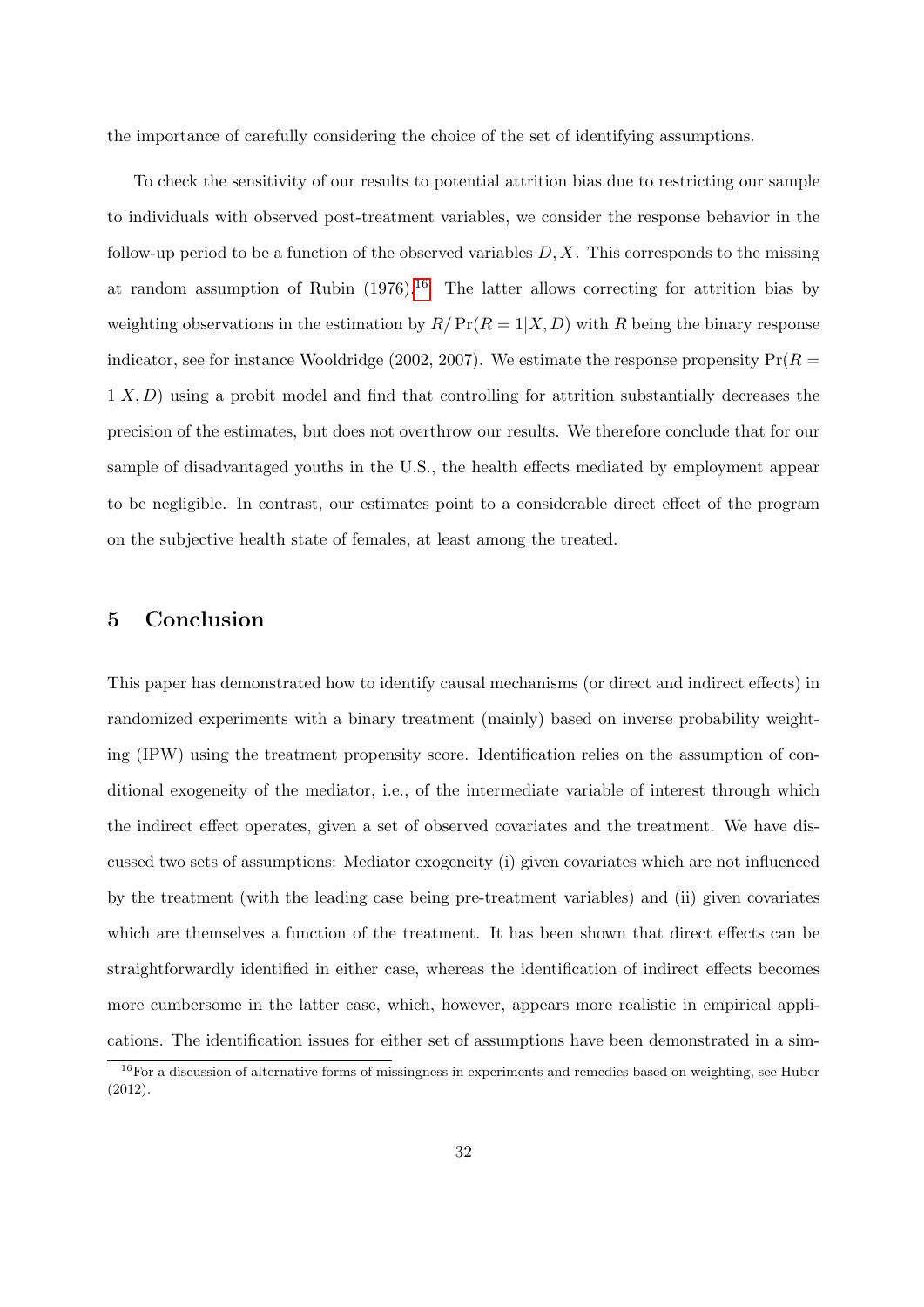ulation study. Finally, we have provided an application to the experimental evaluation study of the Job Corps program. As the results are partly sensitive to the choice of the set of conditional exogeneity assumptions, the importance of carefully considering the plausibility of the imposed identifying restrictions in the analysis of causal mechanisms cannot be overemphasized.

# A Appendix: Propensity score distributions



Figure 3: Distribution of the propensity scores across treatment states and gender

Note: Kernel density estimation is based on the Gaussian kernel and the Silverman (1986) rule of thumb for bandwidth selection.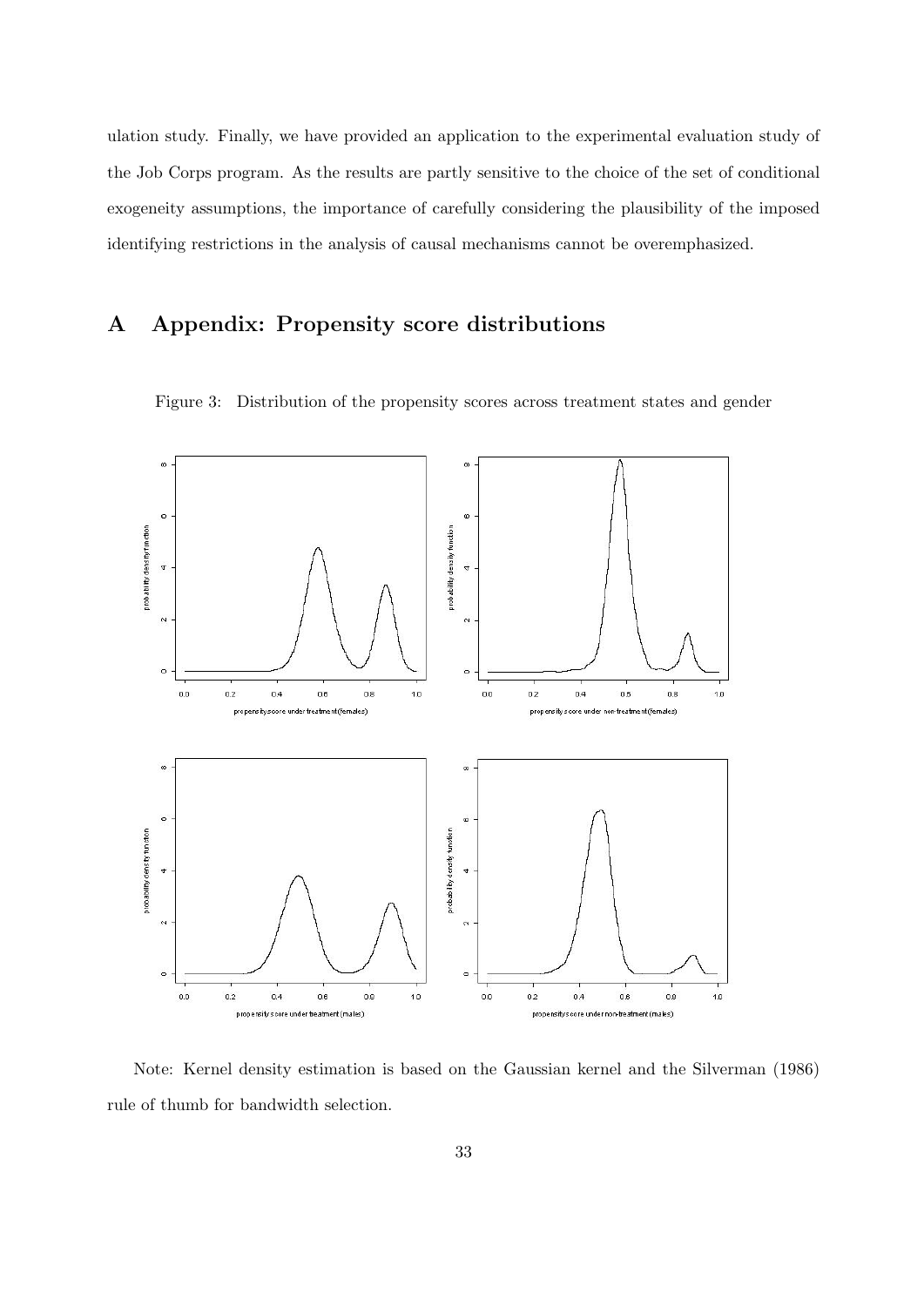# References

- ALBERT, J. M. (2008): "Mediation analysis via potential outcomes models," Statistics in Medicine, 27, 1282–1304.
- ALBERT, J. M., AND S. NELSON (2011): "Generalized causal mediation analysis," *Biometrics*, 67, 1028– 1038.
- AVIN, C., I. SHPITSER, AND J. PEARL (2005): "Identifiability of path-specific effects," in IJCAI-05, Proceedings of the Nineteenth International Joint Conference on Artificial Intelligence, pp. 357–363, Edinburgh, UK.
- Baron, R. M., and D. A. Kenny (1986): "The Moderator-Mediator Variable Distinction in Social Psychological Research: Conceptual, Strategic, and Statistical Considerations," Journal of Personality and Social Psychology, 51, 1173–1182.
- BJÖRKLUND, A., AND T. ERIKSSON (1998): "Unemployment and mental health: evidence from research in the Nordic countries," Scandinavian Journal of Social Welfare, 7, 219–235.
- BÖCKERMAN, P., AND P. ILMAKUNNAS (2009): "Unemployment and self-assessed health: evidence from panel data," Health Economics, 18, 161–179.
- Busso, M., J. DINARDO, AND J. MCCRARY (2009a): "Finite Sample Properties of Semiparametric Estimators of Average Treatment Effects," unpublished manuscript.
- (2009b): "New Evidence on the Finite Sample Properties of Propensity Score Matching and Reweighting Estimators," IZA Discussion Paper No. 3998.
- Cochran, W. G. (1957): "Analysis of Covariance: Its Nature and Uses," Biometrics, 13, 261–281.
- Cochran, W. G., and S. P. Chambers (1965): "The planning of observational studies of human populations," Journal of the Royal Statistical Society Series A, 128, 234–265.
- CRUMP, R. K., V. J. HOTZ, G. W. IMBENS, AND O. A. MITNIK (2009): "Dealing with limited overlap in estimation of average treatment effects," Biometrika, 96, 187–199.
- Fisher, R. (1925): Statistical Methods for Research Workers. Oliver and Boyd, Edinburgh.
- $-$  (1935): The Design of Experiments. Oliver and Boyd, Edinburgh.
- Flores, C. A., and A. Flores-Lagunes (2009): "Identification and Estimation of Causal Mechanisms and Net Effects of a Treatment under Unconfoundedness," IZA DP No. 4237.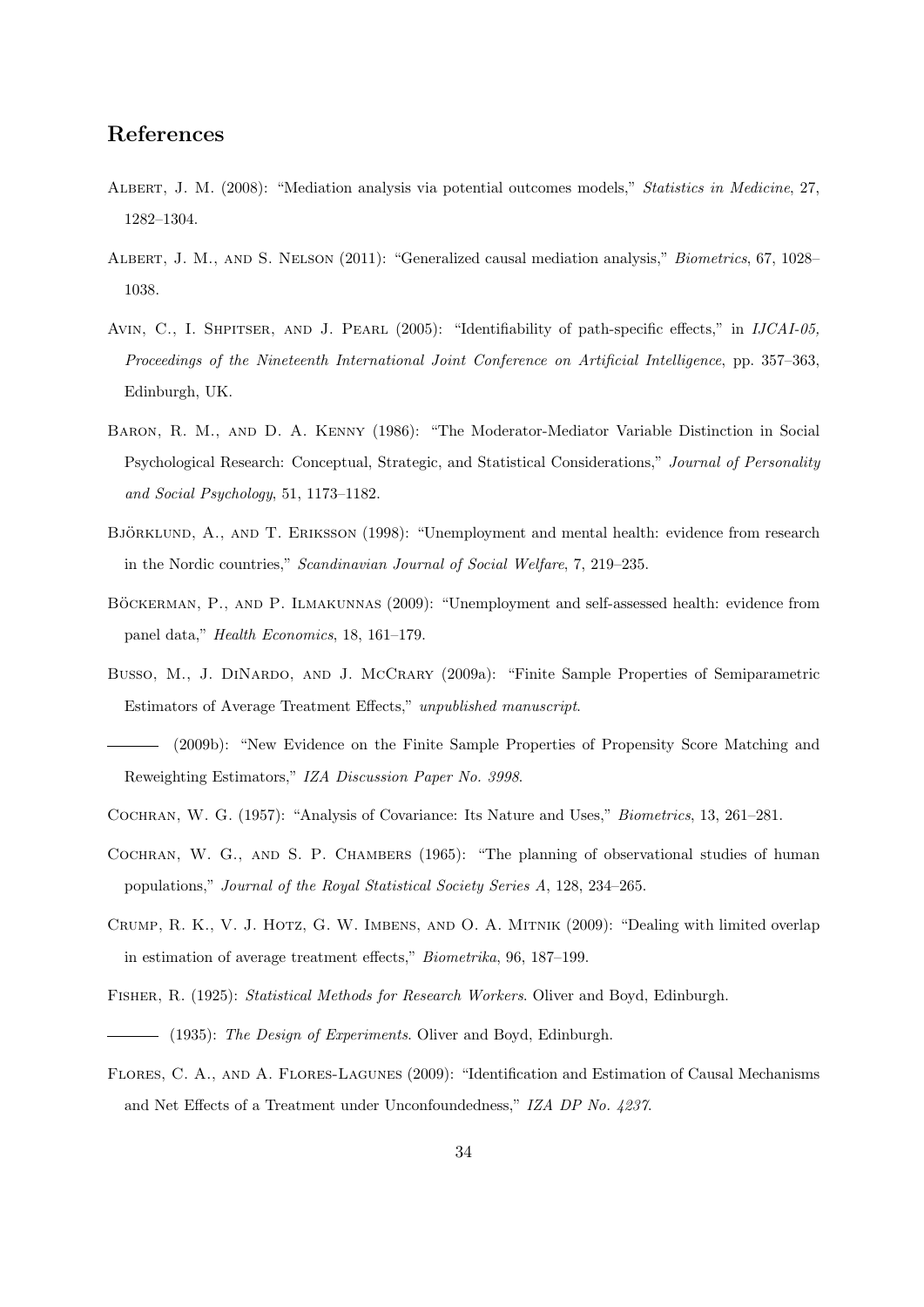(2010): "Nonparametric Partial Identification of Causal Net and Mechanism Average Treatment Effects," mimeo, University of Florida.

- FREEDMAN, D. (2006): "Statistical Models for Causation: What Inferential Leverage Do They Provide," Evaluation Review, 30, 691–713.
- Hansen, L. (1982): "Large Sample Properties of Generalized Method of Moment Estimators," Econometrica, 50, 1029–1054.
- HIRANO, K., G. W. IMBENS, AND G. RIDDER (2003): "Efficient Estimation of Average Treatment Effects Using the Estimated Propensity Score," Econometrica, 71, 1161–1189.
- HORVITZ, D., AND D. THOMPSON (1952): "A Generalization of Sampling without Replacement from a Finite Population," Journal of American Statistical Association, 47, 663–685.
- HUBER, M. (2012): "Identification of average treatment effects in social experiments under alternative forms of attrition," forthcoming in the Journal of Educational and Behavioral Statistics.
- HUBER, M., M. LECHNER, AND C. WUNSCH (2010): "How to control for many covariates? Reliable estimators based on the propensity score," IZA Discussion Paper no. 5268.
- (2011): "Does leaving welfare improve health? Evidence for Germany," Health Economics, 20, 484–504.
- IMAI, K., L. KEELE, D. TINGLEY, AND T. YAMAMOTO (2010): "Unpacking the Black Box: Learning about Causal Mechanisms from Experimental and Observational Studies," mimeo.
- Imai, K., L. Keele, and T. Yamamoto (2010): "Identification, Inference and Sensitivity Analysis for Causal Mediation Effects," Statistical Science, 25, 51–71.
- Imai, K., D. Tingley, and T. Yamamoto (2012): "Experimental Designs for Identifying Causal Mechanisms," forthcoming in the Journal of the Royal Statistical Society, Series A.
- IMAI, K., AND T. YAMAMOTO (2011): "Identification and Sensitivity Analysis for Multiple Causal Mechanisms: Revisiting Evidence from Framing Experiments," unpulished manuscript.
- Imbens, G. W. (2004): "Nonparametric Estimation of Average Treatment Effects under Exogeneity: A Review," The Review of Economics and Statistics, 86, 4–29.
- IMBENS, G. W., AND J. M. WOOLDRIDGE (2009): "Recent Developments in the Econometrics of Program Evaluation," Journal of Economic Literature, 47, 5–86.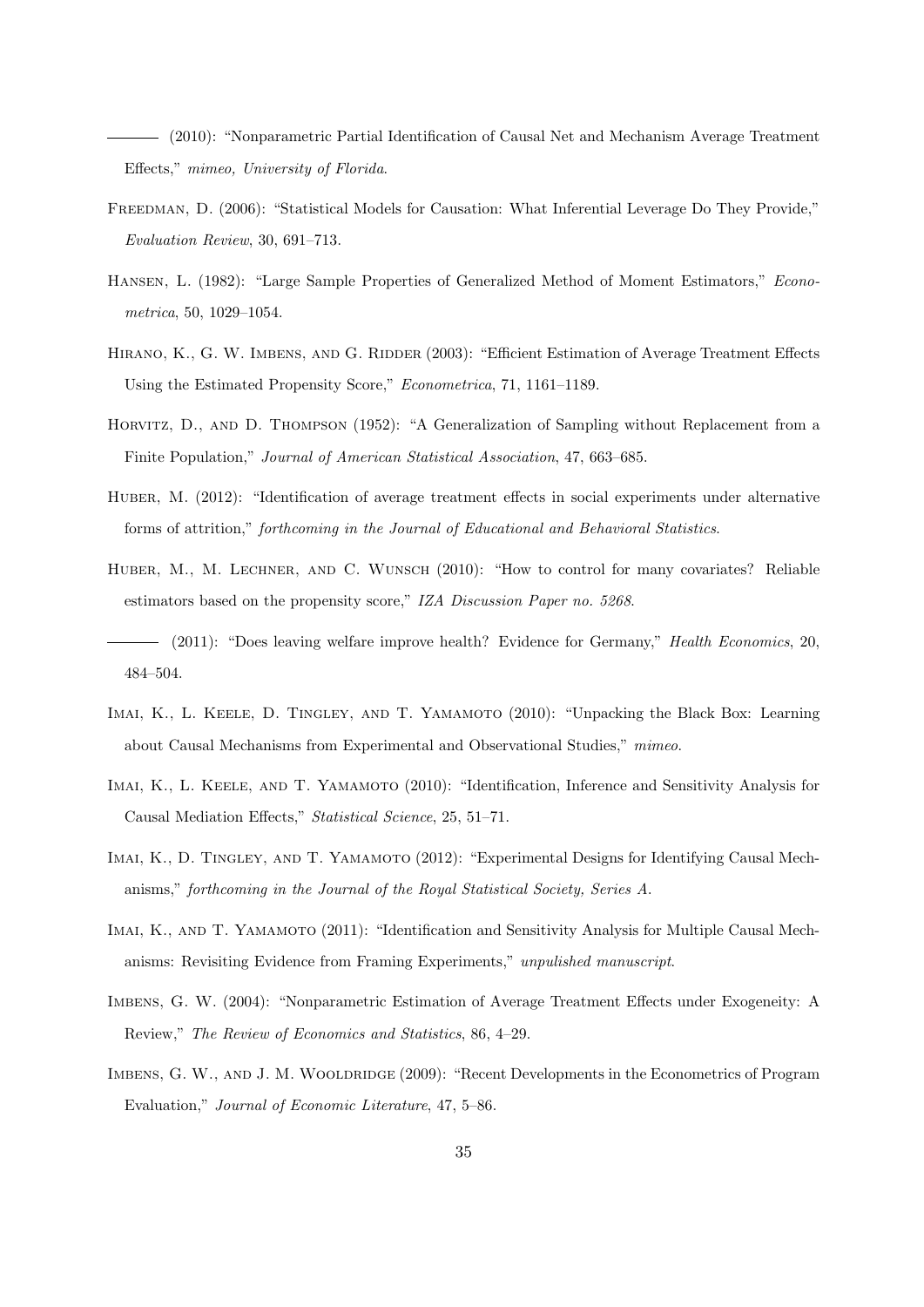- JIN, R. L., C. P. SHAH, AND T. J. SVOBODA (1997): "The impact of unemployment on health: a review of the evidence," Journal of Public Health Policy, 18, 275–301.
- JUDD, C. M., AND D. A. KENNY (1981): "Process Analysis: Estimating Mediation in Treatment Evaluations," Evaluation Review, 5, 602–619.
- LI, Q., J. RACINE, AND J. WOOLDRIDGE (2009): "Efficient Estimation of Average Treatment Effects With Mixed Categorical and Continuous Data," Journal of Business and Economics Statistics, 27, 206–223.
- LLENA-NOZAL, A., M. LINDEBOOM, AND F. PORTRAIT (2004): "The effect of work on mental health: does occupation matter?," Health Economics, 13, 1045–1062.
- MacKinnon, D. P. (2008): Introduction to Statistical Mediation Analysis. Taylor and Francis, New York.
- MANSKI, C. F. (1989): "Anatomy of the selection problem," The Journal of Human Resources, 24, 343– 360.
- (1994): "The selection problem," in Advances in Econometrics: Sixth World Congress, ed. by C. Sims., pp. 143–170. Cambridge University Press.
- MATHERS, C. D., AND D. J. SCHOFIELD (1998): "The health consequences of unemployment: the evidence," The Medical Journal of Australia, 168, 178–182.
- Mulatu, S., and C. Schooler (2002): "Causal Connections between Socio-Economic Status and Health: Reciprocal Effects and Mediating Mechanisms," Journal of Health and Social Behavior, 43, 22–41.
- Newey, W. K. (1984): "A method of moments interpretation of sequential estimators," Economics Letters, 14, 201–206.
- NEWEY, W. K., AND D. MCFADDEN (1994): "Large Sample Estimation and Hypothesis Testing," in Handbook of Econometrics, ed. by R. Engle, and D. McFadden. Elsevier, Amsterdam.
- Neyman, J. (1923): "On the Application of Probability Theory to Agricultural Experiments. Essay on Principles.," Statistical Science, Reprint, 5, 463–480.
- Pearl, J. (2001): "Direct and indirect effects," in Proceedings of the Seventeenth Conference on Uncertainty in Artificial Intelligence, pp. 411–420, San Francisco. Morgan Kaufman.
- (2011): "The Causal Mediation Formula A practitioner guide to the assessment of causal pathways," Technical report R-379.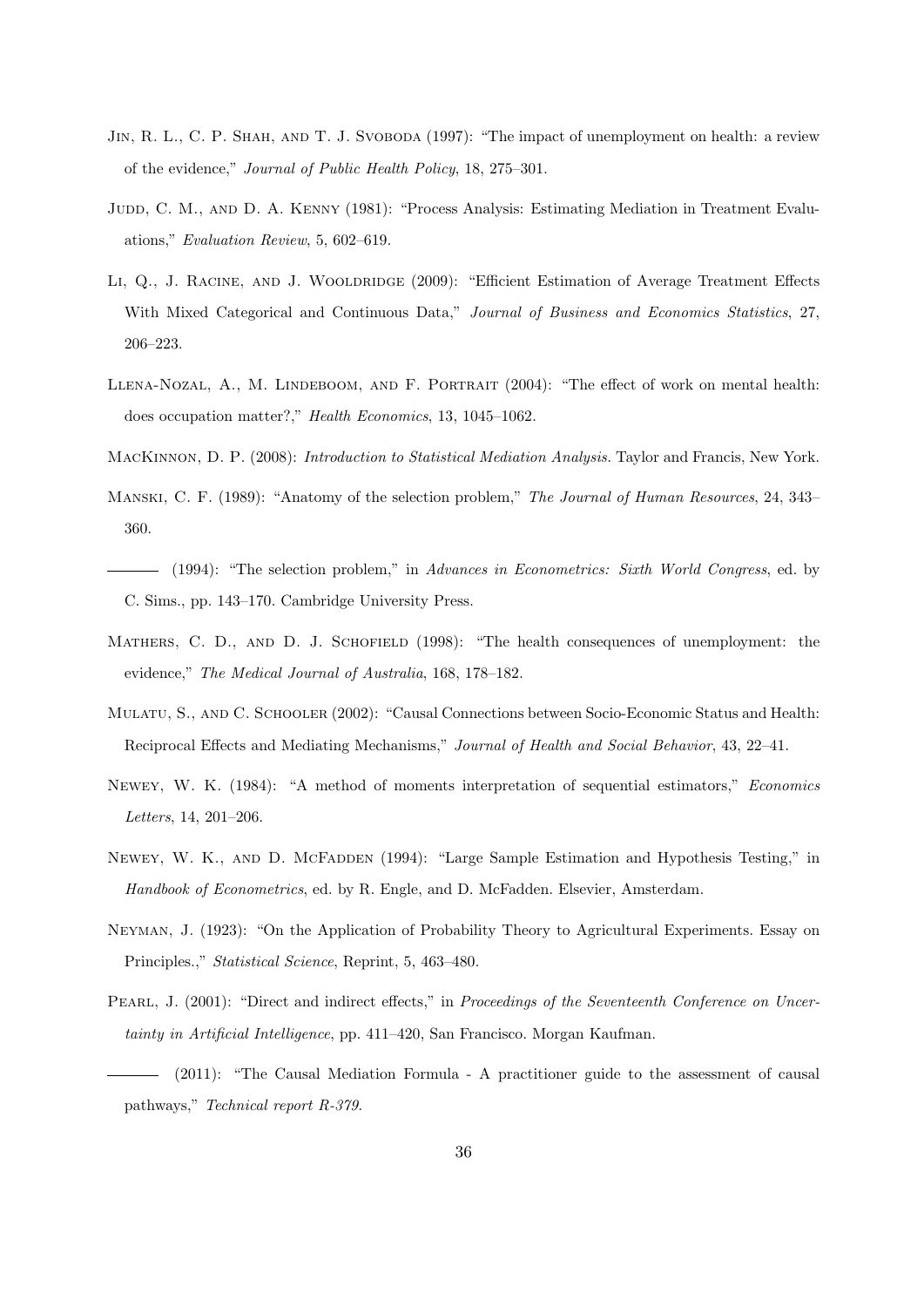- Petersen, M. L., S. E. Sinisi, and M. J. van der Laan (2006): "Estimation of Direct Causal Effects," Epidemiology, 17, 276–284.
- Robins, J. M. (1986): "A new approach to causal inference in mortality studies with sustained exposure periods - application to control of the healthy worker survivor effect," Mathematical Modelling, 7, 1393– 1512.
	- (1989): "The Analysis of Randomized and Non-RandomizedAIDS Treatment Trials Using a New Approach to Causal Inference in Longitudinal Studies," in Health Service Research Methodology: A Focus on AIDS, ed. by L. Sechrest, H. Freeman, and A. Mulley, pp. 113–159. U.S. Public Health Service, Washington, DC.
- (2003): "Semantics of causal DAG models and the identification of direct and indirect effects," in In Highly Structured Stochastic Systems, ed. by P. Green, N. Hjort, and S. Richardson, pp. 70–81, Oxford. Oxford University Press.
- ROBINS, J. M., AND S. GREENLAND (1992): "Identifiability and Exchangeability for Direct and Indirect Effects," Epidemiology, 3, 143–155.
- ROBINS, J. M., AND T. RICHARDSON (2010): "Alternative graphical causal models and the identification of direct effects," in Causality and Psychopathology: Finding the Determinants of Disorders and Their Cures, ed. by P. Shrout, K. Keyes, and K. Omstein. Oxford University Press.
- ROSENBAUM, P. (1984): "The consequences of adjustment for a concomitant variable that has been affected by the treatment," Journal of Royal Statistical Society, Series A, 147, 656–666.
- Rosenbaum, P., and D. Rubin (1983): "The Central Role of the Propensity Score in Observational Studies for Causal Effects," Biometrika, 70, 41–55.
- Rubin, D. B. (1974): "Estimating Causal Effects of Treatments in Randomized and Nonrandomized Studies," Journal of Educational Psychology, 66, 688–701.
- $\hspace{1.5cm}$  (1976): "Inference and Missing Data," *Biometrika*, 63, 581–592.
- (2004): "Direct and Indirect Causal Effects via Potential Outcomes," Scandinavian Journal of Statistics, 31, 161–170.
- (2008): "For objective causal inference, design trumps analysis," The Annals of Applied Statistics, 2, 808–840.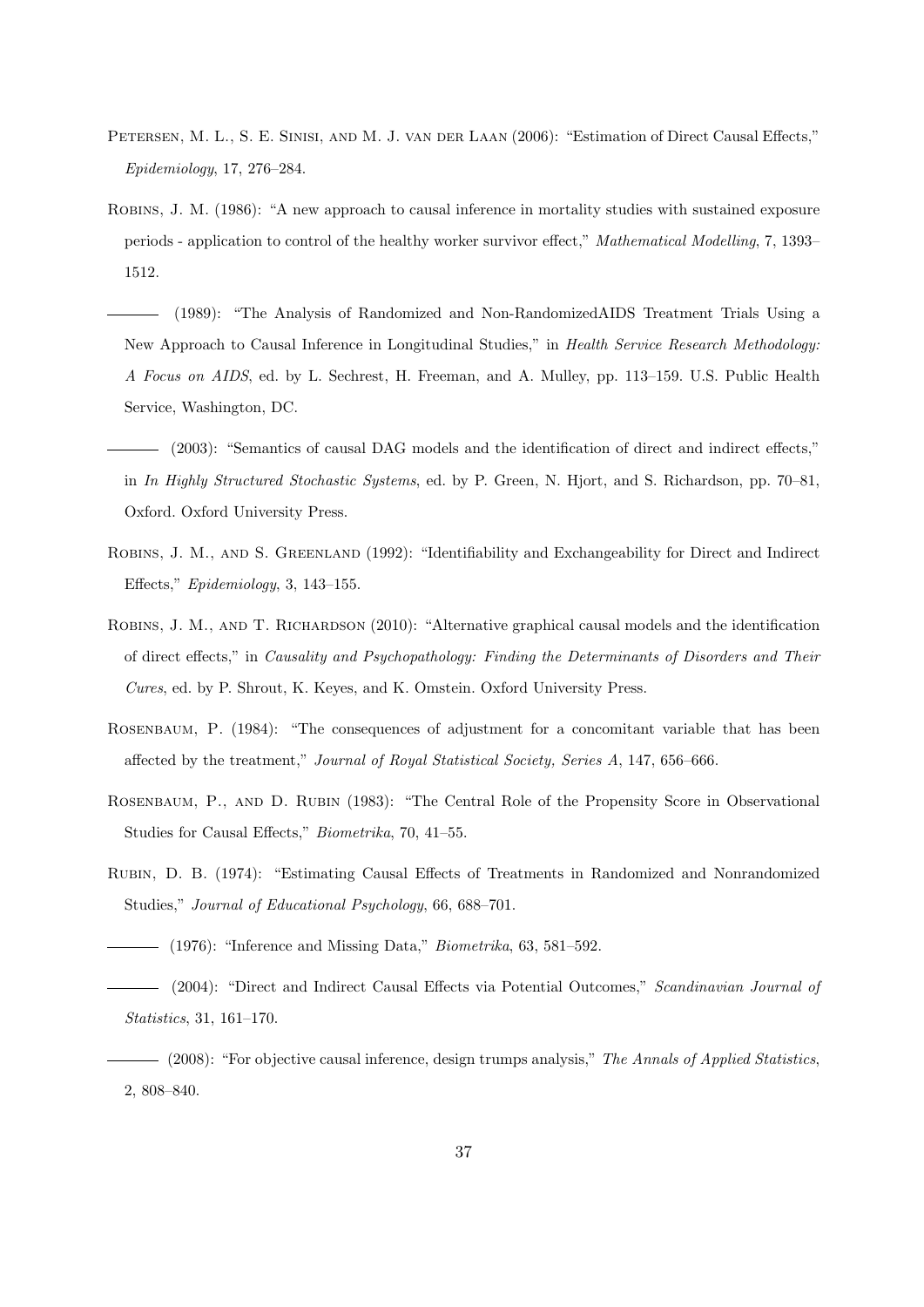- SCHOCHET, P. Z., J. BURGHARDT, AND S. GLAZERMAN (2001): "National Job Corps Study: The Impacts of Job Corps on Participants Employment and Related Outcomes," Report (Washington, DC: Mathematica Policy Research, Inc.).
- Schochet, P. Z., J. Burghardt, and S. McConnell (2008): "Does Job Corps Work? Impact Findings from the National Job Corps Study," The American Economic Review, 98, 1864–1886.
- Shaikh, A. M., M. Simonsen, E. J. Vytlacil, and N. Yildiz (2009): "A specification test for the propensity score using its distribution conditional on participation," Journal of Econometrics, 151, 33–46.
- SILVERMAN, B. (1986): *Density estimation for statistics and data analysis*. Chapman and Hall, London.
- Simonsen, M., and L. Skipper (2006): "The Costs of Motherhood: An Analysis Using Matching Estimators," Journal of Applied Econometrics, 21, 919–934.
- TCHETGEN TCHETGEN, E. J. (2012): "Inverse Odds Ratio-Weighted Estimation for Causal Mediation Analysis," mimeo.
- TCHETGEN TCHETGEN, E. J., AND I. SHPITSER (2011a): "Semiparametric Estimation of Models for Natural Direct and Indirect Effects," Harvard University Biostatistics Working Paper 129.
- (2011b): "Semiparametric theory for causal mediation analysis: Efficiency bounds, multiple robustness, and sensitivity analysis," Technical report, Harvard University School of Public Health.
- Ten Have, T. R., M. M. Joffe, K. G. Lynch, G. K. Brown, S. A. Maisto, and A. T. Beck (2007): "Causal mediation analyses with rank preserving models," Biometrics, 63, 926–934.
- van Ours, J. C. (2004): "The locking-in effect of subsidized jobs," Journal of Comparative Economics, 32, 37–55.
- VanderWeele, T. J. (2009): "Marginal Structural Models for the Estimation of Direct and Indirect Effects," Epidemiology, 20, 18–26.
- WOOLDRIDGE, J. (2002): "Inverse Probability Weigthed M-Estimators for Sample Selection, Attrition and Stratification," Portuguese Economic Journal, 1, 141–162.

<sup>- (2007): &</sup>quot;Inverse probability weighted estimation for general missing data problems," Journal of Econometrics, 141, 1281–1301.